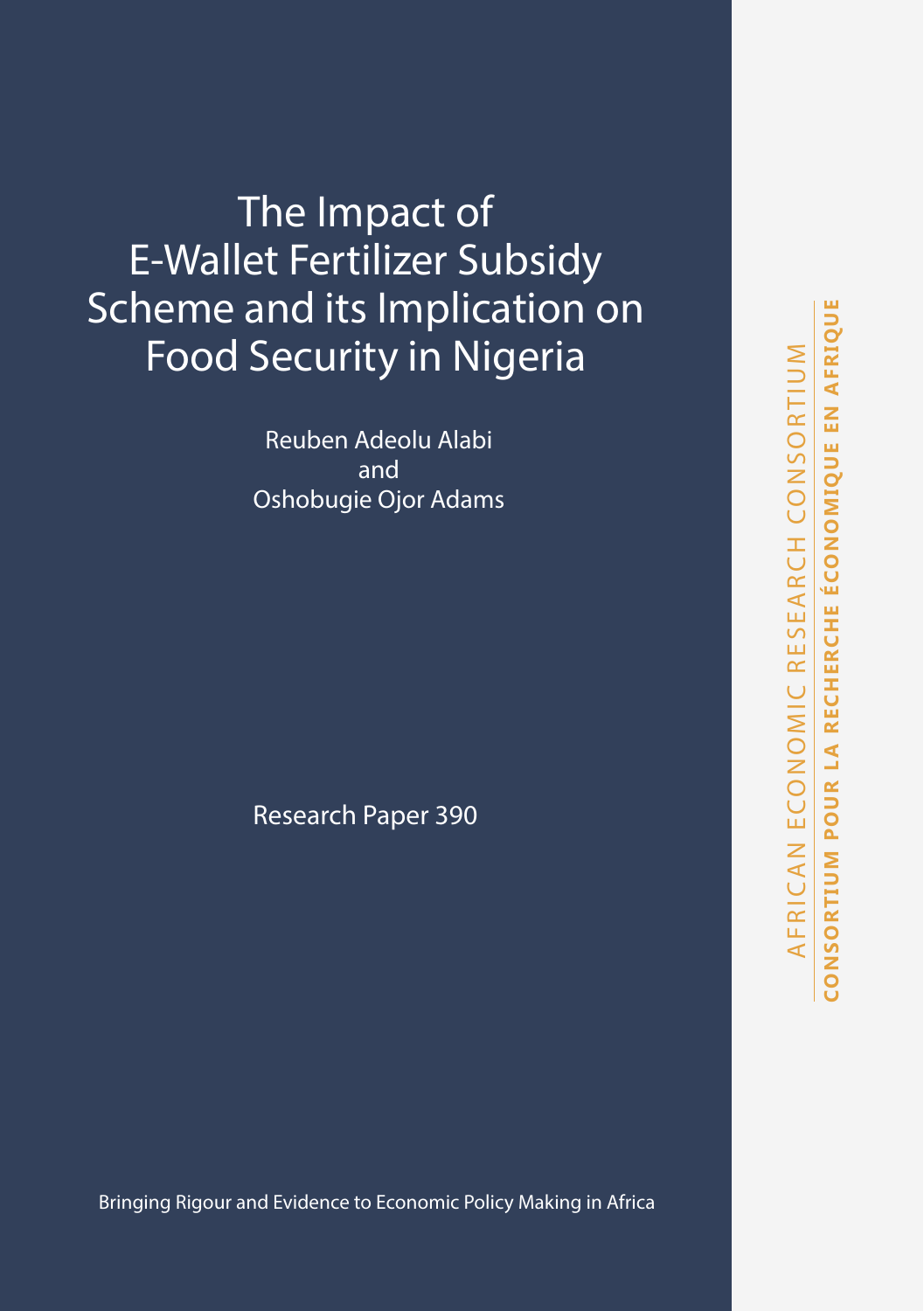# The Impact of E-Wallet Fertilizer Subsidy Scheme and its Implication on Food Security in Nigeria

By

Reuben Adeolu Alabi Universität Bremen, Germany

and

Oshobugie Ojor Adams Ambrose Alli University, Ekpoma Edo State, Nigeria

AERC Research Paper 390 African Economic Research Consortium, Nairobi January 2020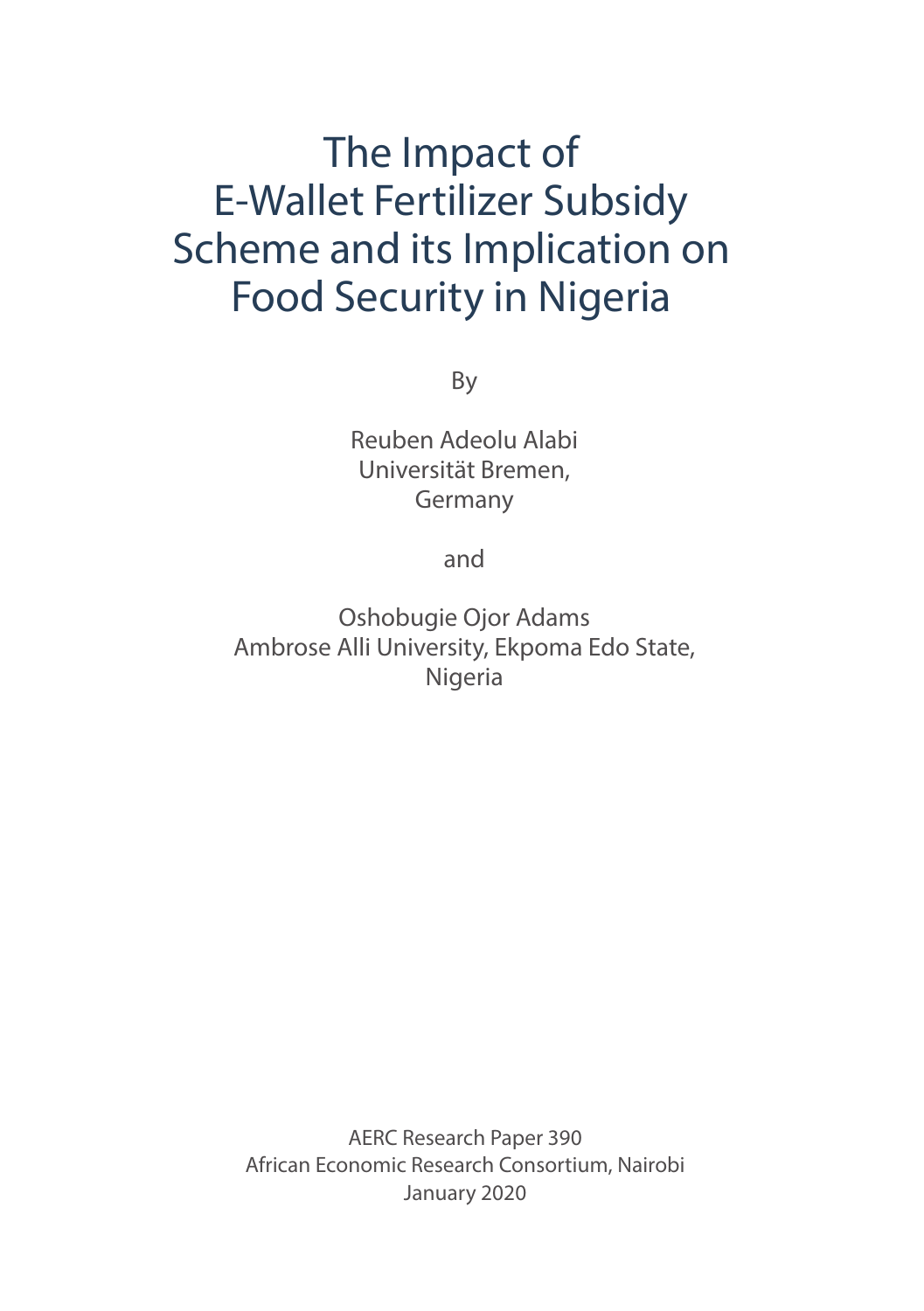THIS RESEARCH STUDY was supported by a grant from the African Economic Research Consortium. The findings, opinions and recommendations are those of the author, however, and do not necessarily reflect the views of the Consortium, its individual members or the AERC Secretariat.

Published by: The African Economic Research Consortium P.O. Box 62882 - City Square Nairobi 00200, Kenya

ISBN 978-9966-61-083-6

© 2020, African Economic Research Consortium.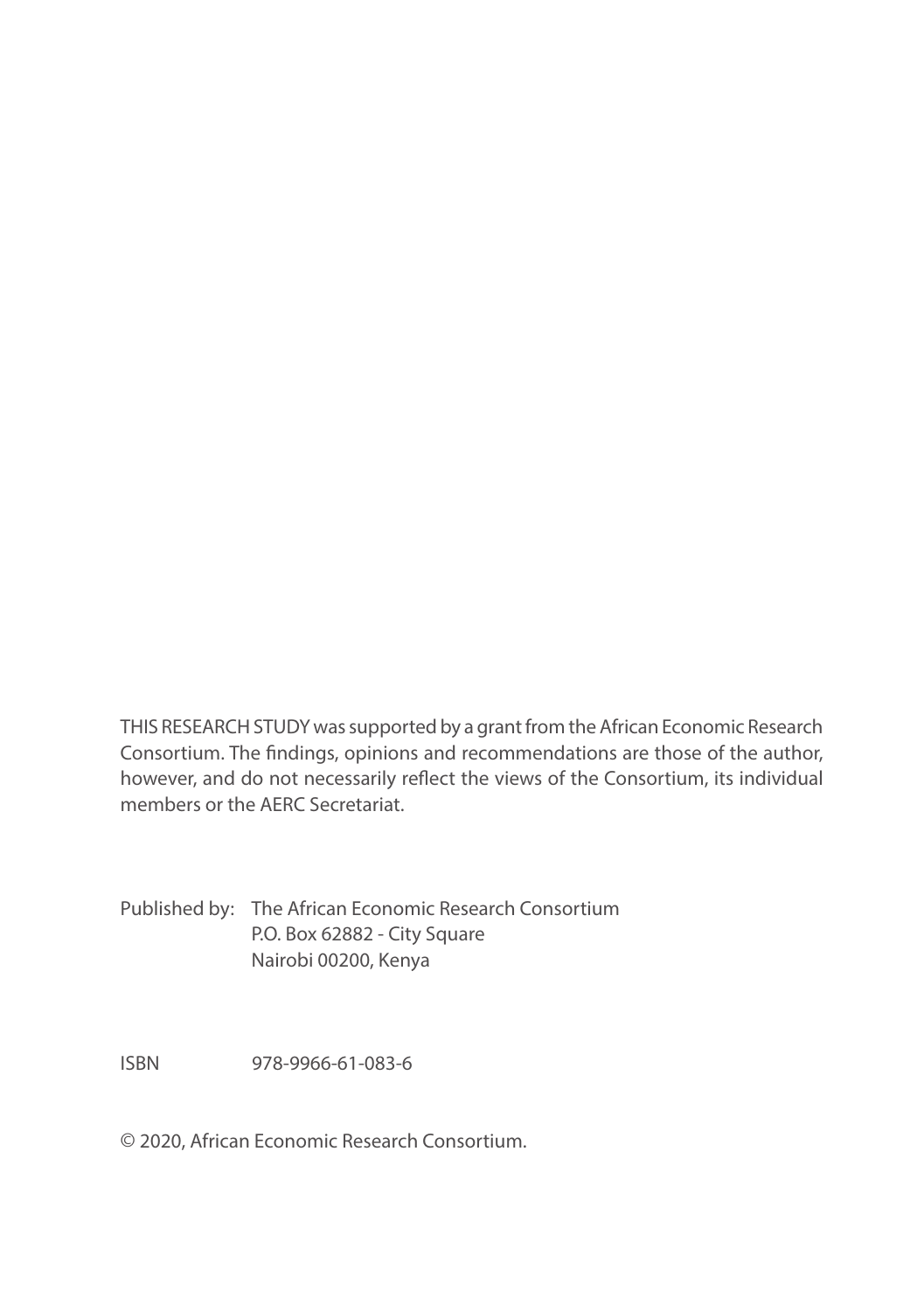## **Contents**

List of tables List of figures List of abbreviations and acronyms Abstract Acknowledgements

| 1.           | Introduction                   |                |
|--------------|--------------------------------|----------------|
| 2.           | Literature review              | $\overline{4}$ |
| 3.           | Research methodology           | 13             |
| 4.           | Results and discussions        | 16             |
| 5.           | Conclusion and recommendations | 22             |
| <b>Notes</b> |                                | 23             |
|              | References                     | 27             |
|              | Appendixes                     | 31             |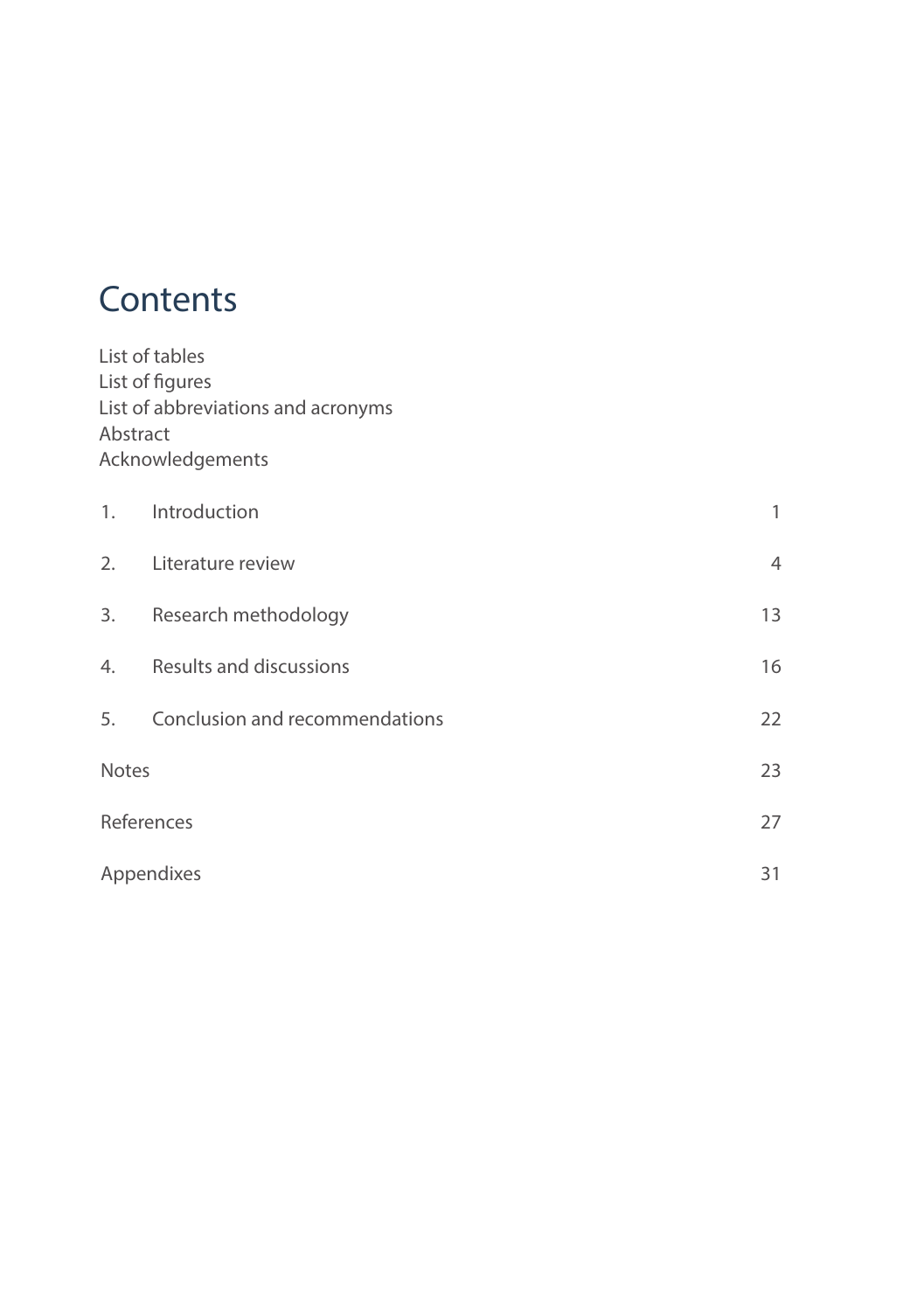# List of tables

| $\mathbf{1}$ | Distribution of e-wallet fertilizer subsidy scheme in Nigeria based on the 18 |    |
|--------------|-------------------------------------------------------------------------------|----|
|              | socioeconomic characteristics of the farmers                                  |    |
| 2.           | Average treatment effects (ATT) of e-wallet fertilizer subsidy scheme         | 19 |
| 3.           | DD Estimates using regression approach for all the farmers                    | 20 |
|              | (fixed effects model)                                                         |    |
| 4.           | DD estimates for small scale farmers (fixed effects model)                    | 21 |
| Α.           | Probit regression for estimating the propensity score                         | 31 |
| В.           | Estimated propensity score                                                    | 31 |
| C.           | DD estimates based on common support                                          | 32 |
| D.           | DD Estimates using regression approach for all the farmers (OLS)              | 32 |
|              |                                                                               |    |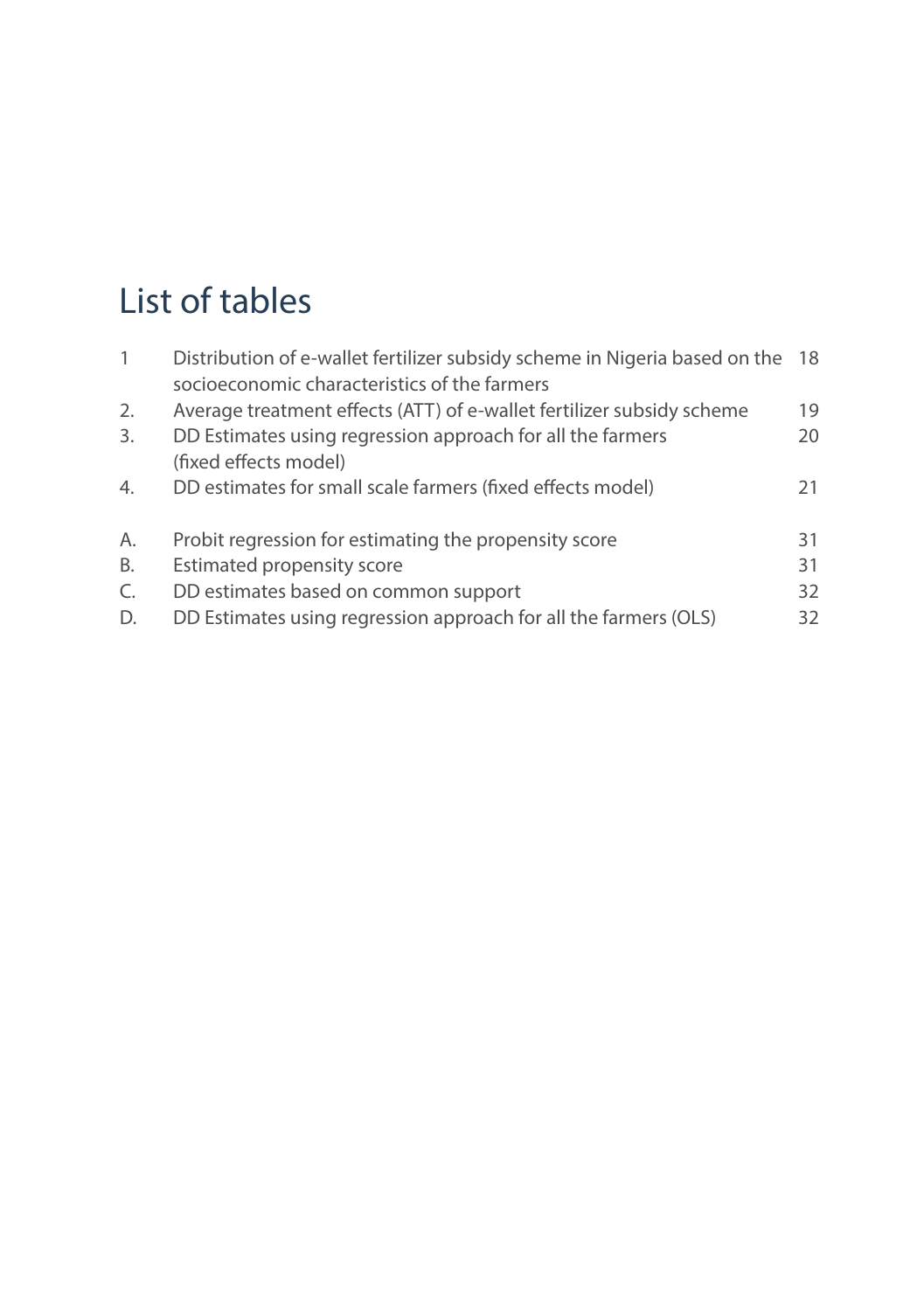# List of figures

1. Farmers registration, roll-out and redemption of fertilizer in 17 e-wallet fertilizer scheme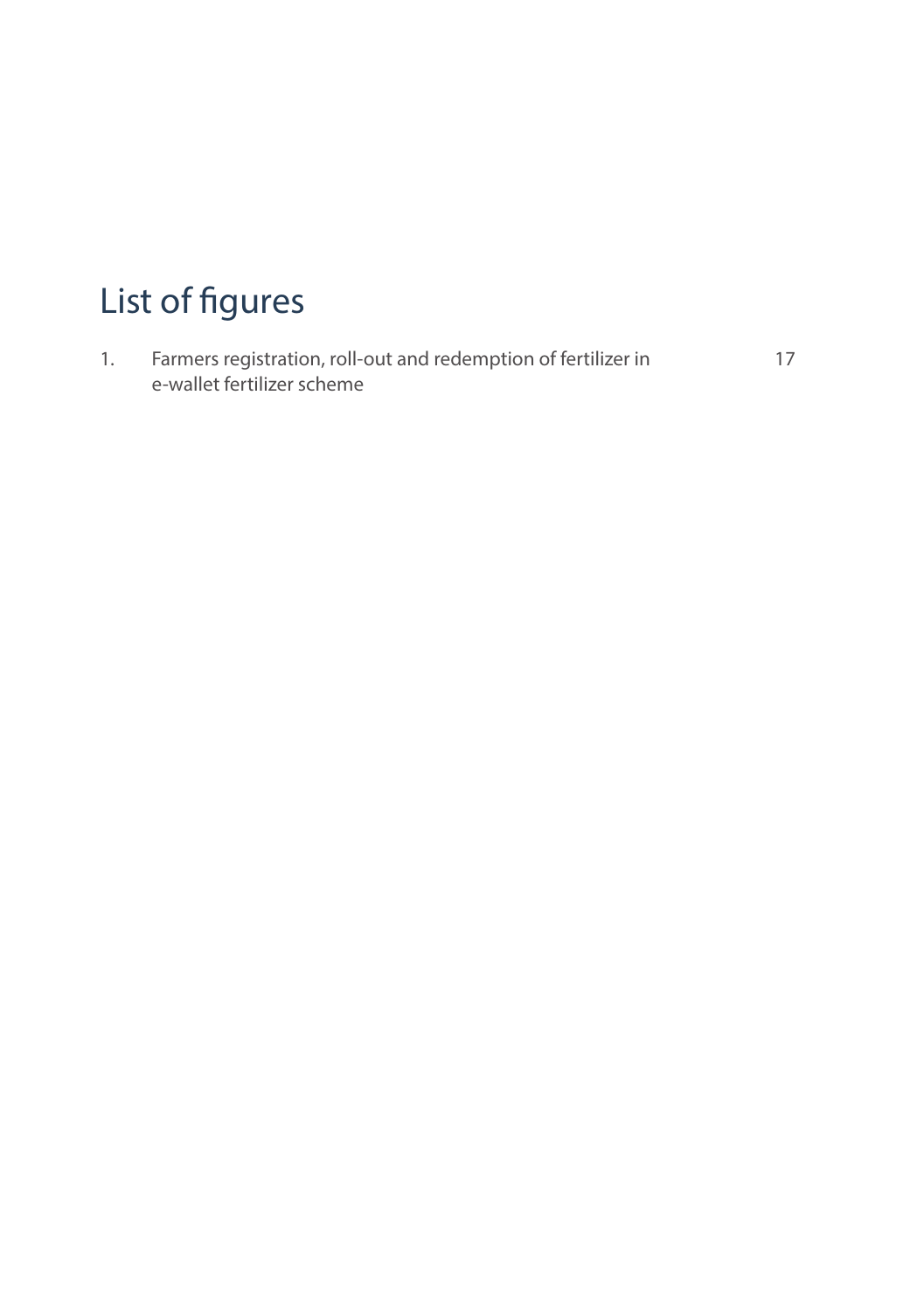# **Listof abbreviations**

| <b>ADP</b>    | Agricultural Development Project                                  |
|---------------|-------------------------------------------------------------------|
| <b>DFID</b>   | Department for International Development                          |
| EA            | <b>Enumeration Areas</b>                                          |
| <b>FAO</b>    | Food and Agriculture Organization of the United Nations           |
| <b>FCT</b>    | <b>Federal Capital Territory</b>                                  |
| <b>FGN</b>    | Federal Government of Nigeria                                     |
| <b>FISP</b>   | Farm Input Subsidy Programme                                      |
| <b>FMARD</b>  | Federal Ministry of Agriculture and Rural Development             |
| <b>FMSP</b>   | Fertilizer Market Stabilization Programme                         |
| <b>FPDD</b>   | <b>Fertilizer Procurement and Distribution Division</b>           |
| <b>FSFC</b>   | Federal Superphosphate Fertilizer Company                         |
| <b>FVP</b>    | Fertilizer Voucher Programme                                      |
| <b>GESS</b>   | <b>Growth Enhancement Support Scheme</b>                          |
| <b>GHS</b>    | <b>General Household Survey</b>                                   |
| <b>HNLSS</b>  | Harmonized National Living Standards Survey                       |
| <b>IDEP</b>   | Institut Africain de Développement Economique et de Planification |
| <b>IFDC</b>   | International Fertilizer Development Centre                       |
| <b>IFPRI</b>  | International Food Policy Research Institute                      |
| <b>LGA</b>    | Local Government Area                                             |
| LSMS-ISA      | Living Standards Measurement Study - Integrated Surveys on        |
|               | Agriculture                                                       |
| <b>NAFCON</b> | National Fertilizer Company of Nigeria                            |
| <b>NASS</b>   | National Agricultural Sample Survey                               |
| <b>NBS</b>    | Nigeria Bureau of Statistics                                      |
| <b>PSM</b>    | <b>Propensity Score Matching</b>                                  |
|               |                                                                   |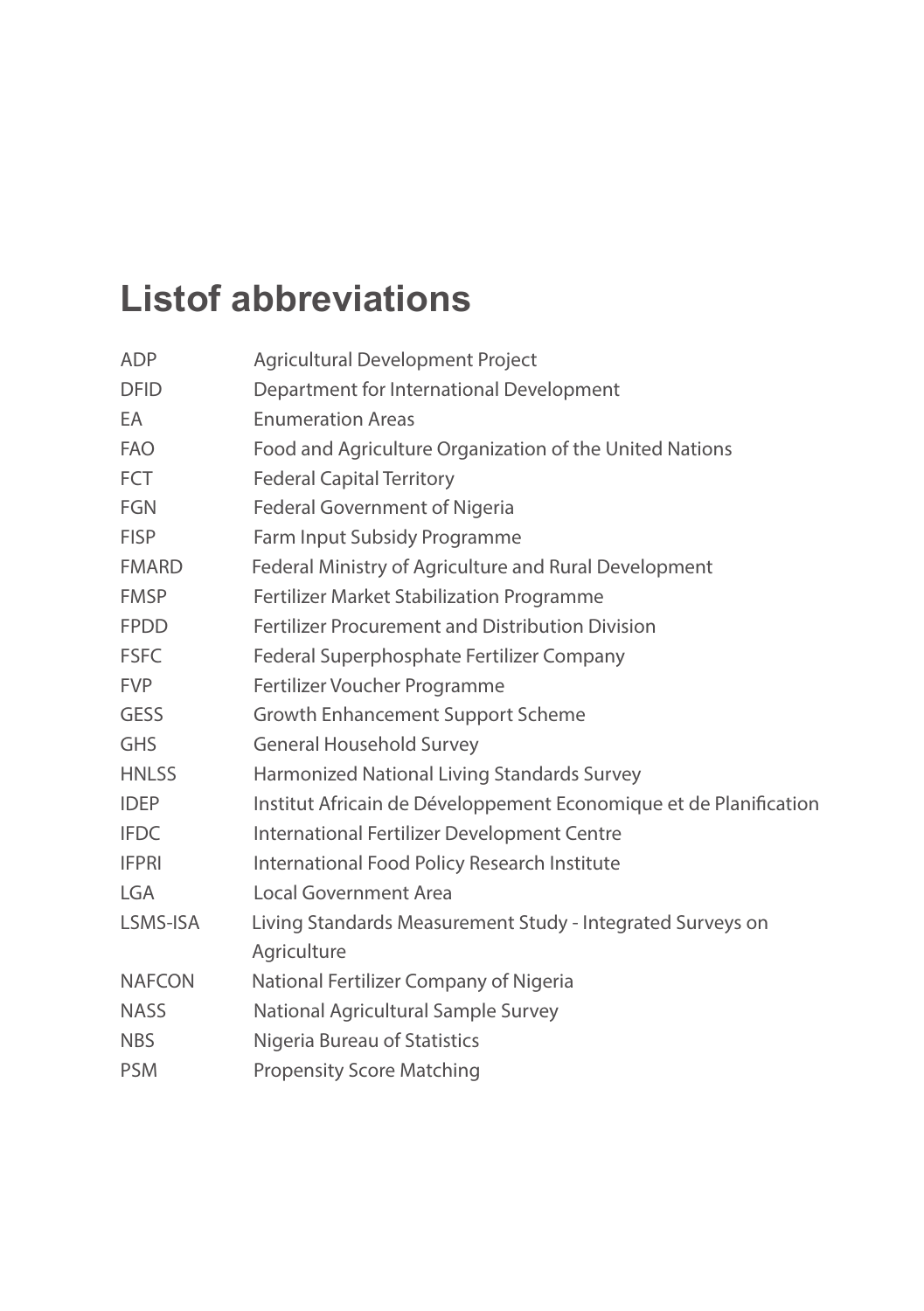# **Abstract**

This study examined the impacts of the e-wallet fertilizer subsidy scheme on quantity of fertilizer use, crop output and yield in Nigeria. The study made use of the Nigeria General Household Survey (GHS)-Panel Datasets of 2010/2011 and 2012/2013 which contain 5,000 farming households in each of the panel. We applied relevant evaluation techniques to analyse the data. The results of the impact analysis demonstrate that the scheme has generally increased the yield, crop output and quantity of fertilizer purchase of the participating farmers by 38%, 47%, and 16%, respectively. The study concludes that increased productivity, which the scheme engenders, can help to reduce food insecurity in Nigeria. Provision of rural infrastructure, such as good road network, accessibility to mobile phones, radio, etc., will increase accessibility of the small-scale farmers to the scheme or any other similar agricultural schemes in Nigeria.

Keywords: E-wallet; fertilizer; subsidy; food security; Nigeria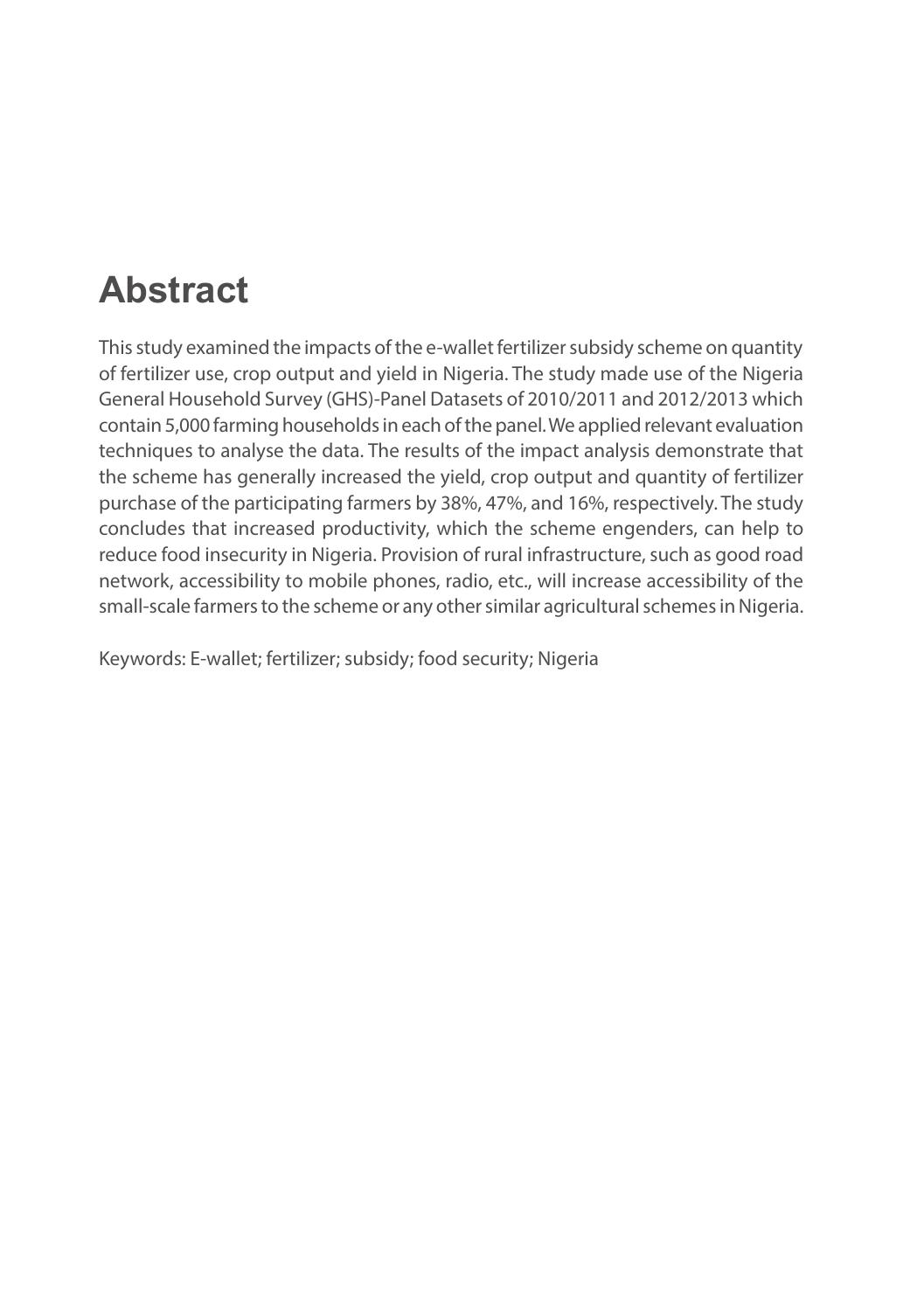# Acknowledgements

We are most grateful for the constructive comments from Thematic Group E of AERC. Their suggestions gave this study a focus and direction. The contributions from the internal and external reviewers cannot be over-emphasized. We appreciate all their efforts. The financial support from AERC is acknowledged. The usual disclaimer applies.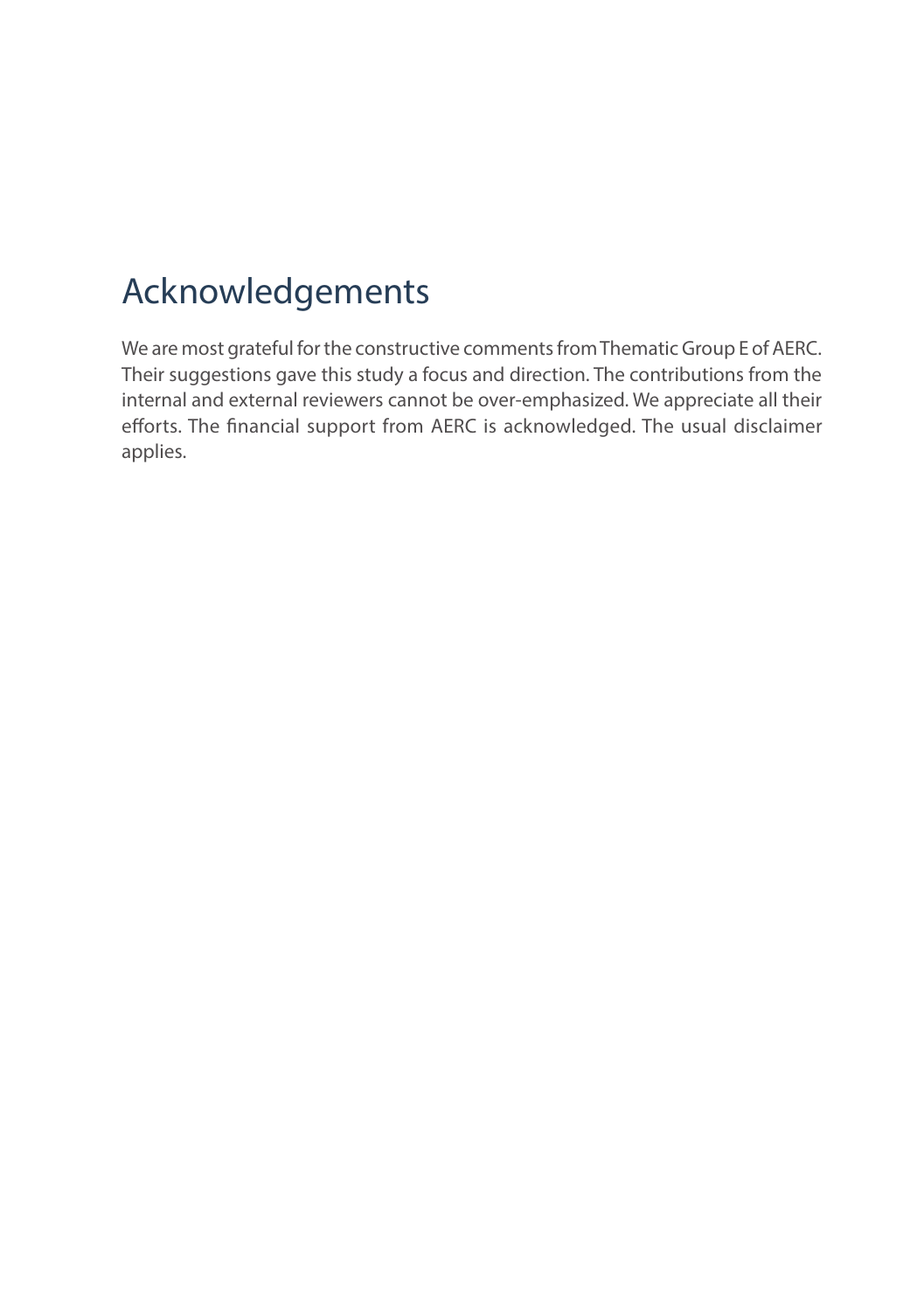## 1. Introduction

#### Background information

In order to reduce poverty in rural areas and promote food security by developing agriculture, successive Nigerian Government put in place several programmes/ schemes. These programmes/schemes include: Fertilizer Subsidy Scheme, Commodity Boards, National Accelerated Food Production, Nigerian Agricultural Cooperative Banks, and Agricultural Development Projects (FEWSNET, 2007). Others are River Basin Development Authorities, Operation Feed the Nation, Green Revolution, Directorate of Food, Roads and Rural Infrastructure, and National Agricultural Land Development. Furthermore, Presidential Initiatives on cocoa, cassava, rice, livestock, fisheries and vegetables and National Special Programme on Food Security were also implemented. Most of these schemes and programmes have come and gone but the most persistent of them all is the fertilizer subsidy scheme. The fertilizer subsidy in Nigeria aims at making fertilizer price affordable by smallholder farmers in order to increase agricultural productivity and its efficiency, thereby increase the income of the farmers and reduce poverty and food insecurity in the country. Adesina (2013) pointed out that the old fertilizer scheme used in supplying agricultural inputs to the farmers was weak, inefficient and fraudulent, hence a large proportion of the farmers could not benefit from it. He stressed that the inputs meant for the farmers were diverted by political elites for personal gains. He concluded that the gains of the old fertilizer subsidy schemes are also not widely spread among the targeted beneficiaries. An attempt to overcome these difficulties led to the introduction of the Growth Enhancement Support Scheme (GESS) and the use of Electronic Wallet (e-wallet) approach to distribute fertilizer to the farmers.

According to the Federal Ministry of Agriculture and Rural Development (FMARD), GESS represents a policy and pragmatic shift within the existing Fertilizer Market Stabilization Programme (FMSP), and it puts the resource constrained farmer at its centre through the provision of a series of incentives to encourage the critical actors in the fertilizer value chain to work together to improve productivity, household food security and income of the farmer (FMARD, 2014). The goals of GESS are to target five million farmers in each year for four years that will receive fertilizer through mobile phone technology. The scheme intends to provide direct support to 20 million farmers at the end of 4 years to enable them to procure fertilizer and seeds at affordable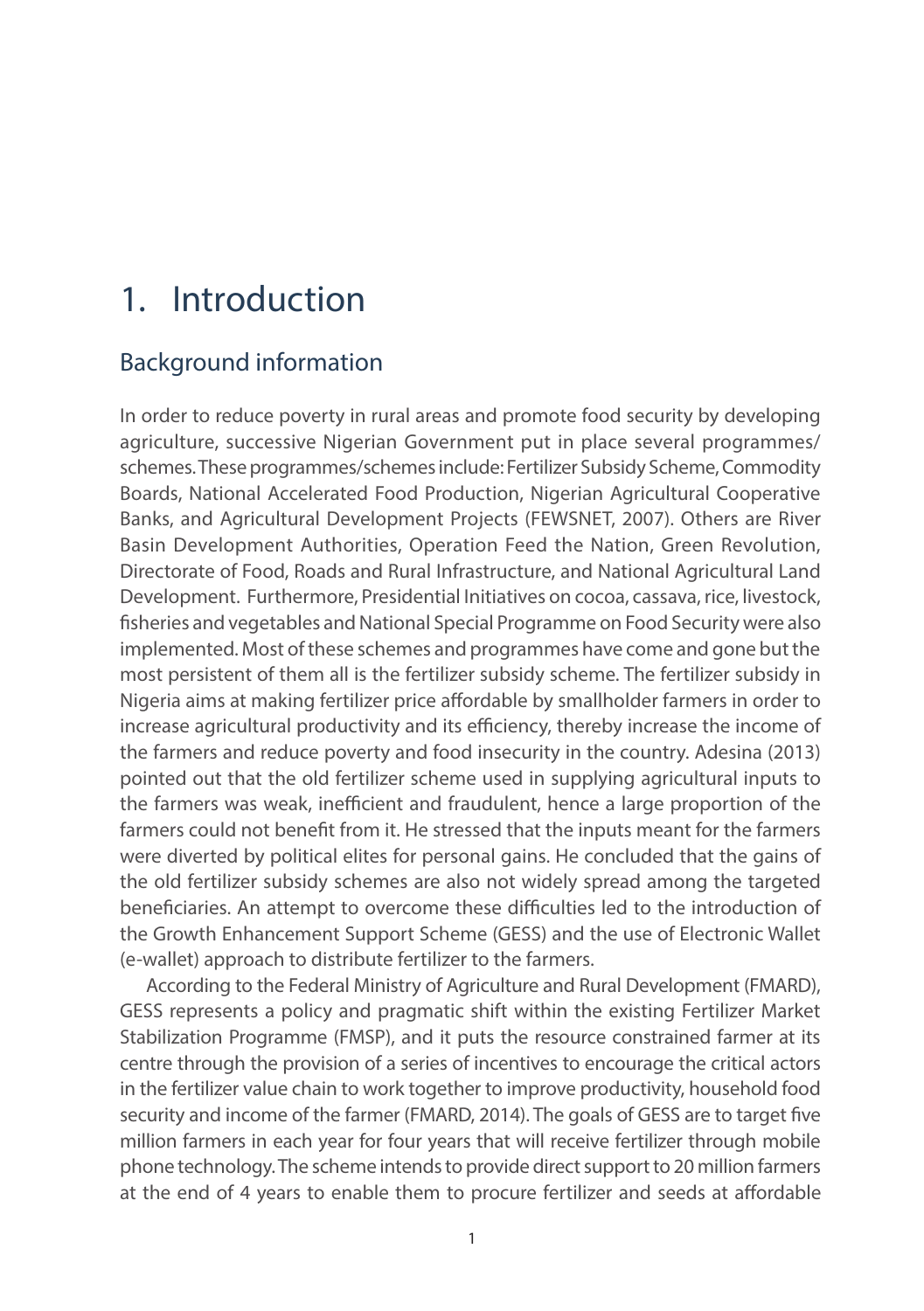prices, at the right time, and at the right place. Finally, the scheme intends to increase productivity of farmers across the length and breadth of the country through increased use of fertilizer. The aims of the GESS is to migrate smallholder farmers from subsistence farming to commercialized systems over a four-year period in order to facilitate trade and competitiveness.<sup>1</sup> The \$2.5 billion programme is projected to generate an overall benefit/cost ratio of 16 to 1, with an estimated annual cost per farmer of US\$30, and an anticipated yearly individual benefit of US\$500 (GrowAfrica, 2015).

The GESS guarantees registered farmer e-wallet vouchers with which they can redeem fertilizers and seeds from agro-dealers at below the cost prices, the other remaining costs are being borne by the federal and state governments in Nigeria in equal ratios (Atofarati, 2014). The interested farmers have to register by filling a questionnaire at the registration centre.<sup>2</sup> The information on the questionnaire has to be later transferred to an electronic database. The registration exercise takes place across every ward in each of the 36 states of the federation, including the Federal Capital Territory (FCT). The requirements for getting registered are that you must be an adult farmer, possess valid means of identification, have a cellphone with a registered SIM card with at least sixty naira credit in the cellphone. You must also possess a passport size photograph and should also know the size or approximate size of your farm beforehand. After the registration, you will be issued with an identity card that contains your passport size photograph and right hand thumb print. Although all adult farmers have rights to apply for the e-wallet fertilizer, the target farmers are small scale farmers who do not have enough resources to purchase two bags (100kg) of fertilizer on their own.<sup>3</sup> The selection of beneficiaries is based on the fact that the individual must be proved to be a farmer with a landholding size of three hectares or less (GrowAfrica, 2015).<sup>4</sup> Once the targeted farmers were determined, supply chain managers (selected private companies) were in charge of sending text messages (SMS) to farmers to let them know the location of redemption centre<sup>5</sup>, quantity and kinds of inputs, and the period of the redemption. This is called roll-out or activation of the e-wallet fertilizer voucher. An authentication code will be provided in the SMS for presentation in return for the inputs. The redemption supervisor helps in verifying farmer's identity as well as a farmer's code in the text message received by the farmer, and then compares it with the name and code listed in the farmers register which the supervisor received from the Cellulant Limited (the mobile commerce network operator that designs and delivers the e-wallet voucher to the farmers)<sup>6</sup>. Once the farmers pay the balance of 10% of the cost of seeds and 50% cost of fertilizers to the selected agro-dealer, the farmers will collect two bags (100kg) of fertilizer and one bag (50kg) of maize or rice seed.<sup>7</sup> This is called redemption of the inputs (fertilizer and the seeds). This completes the transaction and the agro-dealer<sup>8</sup>, seeds and fertilizer companies will automatically get their accounts credited from the escrow account at the Central Bank of Nigeria (Fadairo et al, 2015). It is expected that this scheme will improve agricultural input distribution and marketing. In addition, it can provide incentives to encourage actors along the fertilizer value chain to work together towards the common purpose of improving agricultural productivity, household food security, and income (Olomola, 2015).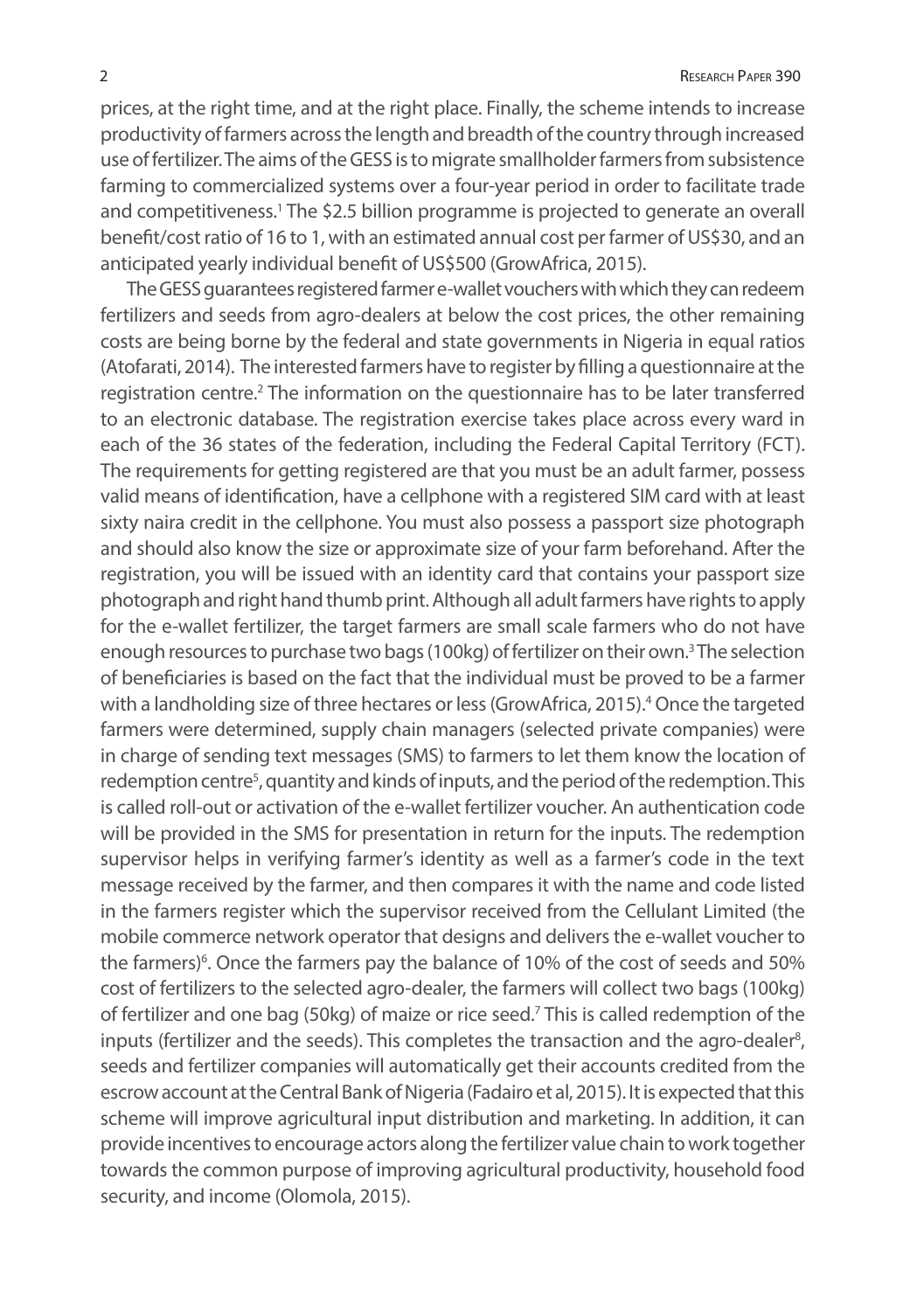#### Research questions and objectives of the study

The few studies that evaluated newly introduced e-wallet fertilizer subsidy scheme used descriptive methodology and are therefore subject to serious problems arising from selection bias (Amurtiya et al, 2018; Ejiogu, 2017; Enemchukwu et al, 2017). One major weakness associated with these studies is the implicit assumption that all farmers who have access to e-wallet fertilizer scheme and those who did not are respectively identical with respect to their fertilizer subsidy demand or supply situation. In addition, there is also the problem of endogeneity which arises from the fact that access to e-wallet fertilizer subsidy scheme is either voluntary or some farmers are in a better position than others to have access to the scheme. For example, wealthy, educated, or more productive farmers are more likely to have access to the scheme than others. Thus, self-selection into access to the scheme is the major source of endogeneity in these past studies (Obayelu, 2016). With the problem of selection bias which can arise as a result of endogenous programme placement, the past studies on the impact of e-wallet fertilizer subsidy scheme are likely not to give a consistent estimate of the impact of the scheme on agricultural productivity or output. This implies that the accurate impact of e-wallet fertilizer subsidy scheme on agricultural productivity in developing countries like Nigeria is still missing. It is crucial to specifically evaluate the extent of the expected gains in productivity arising from the e-wallet fertilizer subsidy scheme using appropriate evaluation techniques. This is a vacuum this study intends to fill.

The measure of performance of e-wallet fertilizer scheme is based on how many registered farmers activated their e-wallets on the GESS platform-wallet. The registered farmers are the farmers whose names are on the farmer's register at the redemption centre. The measure of service delivery is how many farmers received inputs? Therefore, it is expedient to ask questions on the scheme performance based on these objectives. Part of such questions includes: are the small-scale farmers able to register for and redeem the fertilizers using e-wallet system? Has the scheme benefited the small-scale farmers more than the large-scale farmers? Did non-poor farmers, urban farmer and male farmers benefit more proportionately than poor farmer, rural farmer and female farmer? Has the scheme increased the fertilizer use and crop productivity among the participating farmers? These questions are relevant because they will have implication on the sustainability of the scheme and its ability to improve food security situation in Nigeria. Furthermore, the empirical answers to some of these questions and the salient lessons derived from this study will help in redesigning and implementation of the scheme and other similar agricultural schemes in Nigeria and other African countries. This study will provide the government with feedback required for making adjustments in input subsidy policies and spending in Nigeria. The broad objective of this study is to analyse the impact of the fertilizer subsidy scheme on fertilizer use, crop output and yield, and establish its implication on food security in Nigeria.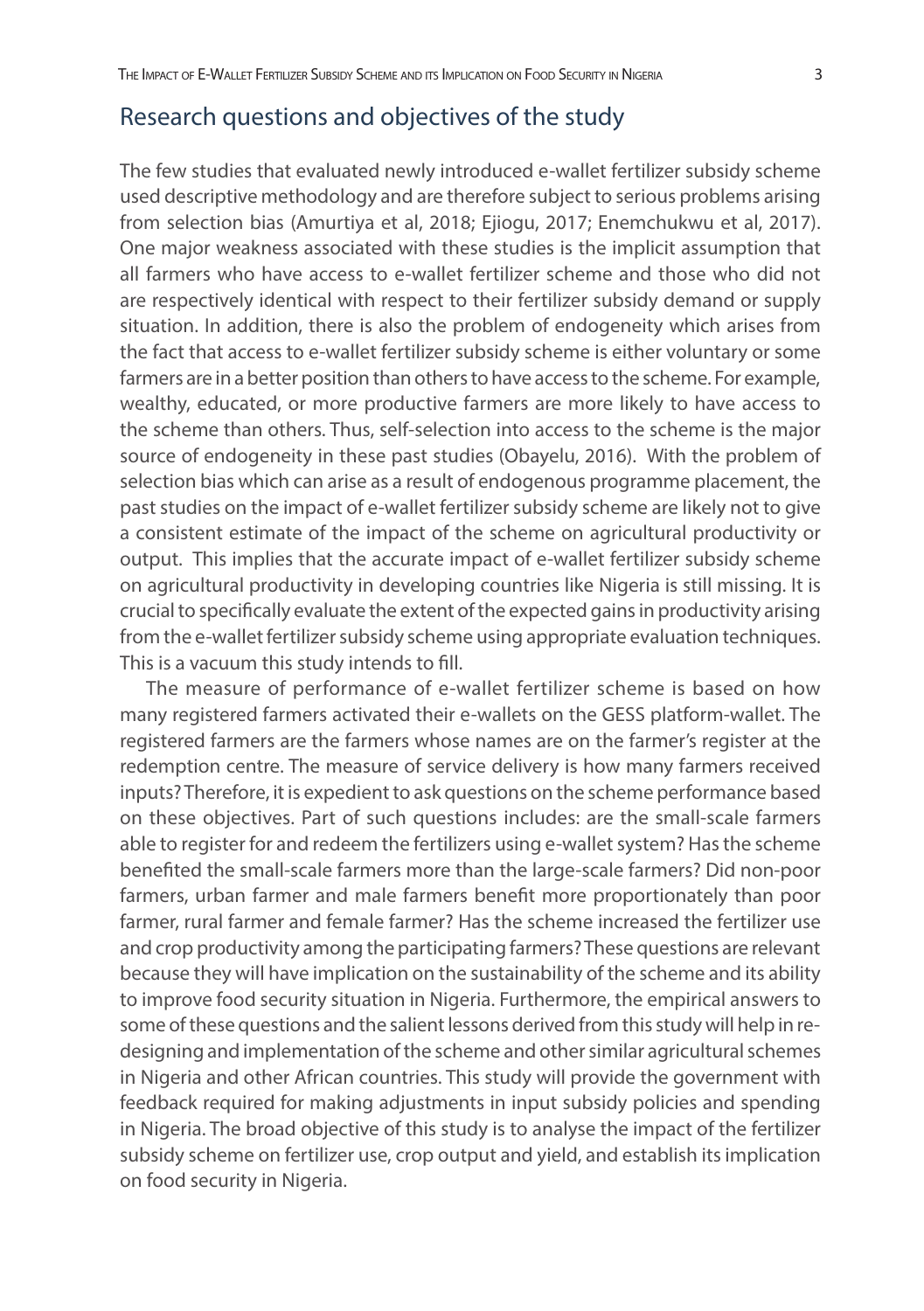## 2. Literature review

#### Impact assessment using propensity score matching

In determining the impact of an intervention like e-wallet fertilizer subsidy scheme, an impact assessment must estimate the counterfactual, that is, what would have happened had the intervention or programme never taken place or what otherwise would have been. To determine the counterfactual, it is essential to net out the effect of the intervention from other factors. This is accomplished through the use of control groups which are compared with the treatment group. The control groups should resemble the treatment group except in programme participation. The choice of a good counterfactual is therefore crucial in impact assessment. Propensity scores are an alternative method to estimate the effect of receiving treatment when random assignment of treatments to subjects is not feasible.<sup>9</sup> Propensity score matching (PSM) refers to the pairing of treatment and control units with similar values on the propensity score, and possibly other covariates, and the discarding of all unmatched units. Diaz and Handa (2004) suggest that PSM works well as long as the survey instrument used for measuring outcomes is identical for treatment and control participants. Hence, the success of PSM hinges critically on the data available, as well as the variables used for matching (Adebayo and Olagunju, 2015). .

The concept of PSM was first introduced by Rosenbaum and Rubin (1983) while Heckman et al (1997) also played a role in the development of propensity score matching methods. He focused on selection bias, with a primary emphasis on making casual inferences when there is non-random assignment. As a programme evaluation technique, PSM is based on the idea of comparing the outcomes of programme participants with the outcomes of "equivalent" non-participants. Since the two groups are comparable on all observed characteristics with the exception of programme participation, the differences in the outcomes are attributed to the programme. The estimated propensity score for subject  $e(X_i)$ ,  $(i = 1,..., N)$  is the conditional probability of being assigned to a particular treatment given a vector of observed covariates  $X_i$ (Rosenbaum and Rubin, 1983):

 $e(X_i) = Pr (Z_i = 1 | X_i$ )  $(1)$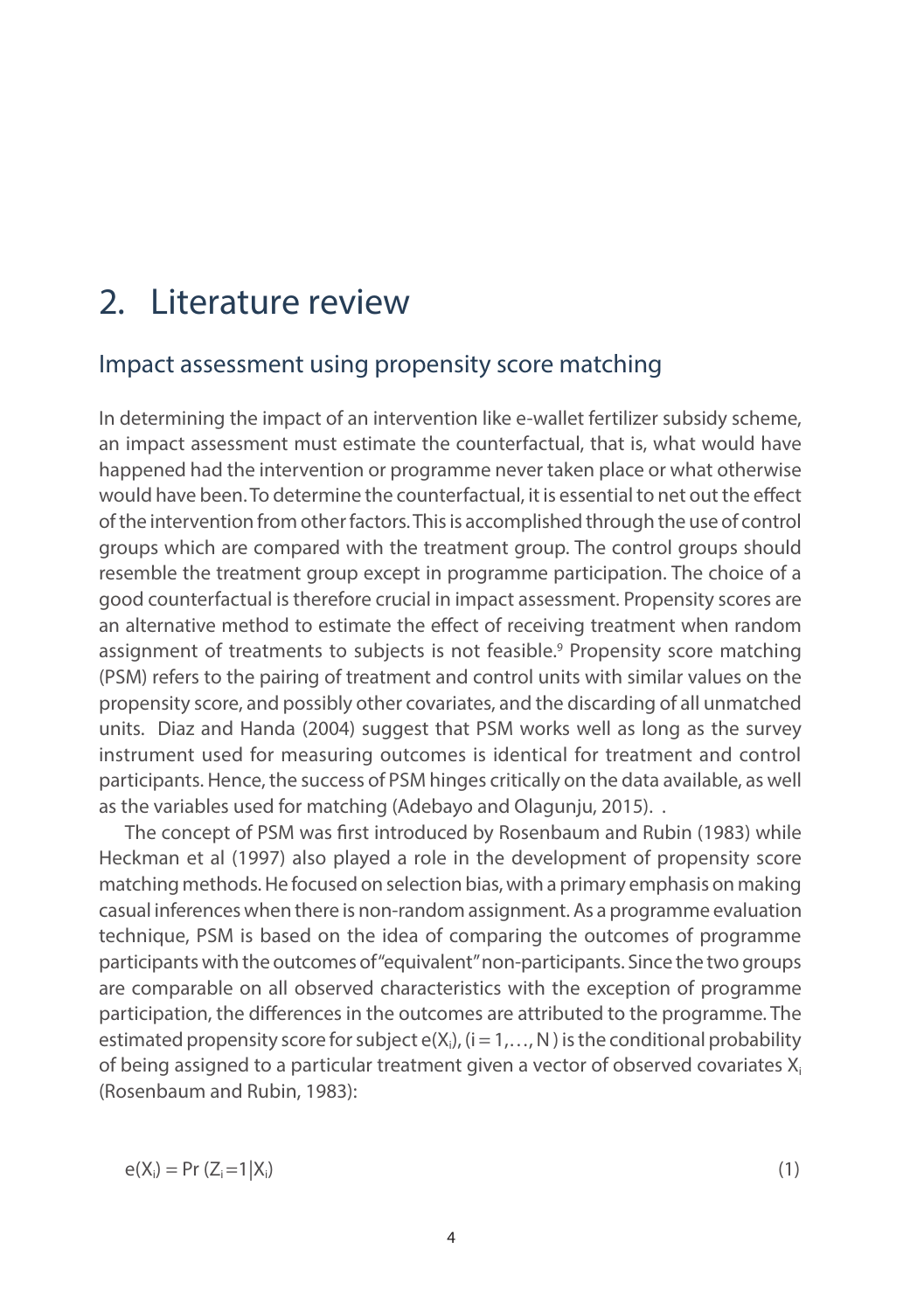and

$$
Pr(Z_i, ..., X_i, ... X_n) = \sum_{i=1}^{N} e\{X_i\}^{Z_i} \{1 - e\{X\}\}^{1-Zi}
$$
 (2)

where,  $Z_i = 1$  for treatment,  $Z_i = 0$  for control,  $X_i =$  vectors of observed covariates for the i<sup>th</sup> subject.

The propensity score is a probability, it ranges in value from 0 to 1. Thus, if propensity score matching was used in a randomized experiment comparing two groups, then the propensity score for each participant in the study would be 0.50. This is because each participant would be randomly assigned to either the treatment or the control group with a 50% probability. In study designs where there is no randomization, such as in a quasi-experimental design, the propensity score must be estimated. Propensity score values are dependent on a vector of observed covariates that are associated with the receipt of treatment. In PSM, each participant is matched to a non-participant on the basis of a single propensity score, reflecting the probability of participating conditional on their different observed characteristics X<sub>i</sub> (Rosenbaum and Rubin, 1983). PSM, therefore, avoids the "curse of dimensionality" associated with trying to match participants and non-participants on every possible characteristic when  $X_i$  is very large (Shahidur et al, 2010). The PSM allows evaluators to calculate the mean effect of treatment (for example, fertilizer use, crop output and yield) on the treated. If  $Y_1$  denotes the potential outcome conditional on participation and  $Y_0$  denotes the potential outcome conditional on non-participation, the impact of programme is given by:

$$
\Delta = Y_1 - Y_0 \tag{3}
$$

 The propensity score is therefore defined as the conditional probability of receiving a treatment given pre-treatment characteristics (Rosenbaum and Rubin, 1983). The propensity scores can be computed using binary logit or probit regression models given as:

$$
Pr(X_i) = Pr\{D=1/X_i\} = E\{D/X_i\}
$$
\n(4)

where,

 $D=$  (0, 1) is the indicator of exposure to treatment characteristics (dependent variable). That is,  $D=1$ , if treated and  $D=0$  if not treated.  $X_i$  is the multidimensional vector of observed characteristics (explanatory variables). These explanatory variables are those which are expected to jointly determine the probability to participate in the treatment and the outcome.10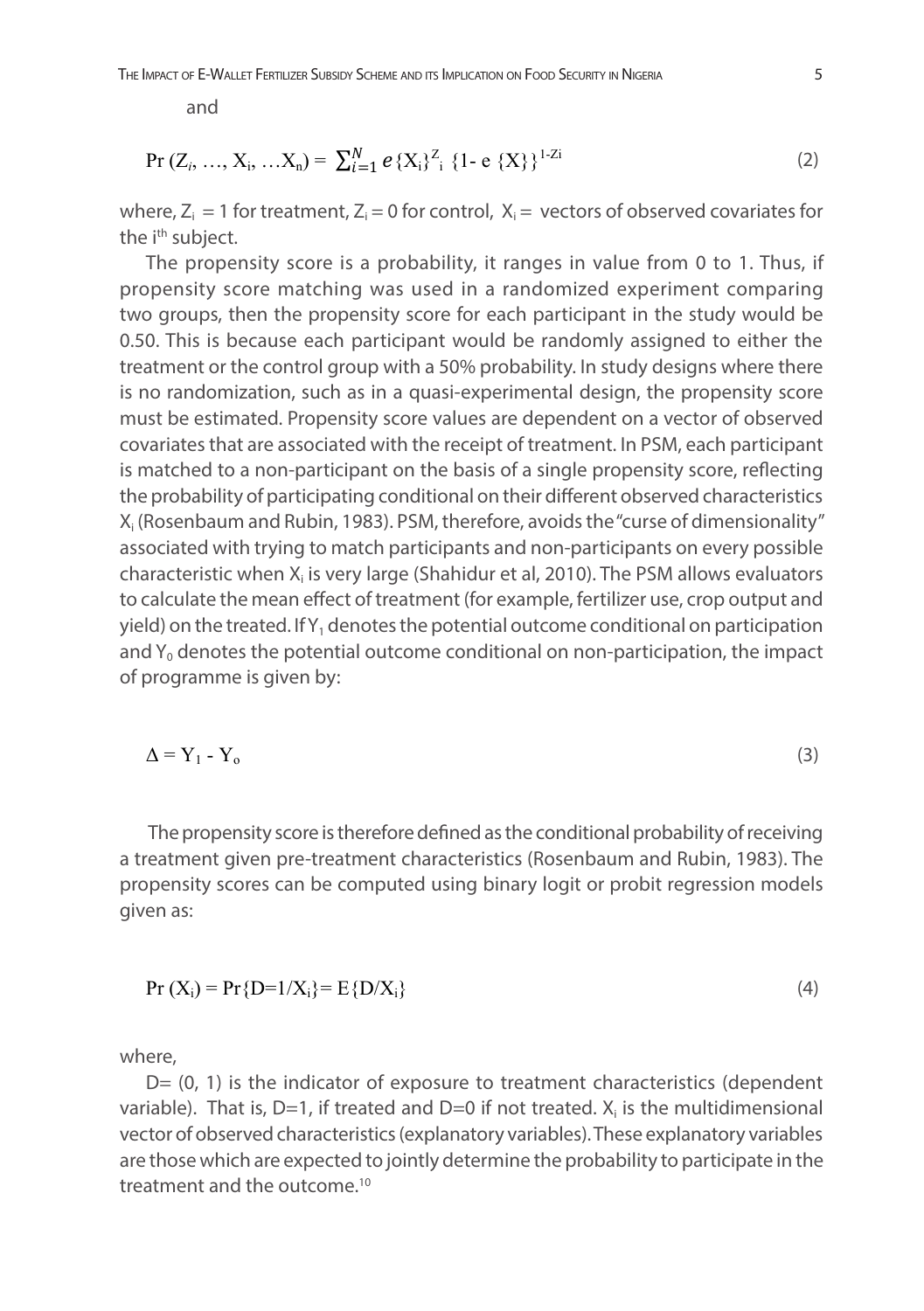Heckman et al (1997, 1999) have shown that the bias in PSM programme estimates can be low, given three broad provisions. First, if the same survey instrument or source of data is used for participants and nonparticipants.11 Also, the larger the sample of eligible nonparticipants is, the better matching will be facilitated.<sup>12</sup> A related point is that participants and non-participants should be facing the same economic incentives that might drive choices such as programme participation (Ravallion, 2008). Such incentives might include access to similar markets. One could account for this factor by choosing participants and non-participants from the same geographic area (Shahidur et al, 2010)<sup>13</sup>.

After the propensity score is estimated and the score computed for each unit, the next step is the actual matching.<sup>14</sup> Different matching criteria can be used to assign participants to non-participants on the basis of the propensity score. Doing so entails calculating a weight for each matched participant-non-participant set. The choice of a particular matching technique may therefore affect the resulting programme estimate through the weights assigned.15 One of the most frequently used matching techniques is nearest-neighbour (NN) matching, where each treatment unit is matched to the comparison unit with the closest propensity score.<sup>16</sup> Matching can be done with or without replacement. Matching with replacement, for example, means that the same non-participant can be used as a match for different participants. Calliper/radius matching procedure involves matching with replacement, only among propensity scores within a certain range. A higher number of dropped non-participants may likely increase the chance of sampling bias. Stratification or interval matching procedure partitions the common support into different strata (or intervals) and calculates the programme's impact within each interval. Specifically, within each interval, the programme effect is the mean difference in outcomes between treated and control observations. A weighted average of these interval impact estimates yields the overall programme impact, taking the share of participants in each interval as the weights. One risk with the methods just described is that only a small subset of non-participants will ultimately satisfy the criteria to fall within the common support and thus construct the counterfactual outcome. Nonparametric matching estimators, such as kernel matching and local linear matching, use a weighted average of all non-participants to construct the counterfactual match for each participant (Shahidur et al, 2010).

A unique advantage of PSM is that instead of matching subjects on a vector of characteristics, we only need to match on a single item, the propensity score that measures the probability of participating in the programme. Given that the Conditional Independence Assumption<sup>17</sup> and the Common Support Assumption<sup>18</sup> hold, then we can estimate the mean effect of the treatment through the mean difference in the outcomes of the matched pairs:

$$
ATT = E[Y_1|D=1, P(X)] = E[Y_0|D=0, P(X)]
$$
\n(5)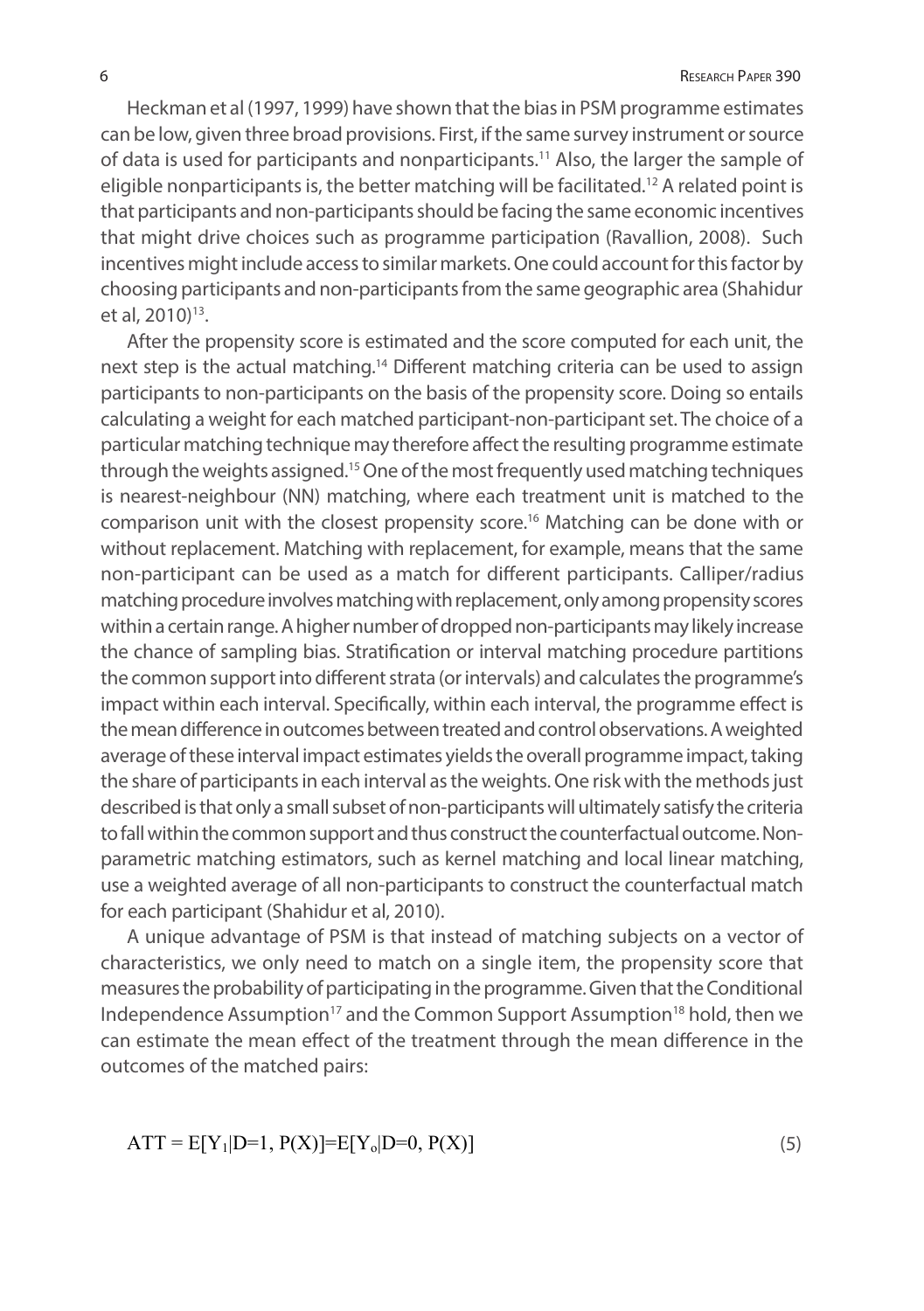Equation 5 is applicable to single treatment programme where the treatment variable is a categorical variable that has only two mutually exclusive categories. The ATE, i.e., the average effect of the treatment for an individual drawn at random from the overall population at random is:

$$
ATE = N_1/N \times ATT + N_0/N \times ATU
$$
 (6)

where, N<sub>1</sub> is the number of treatment group and N<sub>0</sub> is the number of control group. Equation 6 shows the relationship between ATT (average treatment on the treated), ATE (average treatment effect on an individual) and ATU (average treatment on the untreated).

#### Impact assessment using double difference matching method

The main drawback of PSM relies on the degree to which observed characteristics drive programme participation. If selection bias from unobserved characteristics is likely to be great, then PSM may not produce a valid estimate. Double-difference or Difference–in-Difference (DD) methods, compared with propensity score matching (PSM), assume that unobserved heterogeneity in participation is present—but that such factors are time invariant. With data on project and control observations before and after the programme intervention, this fixed component can be differenced out. DD essentially compares treatment and comparison groups in terms of outcome changes over time relative to the outcomes observed for a pre-intervention baseline. That is, given a two-period setting where  $t = 0$  before the programme and  $t = 1$  after programme implementation, letting  $Y_t^T$  and  $Y_t^C$  be the respective outcomes for a programme beneficiary and non-beneficiary units in time t, the DD method will estimate the average programme impact as follows:

$$
DD=E(Y_1^T - Y_0^T|T_1=1) - E(Y_1^C - Y_0^C|T_1=0)
$$
\n(7)

In Equation 7,  $T_1 = 1$  denotes treatment or the presence of the programme at t = 1, whereas  $T_1 = 0$  denotes lack of treatment or programme participation.

Unlike PSM alone, the DD estimator allows for unobserved heterogeneity (the unobserved difference in mean counterfactual outcomes between treated and untreated units) that may lead to selection bias. For example, one may want to account for factors unobserved such as differences in soil fertility across treated and control subjects or the effects of non-random programme placement at the policy making level. DD assumes this unobserved heterogeneity is time invariant, so the bias cancels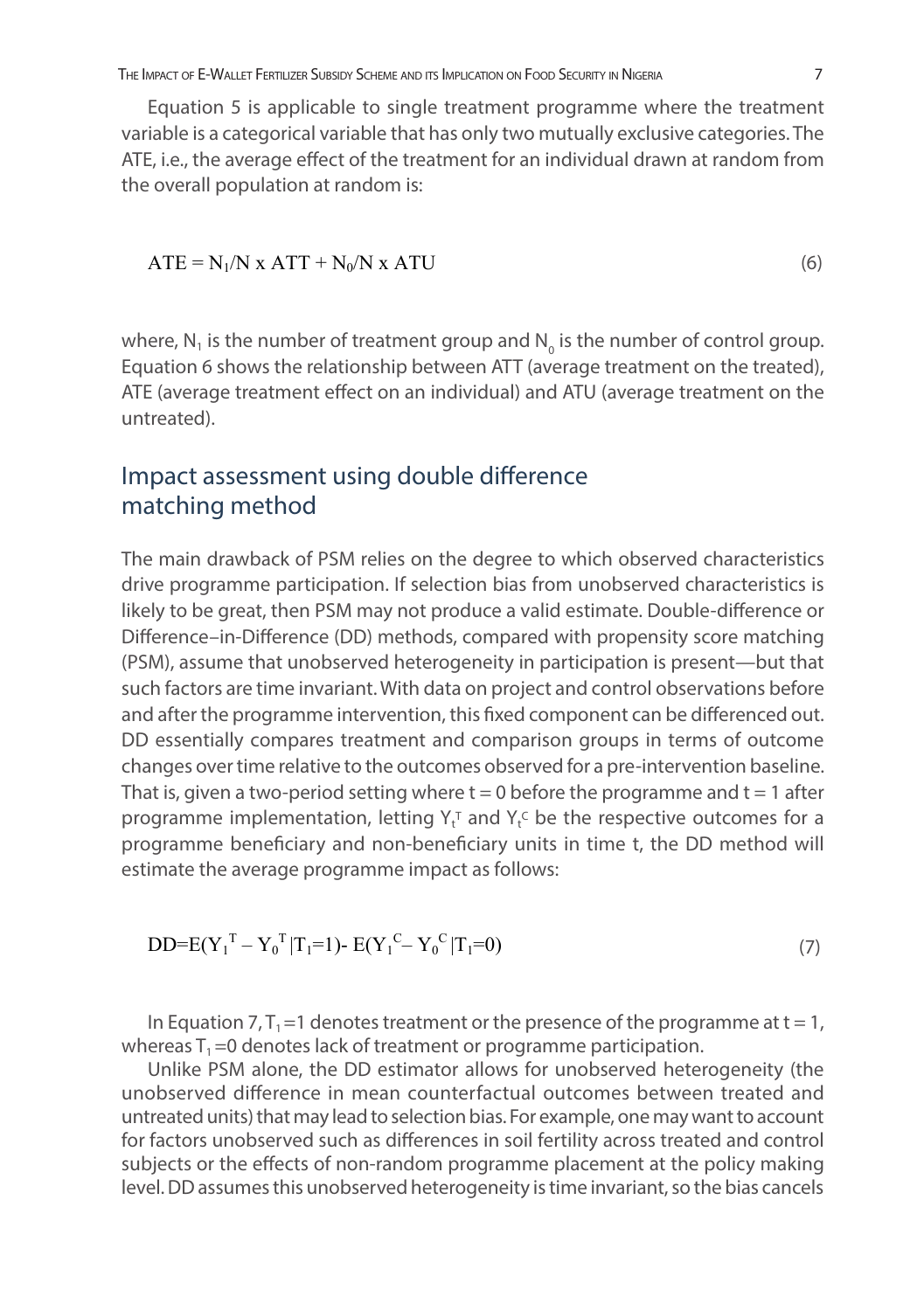out through differencing. The DD estimate can also be calculated within a regression framework (Ravallion, 2008); the regression can be weighted to account for potential biases in DD. The estimating equation can be specified as:

$$
Y_{it} = \alpha + \beta T_{i1}t + \rho T_{i1} + \nu t + \varepsilon_{it}
$$
\n(8)

In Equation 8, the coefficient β on the interaction between the post-programme treatment variable  $(T_{i1})$  and time  $(t = 1 ... T)$  give the average DD effect of the programme. Thus, using the notation from Equation 8,  $β = DD$ . In addition to this interaction term, the variables  $T_{i1}$  and t are included separately to pick up any separate mean effects of time as well as the effect of being targeted versus not being targeted in the programme intervention. For DD estimator to be valid, the model in the equation (outcome) must be correctly specified. For example, the assumption of additive structure imposed must hold. The error term must be uncorrelated with the other variables in the equation. The last of these assumptions means that unobserved characteristics affecting programme participation do not vary over time with treatment status.

The two-period model can be generalized with multiple time periods, which may be called the panel fixed-effects model. This possibility is particularly important for a model that controls, not only for the unobserved time-invariant heterogeneity, but also for heterogeneity in observed characteristics over a multiple-period setting. More specifically,  $Y_{it}$  can be regressed on  $T_{it}$ , a range of time-varying covariates  $X_{it}$ and unobserved time-invariant individual heterogeneity  $n_t$  that may be correlated with both the treatment and other unobserved characteristics  $_{it}$ . Equation 8 can be revised to become

$$
Y_{it} = \phi T_{it} + \delta X_{it} + \eta_i + \varepsilon_{it}
$$
\n<sup>(9)</sup>

Differencing both the right- and left-hand side of Equation 9 over time, one would obtain the following differenced equation:

$$
(Y_{it} - Y_{it-1}) = \phi(T_{it} - T_{it-1}) + \delta(X_{it} - X_{it-1}) + (\eta_i - \eta_i) + (\epsilon_{it} - \epsilon_{it-1})
$$
\n(10)

$$
\Rightarrow \Delta Y_{it} = \phi \Delta T_{it} + \delta \Delta X_{it} + \Delta \varepsilon_{it}
$$
\n(11)

In this case, because the source of endogeneity (that is, the unobserved individual characteristics ηt) is dropped from differencing, ordinary least squares (OLS) can be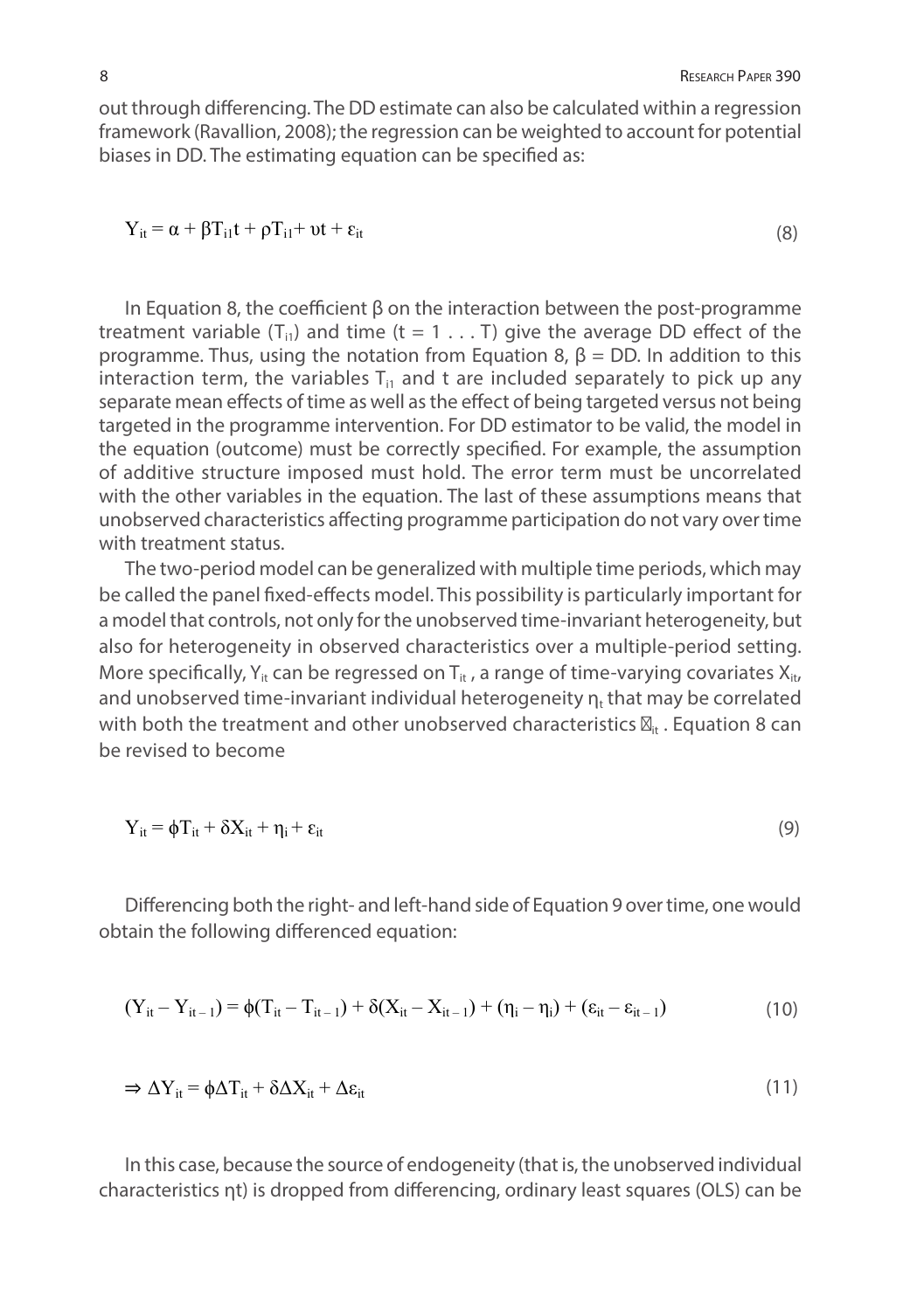applied to Equation 11 to estimate the unbiased effect of the programme ( ). With two time periods, is equivalent to the DD estimate in Equation 8 controlling for the same covariates  $X_{it}$ ; the standard errors, however, may need to be corrected for serial correlation (Bertrand et al, 2004).

#### Critique of the past fertilizer schemes in Nigeria

The past fertilizer market in Nigeria was originally driven by government policies of direct participation in production, procurement and distribution (Olomola, 2015). For many years, all fertilizer used in the country was imported by the Federal Government of Nigeria (FGN) and state governments. By the early 1970s, the FGN established the Fertilizer Procurement and Distribution Division (FPDD) to facilitate the formulation and coordination of all fertilizer policies at the national level and to centralize procurement and distribution. By the mid 1970s, the FGN started to implement domestic production of fertilizer under the FPDD, making large investments for the establishment of production and blending plants. This initiative was supported by the private sector with the purpose of meeting the country fertilizer needs. Under this initiative, two major fertilizer plants were established: the Federal Superphosphate Fertilizer Company (FSFC) in 1973 and the National Fertilizer Company of Nigeria (NAFCON) in 1981. Since their establishment, FSFC and NAFCON never utilized their full potentials; hence FSFC was shut down in 2000 and NAFCON stopped operating in 1997 (IFDC/PROMIDIA, 2008).<sup>19</sup> As a result, their respective administrative structures prefer to keep the fertilizer operations by competing for the government tenders for supplying imported fertilizers to the market under the subsidy programme (Fuentes et al, 2012).20

The federal government under the Fertilizer Market Stabilization Programme (FMSP) procures fertilizer for sale to states at a subsidy of 25%. In addition to this, extra subsidy is provided by the states and local government councils (IDEP, 2011). However, the review of Nigerian fertilizer subsidy indicates an inconsistency of government fertilizer policy over the years (Nagy and Edun, 2002; Ogunfowora and Odubola, 1994; Kwa, 2002). Policies kept changing almost year by year to try to answer problems of availability, leakage and arbitrage. The Federal Government of Nigeria (FGN) monopoly on pre-1996 fertilizer procurement and the subsidy policy stymied the private sector (Ogunfowora, 2000; Salman, 2014). The FGN did not properly follow through on the liberalization process started in 1997 by ensuring that the preconditions for a transition to a privatized fertilizer sector were implemented (Banful and Olayide, 2010; Olomola, 2015). The FGN opted for a full withdrawal from fertilizer procurement and subsidy, leaving the industry stranded. The private sector did respond, but the ad hoc procurement/subsidy policies of the FGN in 1999, 2001 and 2002 were damaging to the growth of the private sector (IDEP, 2011).<sup>21</sup> Annual fertilizer use fell by about 50% in the post-1996 as compared with the pre-1996 period. The main constraints to fertilizer use were high prices, low fertilizer quality and non-availability of fertilizer at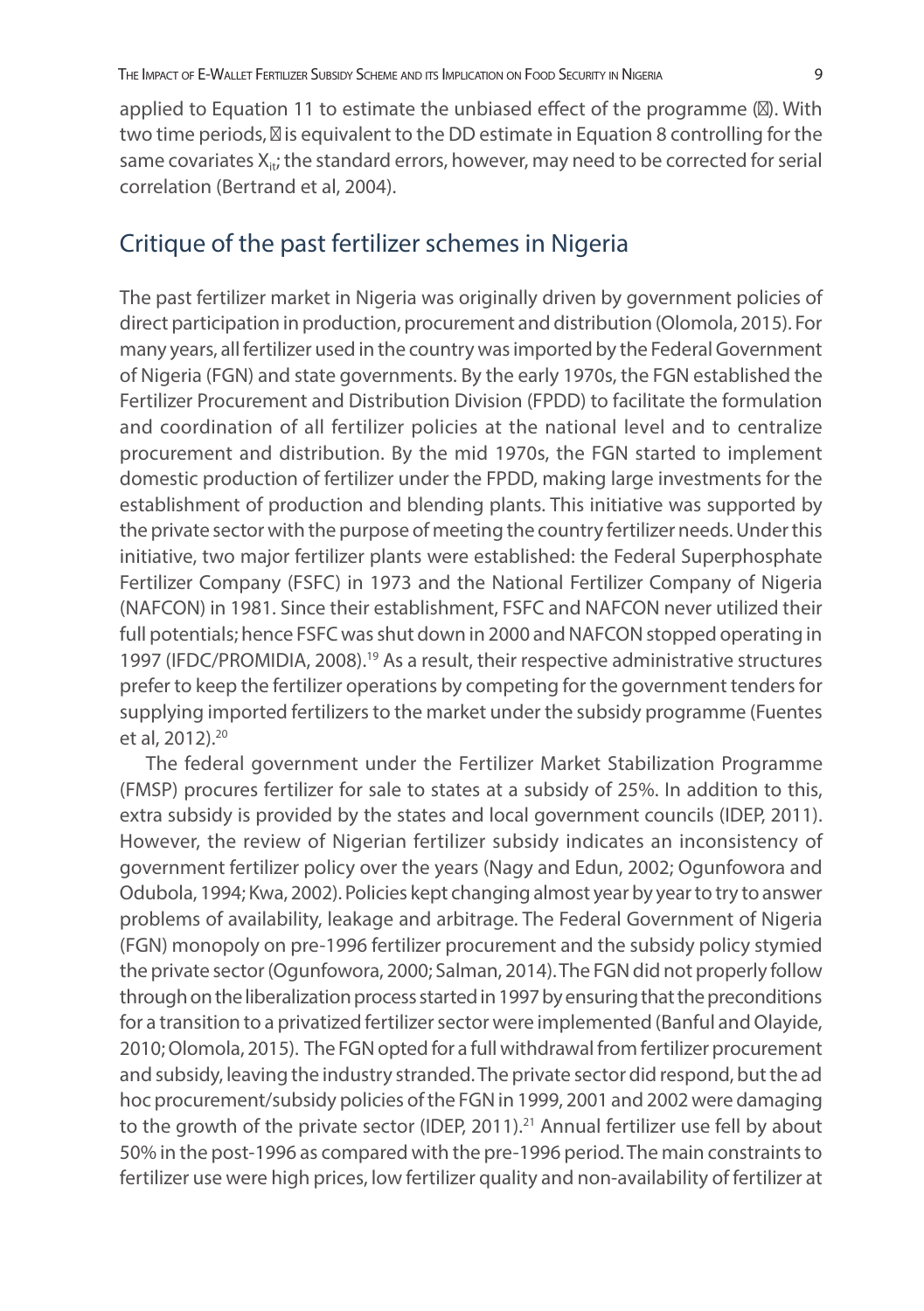the time required (Salman, 2014). Government fertilizer policies also had an effect on national, state, and local government budgets. Between 1975 and 2007, the fertilizer subsidy cost as a percentage of the national agricultural budget ranged from 0% to as high as 80% (FAO, 2012). Government fertilizer policy also failed to capture the benefits of using the considerable resources available in Nigeria to produce fertilizer for in-country use and for export to the rest of Africa.

In May 2006, the Federal Executive Council approved the National Fertilizer Policy with the objective to facilitate farmers' timely access to adequate quantity and quality of both organic and inorganic fertilizers at competitive but affordable prices in the country. Based on experiences from other countries such as Malawi and Mozambique, the International Fertilizer Development Centre (IFDC) in collaboration with the Federal Ministry of Agriculture and Rural Development, piloted a Fertilizer Voucher Programme (FVP) in Kano and Bauchi states in 2008. The programme was expanded incrementally in 2009 and 2010. It demonstrated the feasibility and efficiency of a voucher system to administer subsidies to farmers which indicated that smallholder farmers could benefit directly from the private sector supply of subsidized fertilizers. Arising from above, in March 2011, the Fertilizer Voucher Programme (as a policy instrument) was adopted nationwide. The ministry has therefore designed the Growth Enhancement Support Scheme (GESS) for implementation in all the states and FCT. The rationale for the GESS is premised on building on the successes achieved through the Voucher Scheme to target beneficiaries through the electronic system (e-wallet) via the development of private sector distribution channels (FMARD, 2012).

#### Review of fertilizer subsidy schemes

The main reason for advocating fertilizer subsidies is that farmers are very poor and typically lack sufficient cash resources to buy productive inputs, which can result in suboptimal input use. Indeed, poverty combined with financial constraints may generate high discount rates that can lead to low investment on the farms (Holden et al, 1998). In 2005, Malawi was the first country to reintroduce high levels of input subsidies to improve national food self-sufficiency and reduce its dependence on food aid. In a short time, Malawi managed to turn a food deficit into a food surplus and was considered to be a success story (Denning et al, 2009). Other countries have copied Malawi, and similar programmes have arisen and expanded in Ghana, Kenya, Tanzania and Zambia (Dorward and Chirwa, 2011; Minde et al, 2008).

 Chirwa et al. (2011) revealed that the main goal of the Farm Input Subsidy Programme (FISP) in Malawi is to raise incomes and household food security of up to two million (out of 3.4 million) smallholder farmers through improvements in their agricultural productivity. The programme targets smallholder farmers who have land but cannot afford to purchase inputs (principally maize seed and fertilisers) at market prices. However, Holden and Lunduka (2013b) working on experiment on input subsidies, cash constraints and timing of supply suggest that low use of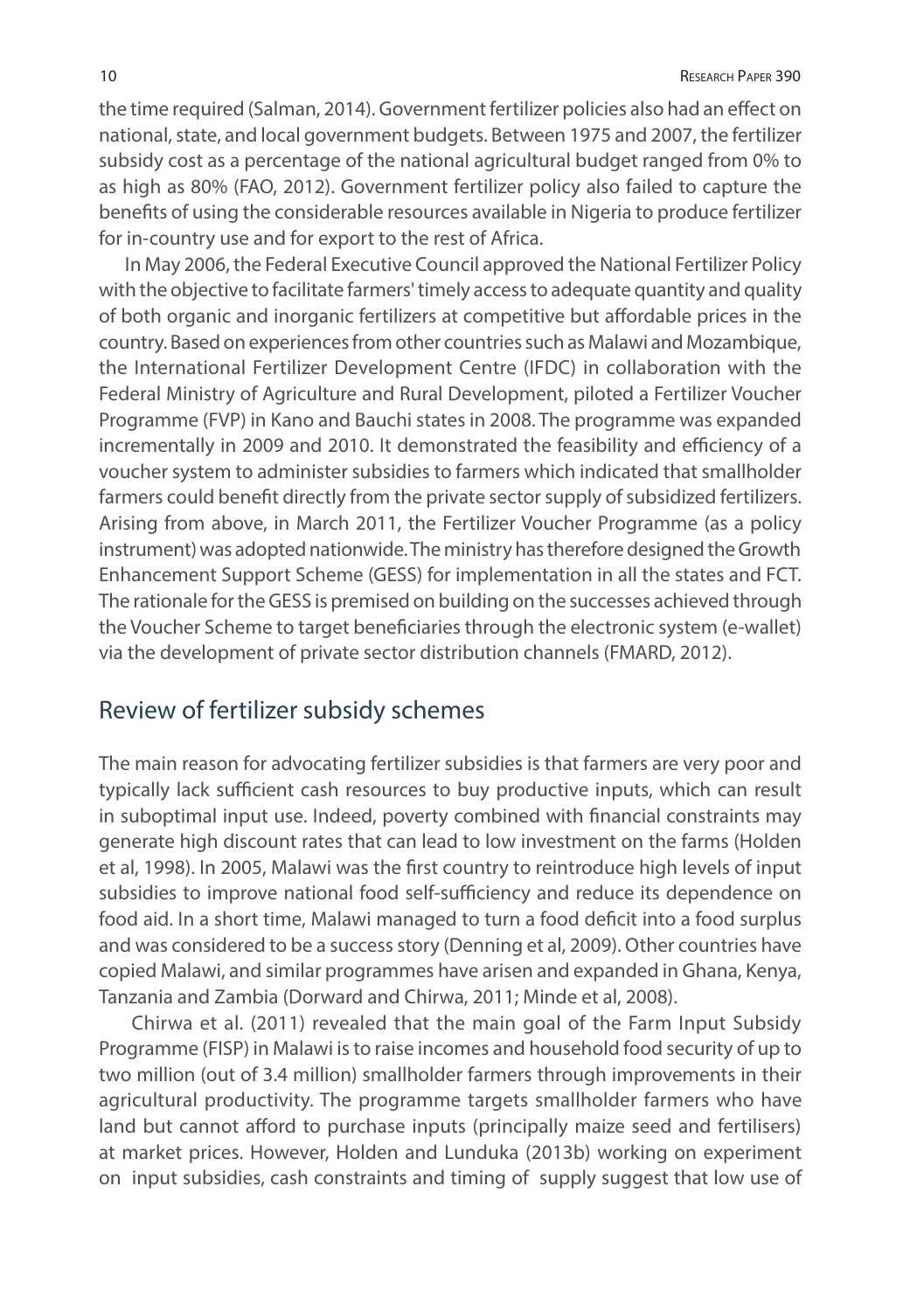agricultural inputs in Malawi is primarily caused by limited ability to buy inputs and not time-inconsistent behaviour. They recommended that the current input subsidy design in Malawi should be replaced by smarter and more cost-effective designs that involve smaller packages of fertilizer and delivery of inputs at harvest time, as well as at planting time. Dorward and Chirwa (2011) in their study on agricultural input subsidy programme in Malawi showed that the use of voucher as smart subsidy had similar shortcomings just like the universal subsidy programme. Similar findings were also observed by Holden and Lunduka (2013a) in Malawi, where a subsidy programme aimed to provide coupons for purchase of subsidized fertilizer and seeds targeted at poor rural households also faced serious problem. The critical findings were that the poverty and vulnerability reduction potentials of the programme were not optimal, leakages of coupons and fertilizers and misallocation of coupons away from the needy resulted through rent-seeking.

Chirwa et al (2011), working on conceptualizing graduation from agricultural inputs subsidies in Malawi, considered ways in which the concept of graduation may be usefully applied to the Farm Input Subsidy Programme (FISP). They set out a broad conceptualization of graduation for potential application in programme design and implementation. For the Malawian farmers to graduate from relying on fertilizer subsidy and be able to purchase fertilizer at competitive price, Chirwa et al (2011) recommended potential graduation conditions which include reduced input prices, substitution with cheaper inputs, increased working capital for input purchases, diversification out of maize production, and access to low cost credit for input purchases.

Duflo et al (2008) tested the hypothesis in Kenya, of the possibility that, while fertilizer and hybrid seed increase yield on model farms, they are actually not profitable on many small farms, where conditions are less than optimal. They revealed that the mean estimates of yield increases due to fertilizer use are in the range of the estimates found on model farms. They found that the mean rate of return to using the most profitable quantity of fertilizer they examined was 36% over a season, or 69.5% on an annualized basis. However, other levels of fertilizer use, including the combination of fertilizer plus hybrid seed recommended by the Kenya Ministry of Agriculture, are not profitable for farmers in their sample. Thus, while fertilizer can be very profitable when used correctly, one reason why farmers may not use fertilizer and hybrid seeds is that the official recommendations are not adapted to many farmers in Kenya. This also suggests that fertilizer is not necessarily easy to use correctly, which implies that it may not be profitable for many farmers who do not use the right quantity.

 Duflo et al (2011) conducted a study and social experiments in Kenya and found that poor households are willing to invest in response to small, time-limited discounts in the form of free fertilizer delivery just after harvest. Indeed, a 50% subsidy on fertilizer at planting time did not increase fertilizer use more than this harvest-time free delivery discount. These authors' finding may indicate that the distribution and sales of fertilizer just after harvest can be a more effective system than the sale of fertilizers at planting time, when households may no longer have sufficient funds remaining from the sale of the previous year's harvest. The purchase of inputs at harvest time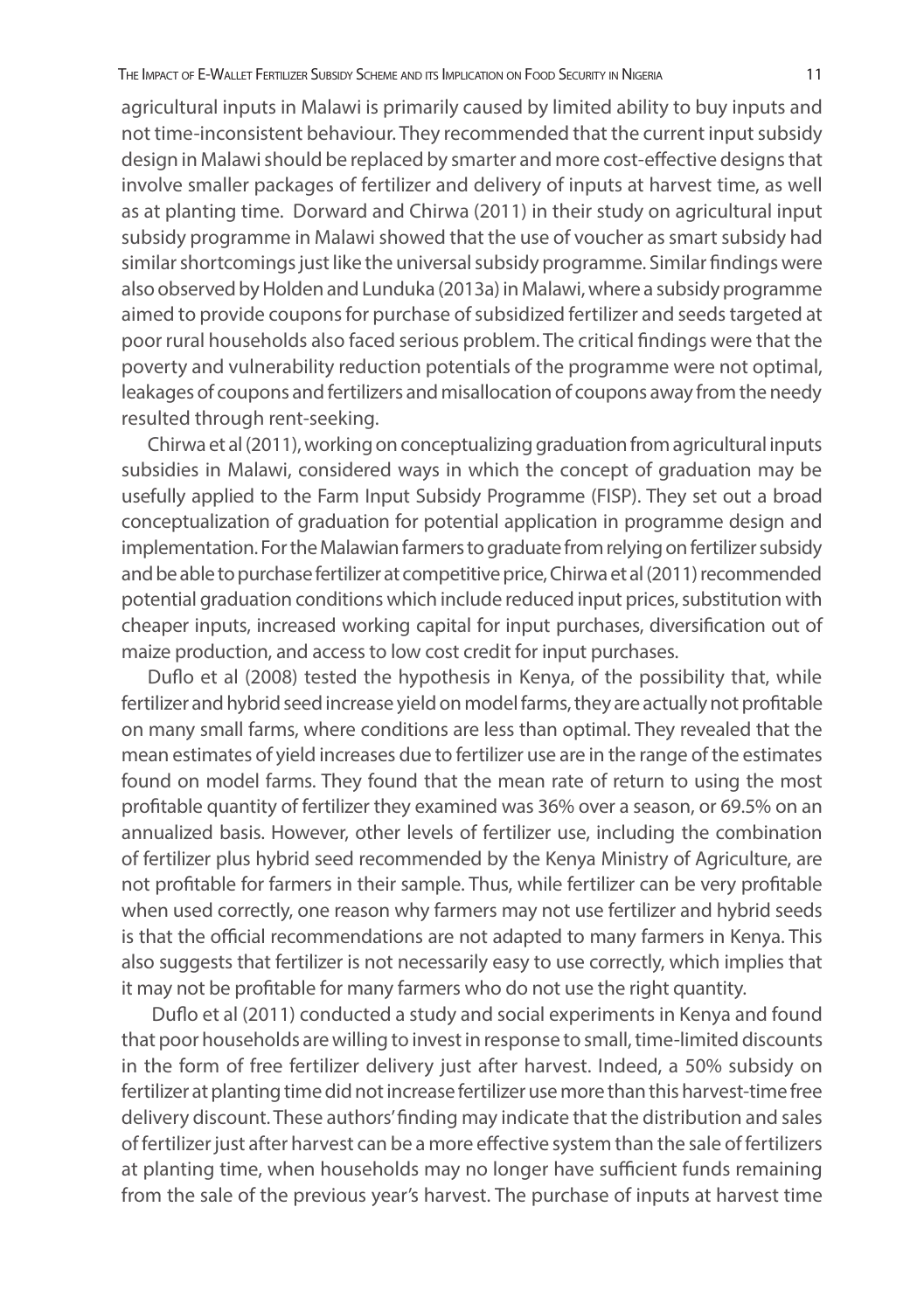for the next growing season may serve as a commitment device (DellaVigna, 2009) and reduce the need for subsidies.

Banful (2010) evaluated Ghana's 2008 fertilizer subsidy programme. He observed the role that political influence can play in a fertilizer subsidy even in programmes that incorporate the new best practices of fertilizer subsidies (e.g., voucher system). He noticed the evidence of "vote-buying" activity in Ghana's 2008 subsidy programme which suggests that, despite the innovations in design and implementation of fertilizer subsidies, the new programmes have the potential to experience at least some of the significant pitfalls of former subsidy programmes. The innovations are not enough to make the new fertilizer subsidy programmes economically and socially efficient in Ghana. He indicated that the farmers collected vouchers that they had no intention of using or could not afford to use. They rightly predicted that there would be periods of shortage of vouchers and sold the vouchers to other farmers who desperately needed to apply fertilizer.

Banful and Olayide (2010) opined that the parallel sales of subsidized and market fertilizer (unsubsidized) in Nigeria tend to create an avenue for lower-priced subsidized fertilizers to be diverted for sale at higher market prices. These shortcomings of fertilizer subsidies led to introduction of vouchers or smart subsidies or coupons. The vouchers imply farmers are given vouchers and make purchases from private input suppliers. The cost of the fertilizer to the farmer is reduced by the value of the voucher. The supplier in turn is reimbursed for its value at designated banks. A number of advantages were attributed to the use of vouchers, notably building the private sector distribution network, serves as a sure opportunity to secure the input by a farmer holding a voucher and a replacement for food aid in case of need, among others (Minot and Benson, 2009).

Salman (2014) conducted a study on political economy of fertilizer subsidy in Nigeria. He indicated that the trend of leadership in the country has led to inconsistencies and instability in fertilizer subsidy polices in Nigeria. He also concluded that the gains of fertilizer subsidy are not widely spread among the targeted beneficiaries, hence a negative implication on the increased food production programme. He showed further in his study that majority of the farmers disagreed that the fertilizer subsidy was timely available (65.3%). He recommended that the Nigerian government involvement in procurement and distribution of fertilizer should be redefined.

The shortcomings associated with past fertilizer subsidy policies led the Nigerian government to adopt an e-wallet fertilizer subsidy scheme, where the private sector played the role of supplying and distribution of fertilizer and the government involved the registration and payment of 50% of the fertilizer and other agro inputs received by the farmers. The hope is that this would better serve the intended beneficiaries who are farmers and reduce the fiscal burden of universal fertilizer subsidy from the government and makes it more effective. However, there is a need to find out if this new scheme has impacted the quantity of fertilizer use by the farmers, crop output and yield of the farmers more than the previous fertilizer subsidy schemes that have been implemented in Nigeria.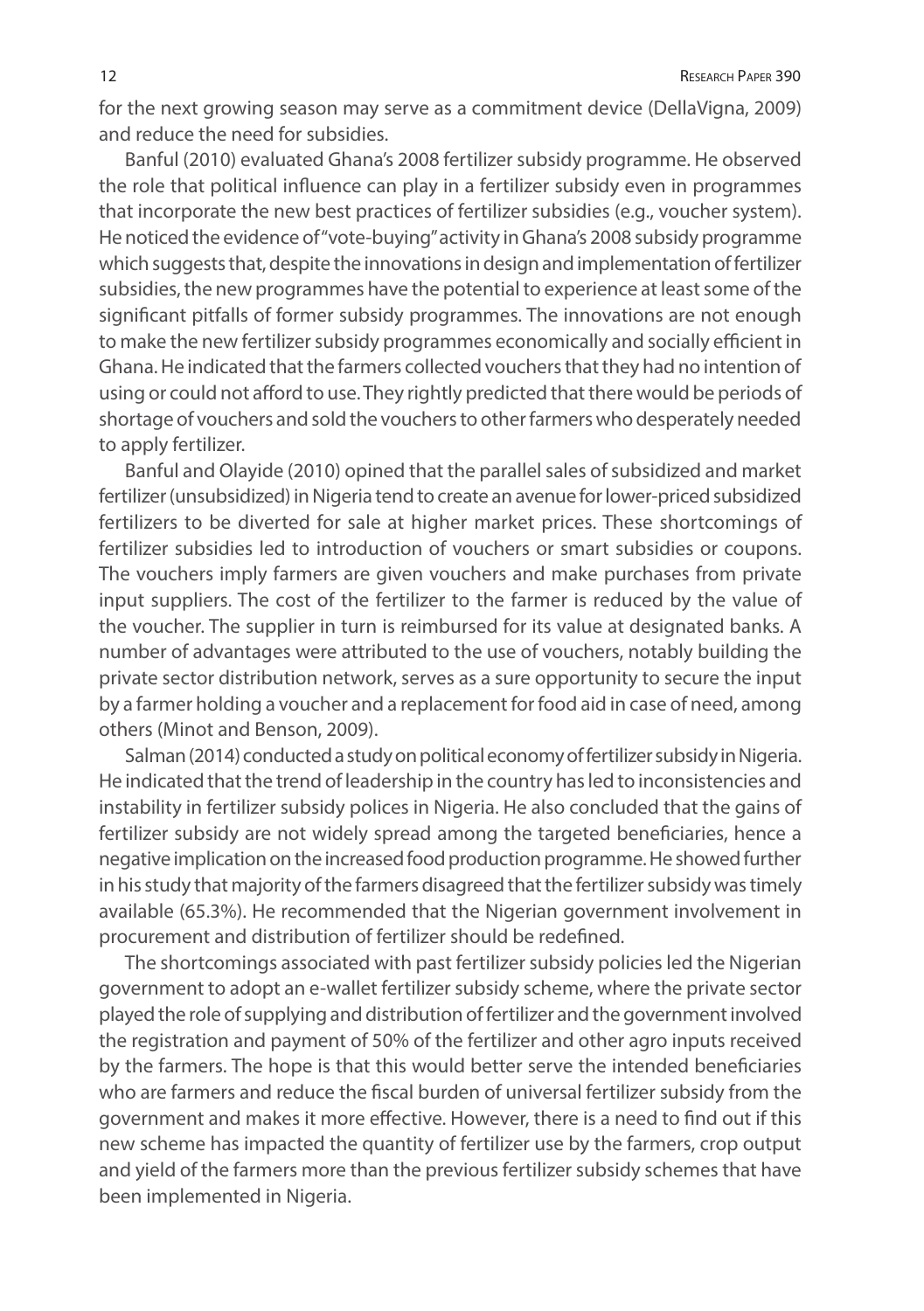## 3. Research methodology

### Data sources and collection

This study was carried out in Nigeria. Nigeria lies between 40161 and 130531 North Latitude and between 20401 and 140411 East Longitude. It is located in west Africa bordered on the west by the Republic of Benin, on the north by the Republic of Niger and on the east by the Republic of Cameroon. To the south, Nigeria is bordered by approximately 800 kilometres of the Atlantic Ocean, stretching from Badagry in the west to the Rio del Rey in the east. The country also occupies a land area of 923,768 square kilometres, and the vegetation ranges from mangrove forest on the coast to desert in the far North. Administration-wise, Nigeria consists of 36 states and a Federal Capital Territory (FCT). Each state is further divided into Local Government Areas (LGAs). There are presently 774 LGAs in the country. The total population of Nigeria stood at 166.2 million in 2012 according to the estimate from Nigeria Bureau of Statistics (NBS).<sup>22</sup>

The study made use of the Nigeria General Household Survey (GHS)-Panel Datasets of 2010/2011 and 2012/2013. The Nigeria General Household Survey (GHS)-Panel was carried out by the National Bureau of Statistics (NBS).23 The panel component applies to 5,000 farming households with information on multiple agricultural activities and household consumption. The GHS-Panel drew heavily on the Harmonized National Living Standards Survey (HNLSS a multi-topic household survey) and the National Agricultural Sample Survey (NASS the key agricultural survey) to create a new survey instrument to shed light on the role of agriculture in households' economic wellbeing that can be monitored over time. The first wave of the GHS-Panel was carried out in two visits to the panel households (post-planting visit in August-October 2010 and post-harvest visit in February-April 2011). The second wave of the GHS-Panel was carried out also in two visits to the panel households (post-planting visit in September-November 2012 and post-harvest visit in February-April 2013). The panel data set are downloadable at the Living Standards Measurement Study - Integrated Surveys on Agriculture (LSMS-ISA) website address. 24

The sample design was a two-stage probability sampling. The primary sampling units (PSU) were the Enumeration Areas (EA). These were selected based on probability proportional to size (PPS) of the total EAs in each state and FCT and the total household listed in those EAs. A total of 500 EAs were selected using this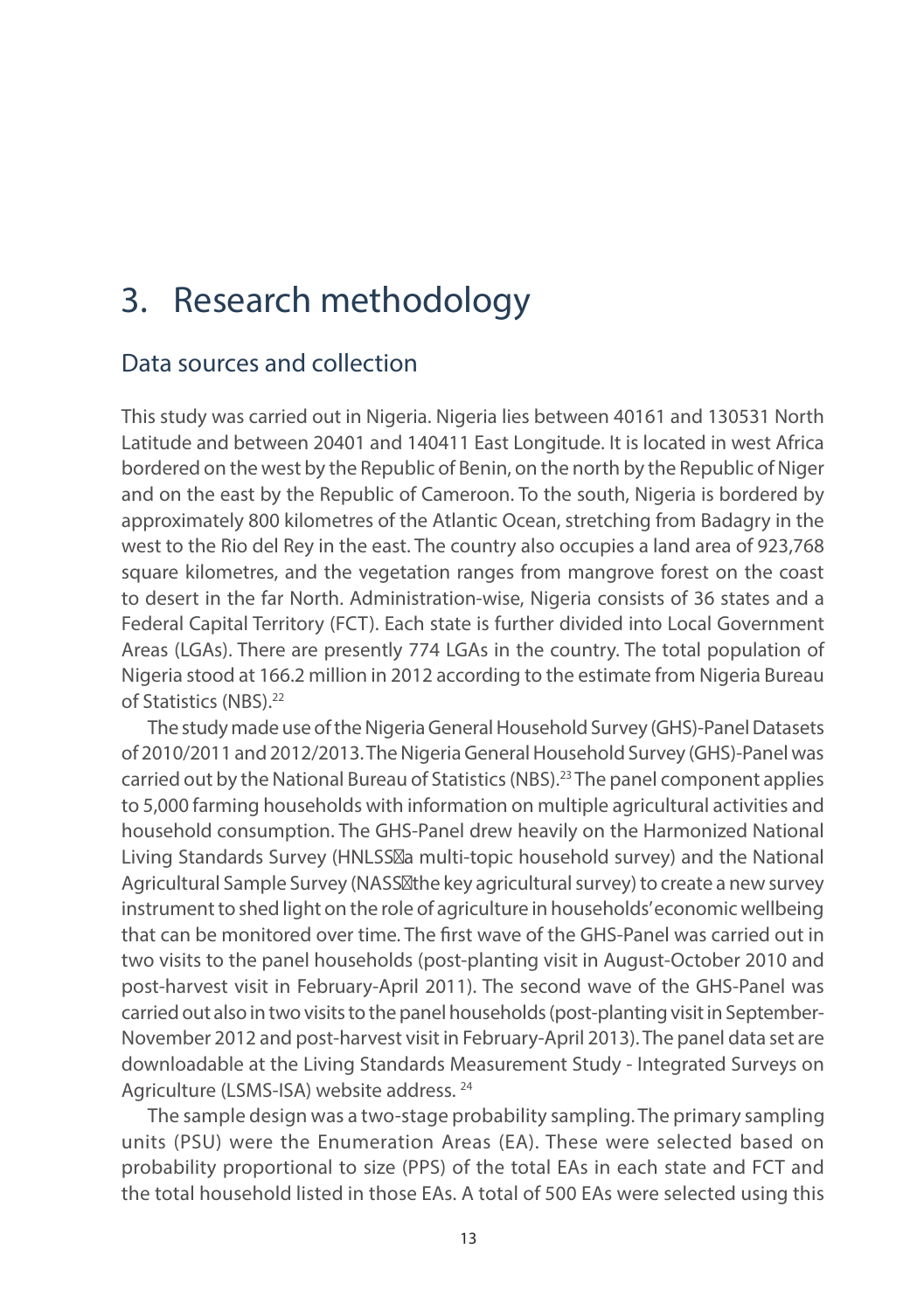method. Households were selected randomly using the systematic selection of 10 households per EA. This involved obtaining the total number of households listed in a particular EA, and then calculating a sampling interval (SI) by dividing the total households by 10. The next step was to generate a random start 'r' from the table of random numbers which stands as the first selection. Consecutive selection of households was obtained by adding the sampling interval to the random start. In all, 500 clusters/EAs and 5,000 households were interviewed. These samples were proportionally selected in the states such that different states had different sample sizes. However, the selection covers all the LGAs and all the states in Nigeria. The urban and rural areas were also included in the sample.

### Estimating the impact of fertilizer subsidy scheme using propensity score matching

In estimating the impact of e-wallet fertilizer scheme on fertilizer use, crop output and yield, we first obtained the propensity score matching estimator through the probit regression. The propensity score P(X) was calculated on the basis of all observed covariates X that jointly affect participation in e-wallet fertilizer subsidy scheme and the outcome of interest (quantity of fertilizer use, crop output and yield). The probit regression model used to estimate the propensity score has a Chi-square static of 25.10, which is statistically significant at the 1% confidence level, therefore implying that all the predictors that have been included in the model are capable of jointly predicting participation in the e-wallet fertilizer scheme (Appendix A). The estimated propensity score is 0.3026. So probability that a particular household will be a participant in e-wallet fertilizer scheme is 30.26% with respect to quantity of fertilizer, crop output and yield (Heckman et al, 1999). The mean propensity score is tabulated in Appendix B. Balancing test was also conducted to check whether, within each quintile of the propensity score distribution, the average propensity score and mean of X are the same. For PSM to work, the treatment and comparison groups must be balanced in that similar propensity scores are based on similar observed X. Although a treated group and its matched non-treated comparator might have the same propensity scores, they are not necessarily observationally similar if misspecification exists in the participation equation. The distributions of the treated group and the comparator were found to be in close range, which is what balance implies (Becerril and Abdulai, 2010).

Using propensity scores for participation generated by the probit regression model, households in the intervention were matched on the basis of the proximity of their propensity scores of participation to households in the counterfactual. All other households whose propensity scores for participation were different from the range of scores for the intervention households were dropped from the analysis by dropping all the counterfactual households whose probability of participation was very different from the households in the intervention. Differences in quantity of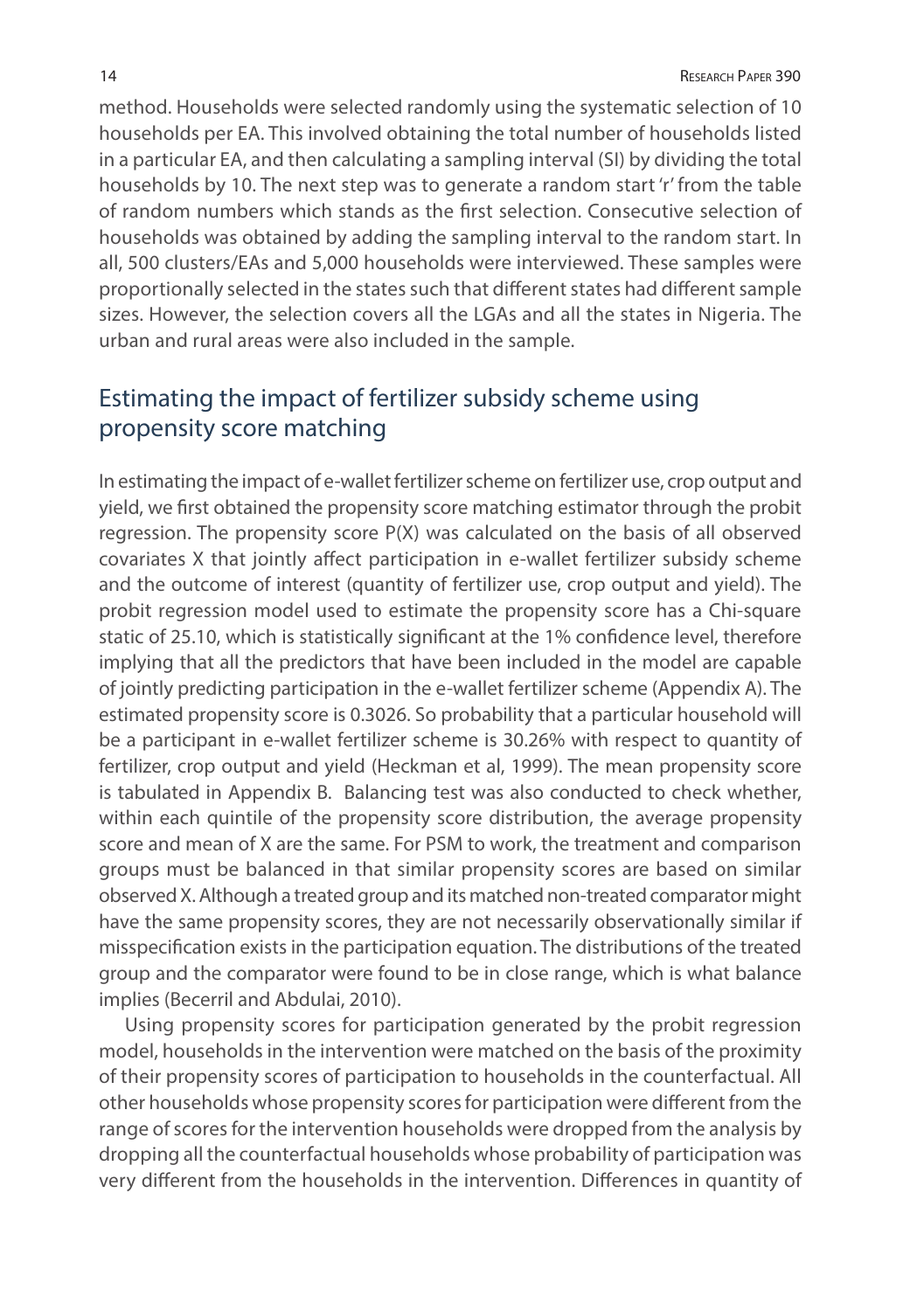fertilizer use, crop output and yield were then compared between households that were more similar and therefore comparable and as such any differences in outcome variables between the participants and non-participants in e-wallet fertilizer subsidy scheme are attributed to e-wallet fertilizer subsidy scheme (Blundell and Costa-Dias, 2000; Caliendo and Kopeinig, 2008).

### Estimating the impact of fertilizer subsidy scheme using double difference method

With data on participant and non-participant farmers before and after e-wallet<br>fertilizer subsidy scheme, DD estimator was constructed by estimating the difference in average outcome (yield, crop output and quantity of fertilizer used) in the farmers that participated in e-wallet fertilizer subsidy scheme before and after the scheme minus the difference in average outcome (yield, crop output and quantity of fertilizer used) among non-participant farmers before and after the scheme. We also estimated DD using regression approach following the procedure of Ravallion (2008). The basic assumption behind the simple estimation of DD is that other covariates do not change over the years. However, since those variables do change over time we accounted for them in the regression model to get the net effect of programme participation on the outcome. The covariates we controlled for in the regression model are age of the farmers, precipitation, temperature, application of pesticide, use of storage facilities, seed purchase and literacy level of the farmers. We used ordinary least squares (OLS) approach to estimate the programme impact in our estimating regression equation. We went further to use a fixed effects regression model to control for household's unobserved and time-invariant characteristics that may influence the outcome variable (Khandker et al, 2009).

We finally combined PSM with DD methods to better match participants and nonparticipants on pre-programme characteristics. Specifically, we used the propensity score with base (2010/2011) year data to make certain that the comparison group is similar to the treatment group and then applied DD to the matched sample within the common support. In this way we are able to deal with the initial local area conditions that may bias our estimates (Hirano et al, 2003).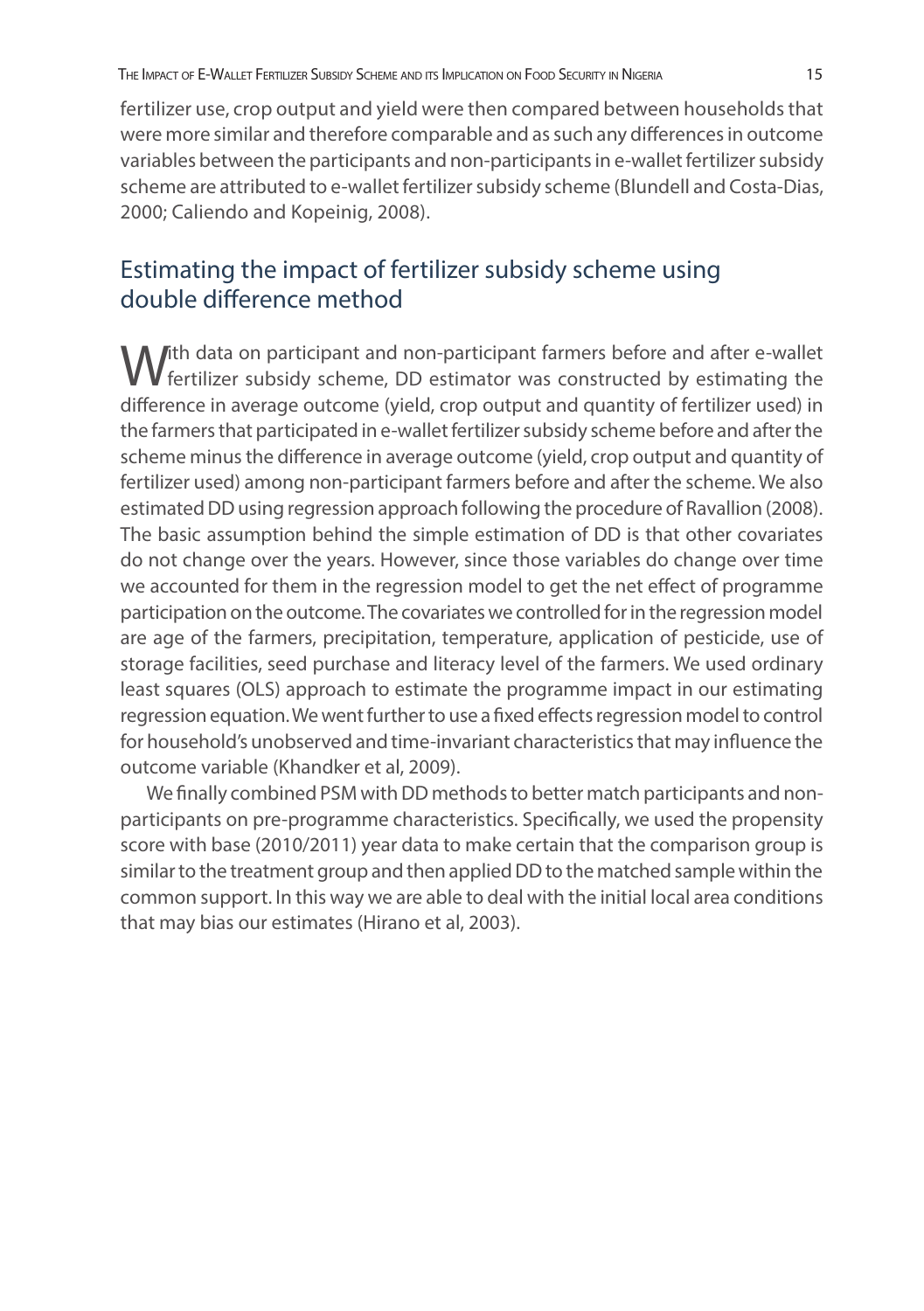## 4. Results and discussion

### Assessment of performance of e-wallet fertilizer scheme in Nigeria

The e-wallet scheme target was five million farmers annually. Figure 1 shows that 3,907,445 and 9,511,674 farmers were registered in 2012 and 2013, respectively, while and 10,470,589 farmers were registered in 2014 (FMARD, 2014). The sharp increase in farmers' registration between 2012 and 2013 implies that initial lull about the scheme was replaced with interest and enthusiasm, which however started to decline between 2013 and 2014. If we compare 3,907,445 in 2012 with 10,470,589 in 2014, farmers' registration has increased by 170%. If 10,470,589 registered farmers are compared with 15 million target for the third year of the scheme, it means that the scheme achieved only about 70% of the expected registered farmers. According to Adesina (2013), the low turnout rate for registration by the farmers reflects the current low adoption of inorganic fertilizer and improved seeds by smallholder farmers in Nigeria. It may also be due to distrust of the government fertilizer procurement system of the past where poor-quality fertilizer and seeds were distributed (Olomola, 2015). Figure 1 also indicates that the roll-out rate (proportion of the farmers who received text message to collect fertilizer and seed to the total number of registered farmers) increased from 1,677,248 in 2012 to 8,304,803 in 2014. This translates into 395% increase in the roll-out rate between 2012 and 2014. However, if 8,304,803 is compared with the 15 million farmers tageted for 2014, this translates into redemption rate of 55%. Obayelu (2016) has indicated that delayed registration and the fact that reconciliation of claims had problems because documents submitted from the field had serious quality control problems may be attributed to lower rate of farmers being served with the inputs. Figure 1 demonstrates further that redemption rate (proportion of farmers who received fertilizer relative to the proportion of registered farmers) varied from 1,117,967 in 2012 to 7,223,070 in 2014. This is about 546% increase in the redemption rate between the two periods. When we compared the targeted redemption of fertilizer and seed for 15 million farmers with 7,223,070 farmers being served in 2014, it suggests that the scheme has achieved 48% success in redemption rate. Ejiogu (2017) has attributed this below expectation redemption phenomenon to the limited resources farmers possess to purchase fertilizer. The fact that redemption centre operations were not optimal due to the quality of staff and pressure of crowds during redemption may also be implicated for low redemption rate witnessed in the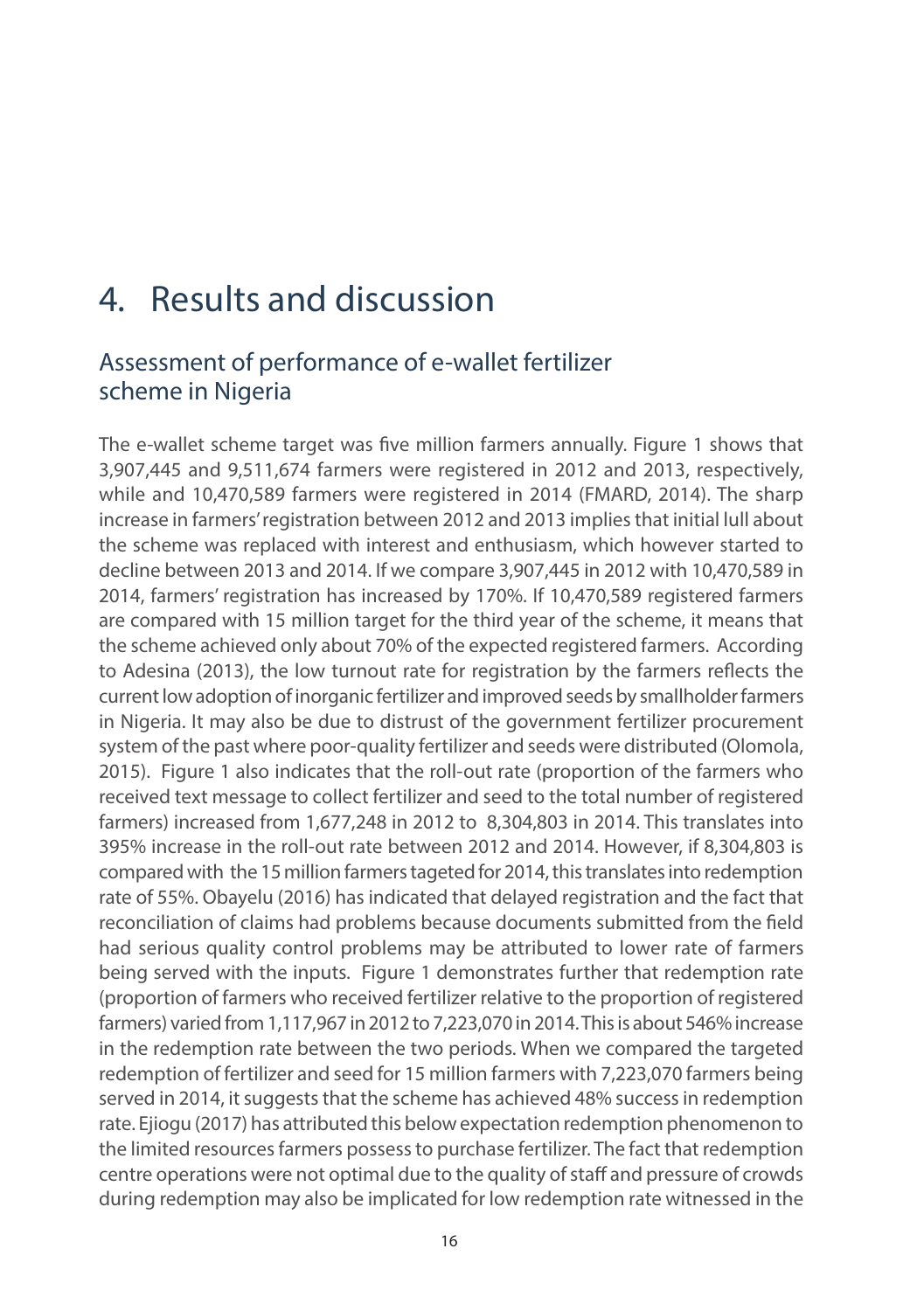e-wallet fertilizer scheme. FMARD (2014) shows that only 76% of the redemption centres were active in 2012, these have increased to 94% in 2013. The fact that the activity of the redemption centres is below 100% implies that some registered farmers may not be able to receive fertilizer and the associated inputs even though they registered for them. Limited coverage of the rural areas by mobile phone networks can also affect the redemption and reconciliation process in e-wallet fertilizer scheme.





Source: Computed from FMARD (2014).

### Distribution of e-wallet fertilizer subsidy scheme in Nigeria

Table 1 reveals that the distribution of the subsidy favoured the large-scale farmers as they shared more than 59% of the subsidy. This is contrary to the expectation of the policy makers as the intended plan of the scheme is to assist poor small-scale farmers. The farmers who reside in urban areas and live close to major good road network shared 64% and 53% of the subsidy, respectively, at the disadvantage of the farmers that reside in rural areas and live far from major good road network. Wealth and income related factors influenced accessibility to e-wallet fertilizer subsidy as the farmers that have regular income and own bank account shared 65% and 57% of the subsidy, respectively (Table 1). This is in consonance with past studies that indicates that the poorest and least educated farmers are excluded from fertilizer subsidy either due to cumbersome programme requirements or limited resources (Liverpool-Tasie et al, 2010). As expected, ownership of mobile phone influenced accessibility to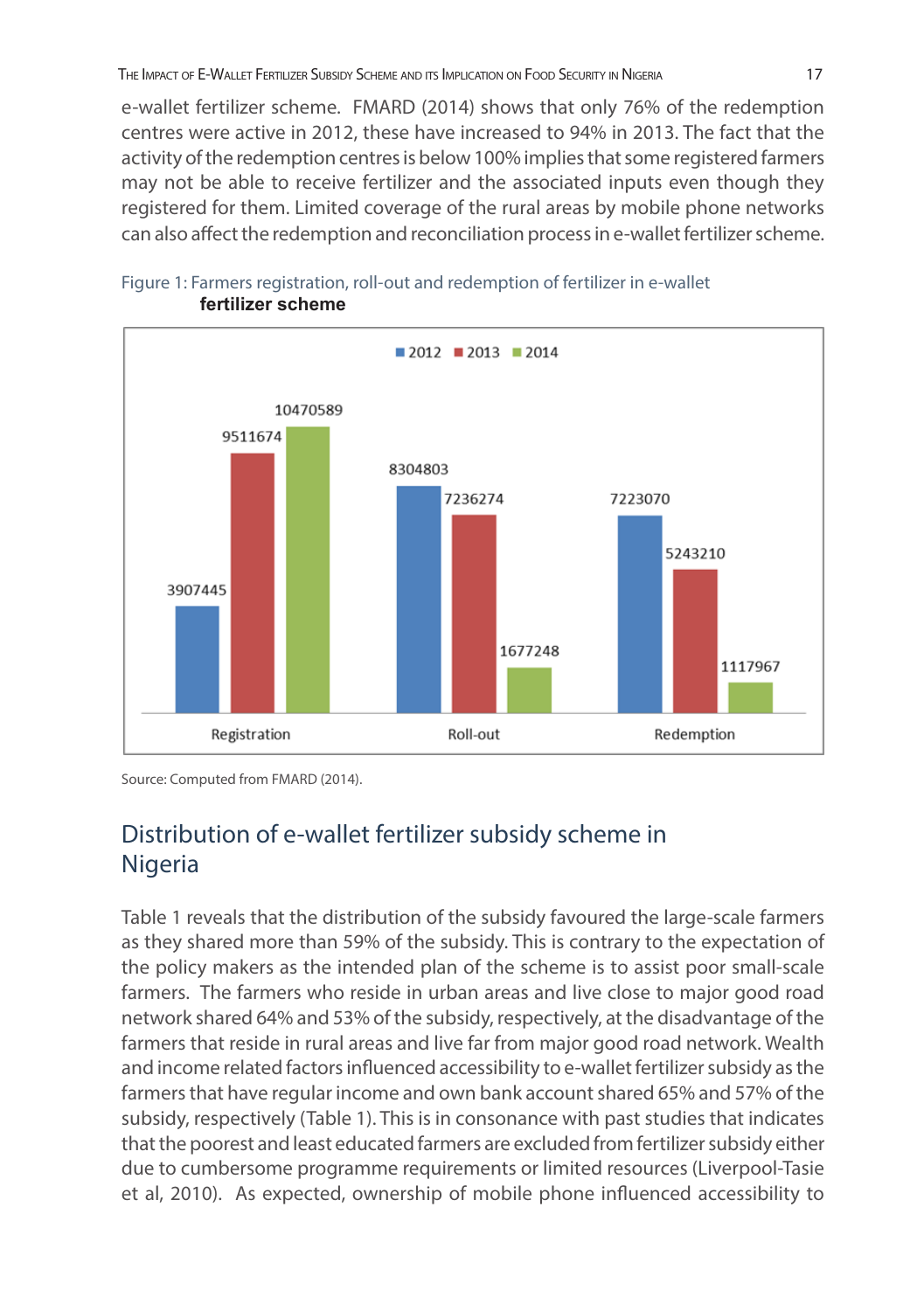e-wallet fertilizer subsidy, as 64% of the farmers that accessed the subsidy owned mobile phone (Table 1). This implies that poor quality of mobile phone infrastructure in rural areas may put the farmers in rural areas at a disadvantage in participating in e-wallet fertilizer subsidy scheme (Ejiogu, 2017). Obayelu (2016) reported that limited coverage of the rural areas by mobile phone networks may plague the redemption and reconciliation process in e-wallet fertilizer scheme in Nigeria. Ownership of radio also influenced accessibility to e-wallet fertilizer subsidy scheme as 67% of participating farmers owned radio. The radio can improve accessibility to relevant agricultural information that will aid the farmers to access the agricultural schemes and programmes (Fadairo et al, 2015). Table 1 also shows that e-wallet scheme has increased the use of improved seeds as it indicates that 53% of the farmers that access the subsidy also purchased improved seeds. This is because agro dealers that supplied subsidized fertilizer equally sell other agricultural inputs that the farmers can purchase (Amurtiya et al, 2018). FMARD (2016) has also indicated that the scheme increased the adoption of high yielding rice seed among the participating farmers. Adoption of high yielding seed may result in positive impact on the productivity of the participating farmers (Ejiogu, 2017). Table 1 indicates further that the male and female farmers' shares in the e-wallet scheme were 52% and 48%, respectively.

| Socioeconomic Characteristics   | % Share of the<br>Subsidy | <b>T-Statistics</b> |
|---------------------------------|---------------------------|---------------------|
| Large Scale Farm+               | 59.34                     | 6.7370**            |
| Small Scale Farm                | 40.66                     |                     |
| <b>Purchased Improved Seeds</b> | 53.03                     | 2.4196**            |
| Not Purchased Improved Seeds    | 46.97                     |                     |
| Male                            | 51.99                     | 1.9590**            |
| Female                          | 48.01                     |                     |
| Regular Income                  | 65.22                     | 4.4170**            |
| No Regular Income               | 34.78                     |                     |
| Urban                           | 63.61                     | 10.2104**           |
| Rural                           | 36.39                     |                     |
| Reside Far from the Major Road  | 47.44                     | $-2.4462**$         |
| Reside Close to the Major Road  | 52.56                     |                     |
| <b>Owned Bank Account</b>       | 56.79                     | 2.4295**            |
| Not Owned Bank Account          | 43.21                     |                     |
| Owned Mobile Phone              | 64.02                     | $6.8636**$          |
| No Mobile Phone                 | 35.98                     |                     |
| Owned Radio                     | 66.87                     | 5.6412**            |
| No Radio                        | 33.13                     |                     |

Table 1: Distribution of e-wallet fertilizer subsidy scheme in Nigeria based on the socioeconomic characteristics of the farmers

Source: Computed by the Authors.

+Farmers whose farm size is less than the average farm size of all the sampled farmers; \*\* Significant at 5%.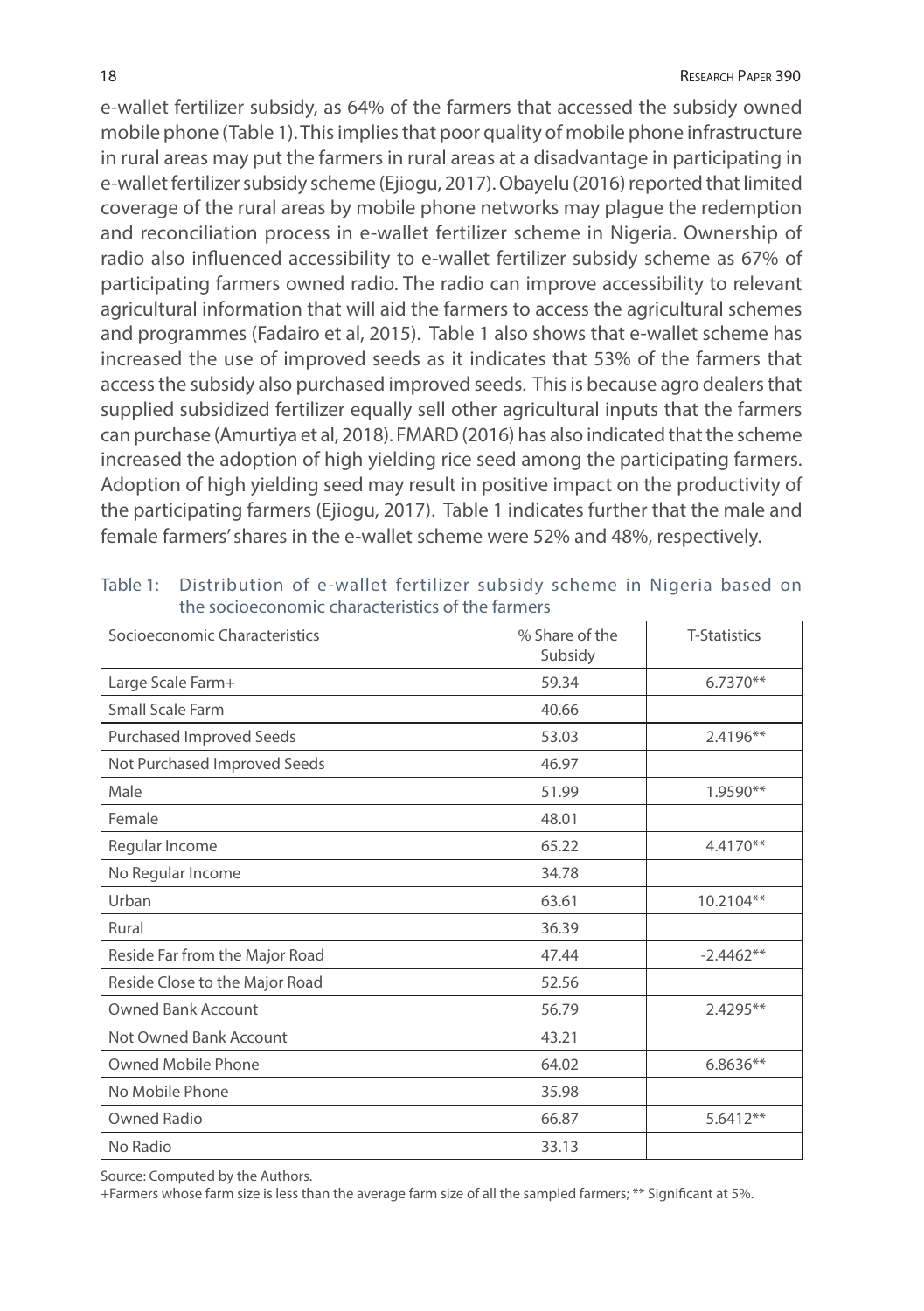### Results and discussion of PSM estimates

Table 2 indicates that average treatment effects estimated using nearest-neighbour, radius and kernel matching procedures gave almost similar conclusions on the treatment effect of e-wallet fertilizer subsidy. The table shows that the farmers who participated in e-wallet scheme used more fertilizer and had higher output than nonparticipating farmers. However, the mean yield of the farmers who participated in the scheme was not significantly higher than non-participants. The non-significant impact of the scheme implies that there may be unobserved heterogeneity which PSM estimator did not account for. This led us to the use of DD approach.

| Matching<br>Algorithm       | Logarithm of<br>Outcome                    | Sample     | Treated | Control | <b>Difference</b> | T-stat    |
|-----------------------------|--------------------------------------------|------------|---------|---------|-------------------|-----------|
| Kernel                      | Yield                                      | <b>ATT</b> | 0.9730  | 0.9658  | 0.0072            | 0.03      |
|                             | Quantity of Fertilizer<br>Purchased        | <b>ATT</b> | 5.1863  | 4.5330  | 0.6533            | $2.08***$ |
|                             | Quantity of Harvest                        | <b>ATT</b> | 4.3494  | 3.4982  | 0.8512            | $2.31***$ |
| <b>Nearest</b><br>Neighbour | Yield                                      | <b>ATT</b> | 0.9281  | 1.1702  | 0.24211           | 0.84      |
|                             | <b>Quantity of Fertilizer</b><br>Purchased | <b>ATT</b> | 5.1818  | 4.3436  | 0.838192          | $2.51***$ |
|                             | <b>Quantity of Harvest</b>                 | <b>ATT</b> | 4.3088  | 3.8746  | 0.4342            | 0.97      |
| Radius                      | Yield                                      |            |         |         |                   |           |
|                             | <b>ATT</b>                                 | 1.0671     | 1.0403  | 0.0268  | 0.13              |           |
|                             | <b>Quantity of Fertilizer</b><br>Purchased | <b>ATT</b> | 5.1825  | 4.3704  | 0.8121            | $5.81***$ |
|                             | <b>Quantity of Harvest</b>                 | <b>ATT</b> | 4.4767  | 3.3417  | 1.1350            | $4.45***$ |

Table 2: Average treatment effects (ATT) of e-wallet fertilizer subsidy scheme

Source: Computed by the Authors. \*\*\* Significant at 1%.

### The results and discussion of DD estimates

The DD results estimates we derived when we combined PSM with DD based on common support are presented in Appendix C. The results show that the e-wallet fertilizer scheme has increased the yield, crop output and fertilizer use of the participating farmers by about 48%, 68%, and 18%, respectively. DD results obtained when we used regression approach (Fixed Effects Model) where we controlled for age of the farmers, precipitation, temperature, application of pesticide, use of storage facilities, seed purchase and literacy level of the farmers are presented in Tables 3 (The OLS estimates are reported in Appendix D). The fixed effects models in Table 3 demonstrate that the scheme increased the yield, crop output and quantity fertilizer use of the beneficiaries of the scheme by 38%, 47% and 16%, respectively.25 This positive and significant impact of the scheme in increasing the production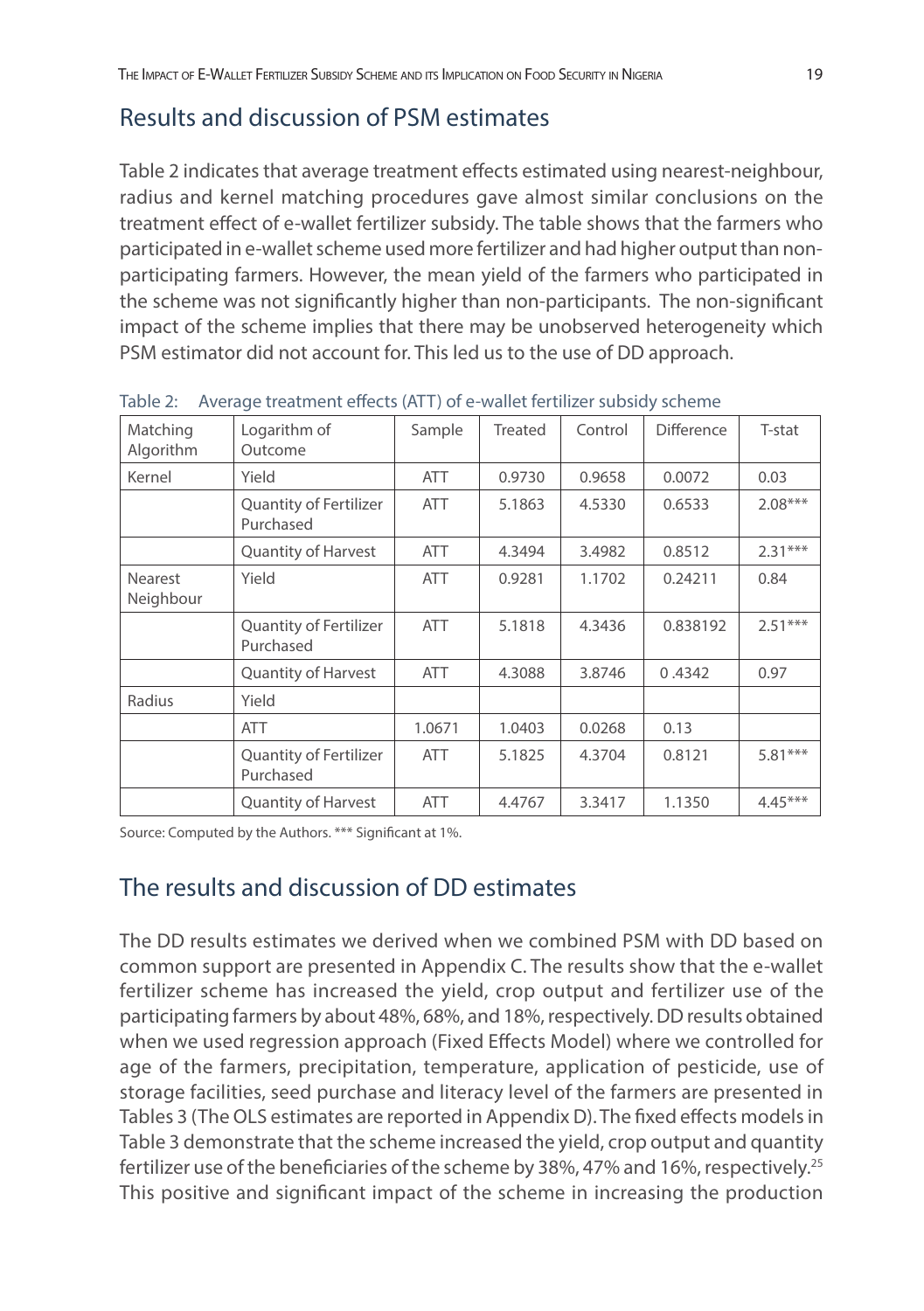output of the farmers in Kwara State in Nigeria has been reported by Adebo (2014) and in Adamawa State by Ahmed et al (2016). Enemchukwu et al (2017) claimed that the e-wallet scheme has increased the income of the participating farmers in Anambra State in Nigeria. The positive impact of the scheme on the yield of the farmers in Imo State has also been noted by Nwaobiala and Ubor (2016) and Amurtiya et al (2018).

|                                        | Log of Yield   |       |                    | Log of Quantity<br>of Harvest |               | Quantity of Fertilizer<br>Purchased |
|----------------------------------------|----------------|-------|--------------------|-------------------------------|---------------|-------------------------------------|
|                                        | Coefficient    | P> t  | Coefficient        | P> t                          | Coefficient   | P> t                                |
| Subsidy                                | $-0.6543***$   | 0.000 | $-0.4186***$       | 0.000                         | $0.3325***$   | 0.000                               |
| Year                                   | $-0.1740***$   | 0.000 | $-0.3825$ ***      | 0.000                         | 0.0248        | 0.102                               |
| DD                                     | $0.3758***$    | 0.000 | $0.4678***$        | 0.000                         | $0.1566***$   | 0.000                               |
| Age                                    | 0.0007         | 0.300 | $-0.0025***$       | 0.003                         | 0.0006        | 0.112                               |
| Precipitation                          | $0.1881***$    | 0.000 | $0.2832***$        | 0.000                         | $0.0769***$   | 0.000                               |
| Temperature                            | $0.3407***$    | 0.000 | $0.1762***$        | 0.029                         | 0.0182        | 0.628                               |
| Application<br>of Pesticide            | $-0.4090***$   | 0.000 | $-0.2967***$       | 0.000                         | $-0.3198***$  | 0.000                               |
| Use of<br>Storage<br><b>Facilities</b> | $-0.0323$      | 0.350 | 0.0307             | 0.496                         | $-0.1354***$  | 0.000                               |
| Purchase of<br>Seed                    | $0.5150***$    | 0.025 | $0.2405***$        | 0.051                         | $0.5874***$   | 0.000                               |
| Literacy                               | $0.46378***$   | 0.000 | 0.9825***          | 0.000                         | $-0.0582$     | 0.385                               |
| Constant                               | $-273.6462***$ | 0.002 | $-321.4936$<br>*** | 0.000                         | $-76.1264***$ | 0.000                               |
| $Prob$ > F                             | $0.0000$ ***   |       | $0.0000$ ***       |                               | $0.0000$ ***  |                                     |
| R-squared                              | 0.0151         |       | 0.0040             |                               | 0.0529        |                                     |
| Sigma_u                                | 76.6672        |       | 116.9932           |                               | 32.0224       |                                     |
| Sigma_e                                | 1.0086         |       | 1.3135             |                               | 0.6135        |                                     |
| Rho                                    | 0.9999         |       | 0.9999             |                               | 0.9996        |                                     |

| Table 3: DD Estimates using regression approach for all the farmers (fixed |
|----------------------------------------------------------------------------|
| effects model)                                                             |

Source: Computed by the Authors. \*\*\* Significant at 1%, \*\*Significant at 5%, \* Significant at 10%.

We estimated the impact of the scheme on small scale farmers (these are the farmers whose farm sizes are less than the average farm size of all the farmers in the survey) and present the result in Table 4. Table 4 indicates that the scheme has higher impact on the yield, crop output and the quantity of fertilizer used by the participating small-scale farmers. The scheme increased the yield, crop output and quantity of fertilizer used by the participating small-scale farmers by 66%, 49%, and 23%, respectively. This implies that the impact of the scheme could have been higher on the average if the scheme is well targeted at the poor small-scale farmers.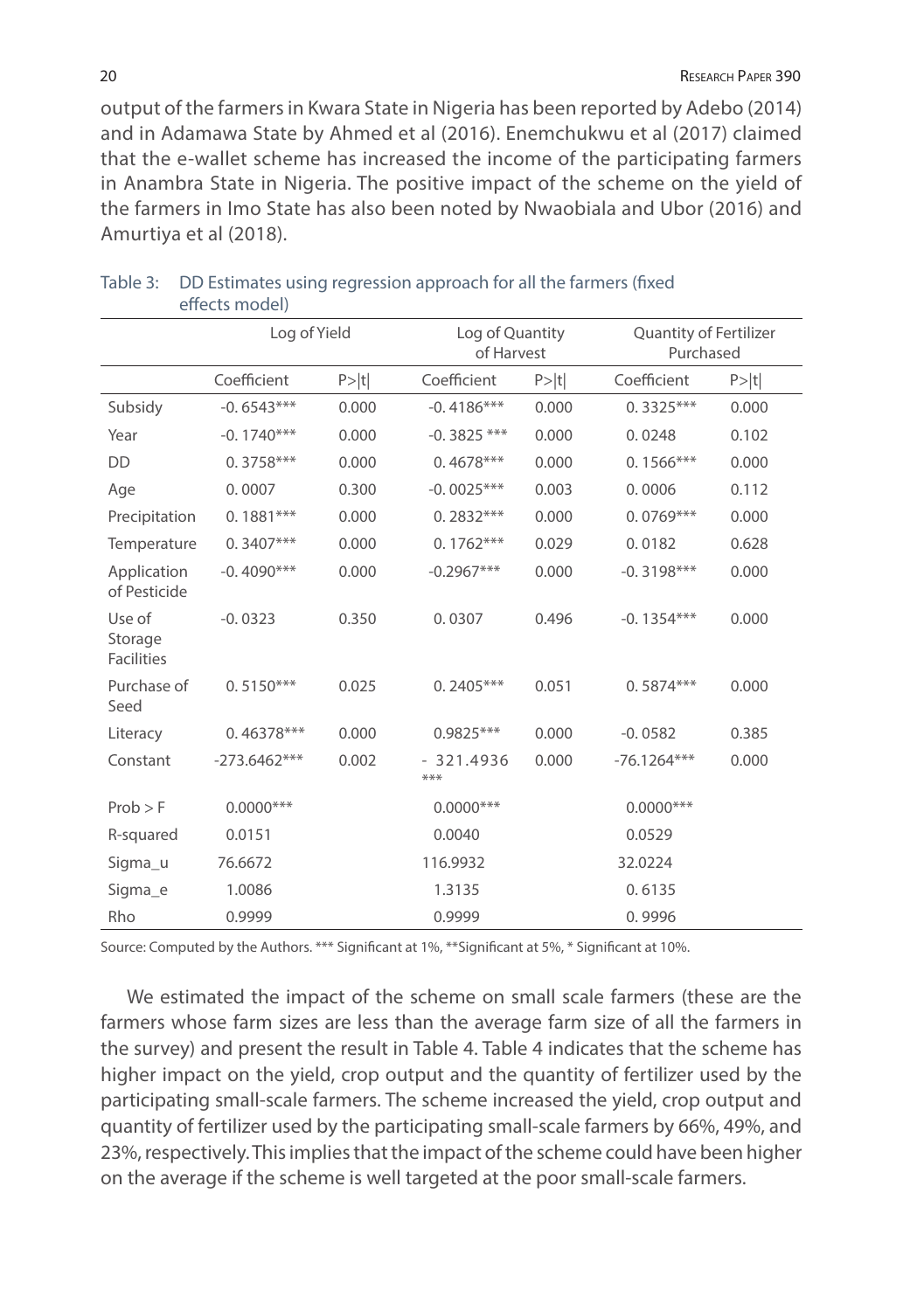|                                     | Log of Yield  |       |               | Log of Quantity<br>of Harvest |               | Log of Quantity of<br><b>Fertilizer Purchased</b> |
|-------------------------------------|---------------|-------|---------------|-------------------------------|---------------|---------------------------------------------------|
|                                     | Coefficient   | P> t  | Coefficient   | P> t                          | Coefficient   | P> t                                              |
| Subsidy                             | $-0.6985$ *** | 0.000 | $-0.6370$ *** | 0.000                         | $0.1946***$   | 0.000                                             |
| Year                                | $-0.1875$ *** | 0.000 | $-0.2612$     | 0.102                         | $0.1111***$   | 0.000                                             |
| DD                                  | $0.6584$ ***  | 0.000 | $0.4867***$   | 0.000                         | $0.2257***$   | 0.000                                             |
| Age                                 | $0.0022$ ***  | 0.001 | $-0.0025$     | 0.112                         | $0.0012**$    | 0.002                                             |
| Precipitation                       | $0.2399***$   | 0.000 | $0.3728***$   | 0.000                         | $-0.05367***$ | 0.000                                             |
| Temperature                         | 0.0968        | 0.265 | 0.7133        | 0.628                         | $-0.2832***$  | 0.000                                             |
| Application of<br>Pesticide         | $-0.4985$ *** | 0.000 | $-0.1665***$  | 0.000                         | $-0.2215***$  | 0.000                                             |
| Use of Storage<br><b>Facilities</b> | $-0.0501$     | 0.174 | $-0.2440***$  | 0.000                         | $-0.0623**$   | 0.003                                             |
| Purchase of<br>Seed                 | $0.3818***$   | 0.000 | $0.0697***$   | 0.000                         | $0.3383***$   | 0.000                                             |
| Literacy                            | $0.4408***$   | 0.000 | 1.0181        | 0.385                         | $-0.0075$     | 0.903                                             |
| Constant                            | $-258.33***$  | 0.000 | -547.9597 *** | 0.000                         | 26.62         | 0.256                                             |
| $Prob$ > F                          | $0.0000$ ***  |       | $0.0000$ ***  |                               | $0.0000$ ***  |                                                   |
| R-squared                           | 0.0233        |       | 0.0059        |                               | 0.0399        |                                                   |
| Sigma_u                             | 99.2363       |       | 152.9198      |                               | 23.8564       |                                                   |
| Sigma e                             | 0.9853        |       | 1.1729        |                               | 0.5566        |                                                   |
| Rho                                 | 0.9999        |       | 0.09999       |                               | 0.9995        |                                                   |

Table 4: DD estimates for small scale farmers (fixed effects model)

Source: Computed by the Authors. \*\*\* Significant at 1%, \*\*Significant at 5%, \* Significant at 10%.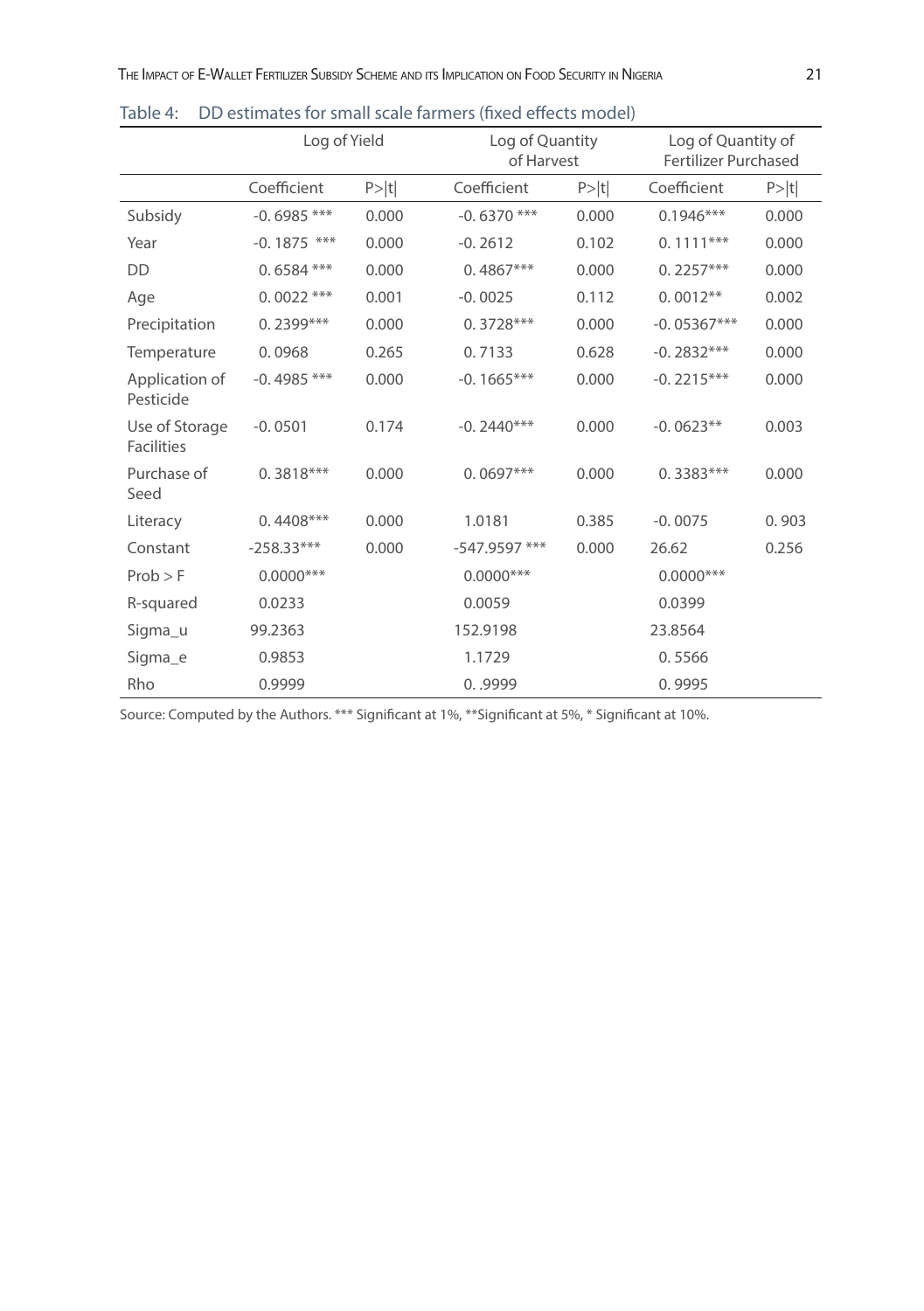# 5. Conclusion and recommendations

If the e-wallet estimated yield impact of 66% on the participating small-scale farmers is compared with 38% estimated as the impact of the scheme on the yield of average farmers participating in the scheme, it suggests that the impact of the scheme could be higher if the scheme is well targeted at small scale poor farmers. Increased productivity, which the scheme engenders, can reduce food insecurity in Nigeria. Provision of rural infrastructure, such as good road network, accessibility to mobile phones, radio, etc., will increase accessibility of the small-scale farmers to the scheme or other similar agricultural schemes.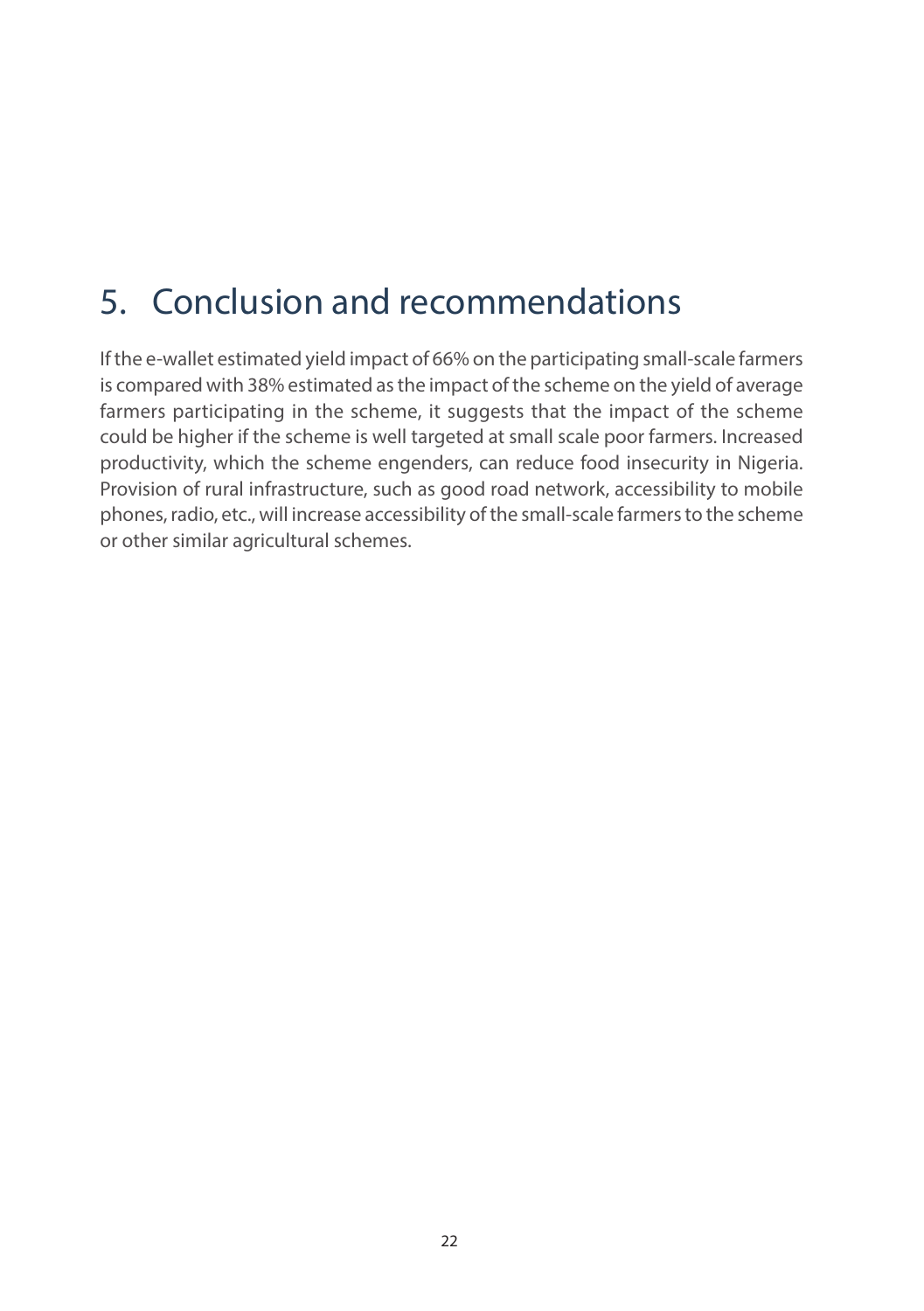## **Notes**

- 1. The target farmers are small-scale farmers who do not have enough resources to purchase two bags of fertilizer on their own. The scheme is designed for "core poor" farmers who are not able to purchase fertilizer and agro-inputs at the competitive prices in the market.
- 2. The GESS uses an "on demand" registration process, whereby eligible individuals are invited to register for the programme at designated centres established at the ward level. Complementary outreach and information campaigns use radio and broad-based advertising and public notices to inform farmers about registration. Registration takes place over a period of 1-2 weeks in each location; there are no limits to the number of farmers who can register in each location.
- 3. Since the registration is at individual level, there can be more than one member who applied to receive subsidized fertilizer per household.
- 4. Farmers are self-declared and provide information on their land size at registration. It is challenging for farmers to declare accurately their land size because the land tenure system may not clearly delineate land owned or used. It is also not possible to verify whether a farmer is, indeed, a farmer.
- 5. Redemption centre is a warehouse where an agro-dealer stores its products for sale. The farmer has to show the text message and one of their IDs (identity card issued by GESS, voter's card, or national identity card). When an e-voucher is redeemed, voucher number and the beneficiary's ID are recorded and reported electronically to GESS office.
- 6. The scheme is managed by a technical facilitator, Cellulant Limited, that oversees the GESS technology platform through which farmers are registered and the input subsidy delivered. Cellulant Limited also provides a set of standard operating procedures for checks, balances and penalties for non-compliance. The system also plays a key role in reconciliation and provides regular reports directly to the FMARD.
- 7. However, a three-hectare plot requires a higher quantity of inputs; for example, 500kg fertilizer is recommended for one hectare of rice (Yoko, 2016). The challenge for the e-wallet fertilizer scheme is to stimulate purchase of inputs by farmers beyond the quantity available under the subsidy programme. A possible way to increase sales could be to shift redemption from warehouses to agro-dealer retail outlets to provide farmers with greater exposure to a broader range of available products.
- 8. Adebo (2014) further indicated that for an agro input dealer to participate in the programme, he/she must own a cell phone with a registered SIM card, understand the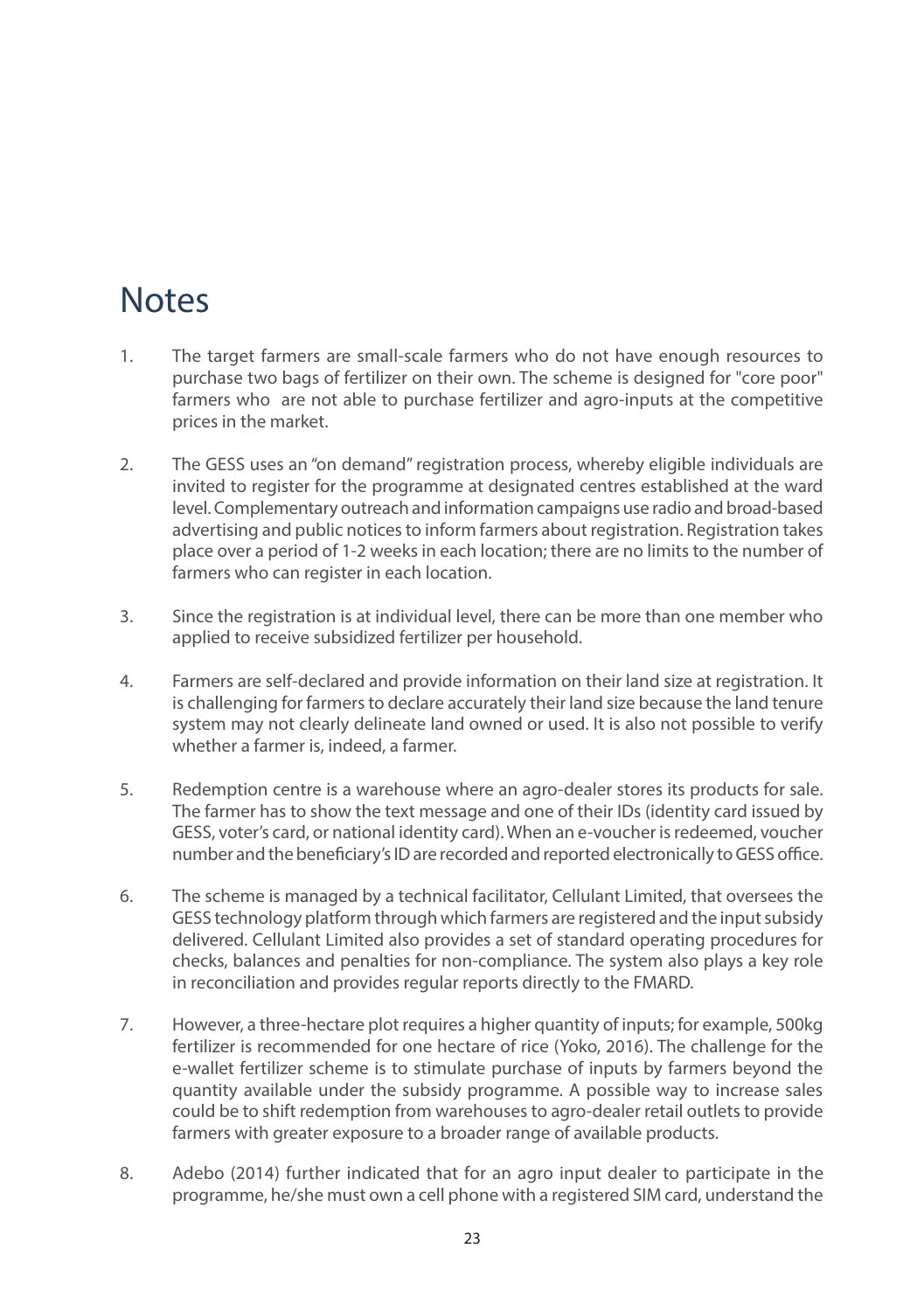process of using e-wallets, and attend training programmes designed for the project. The agro dealers are expected to be honest and guard against fraud; choose and prepare a location for the business transaction; provide storage facilities and be available at the appropriate time to attend to farmers' needs. Other prominent agents in the scheme are the helpline personnel and redemption supervisors. Each state Agricultural Development Project (ADP) supplied the helpline staffs, and about 3-5 helpline staffs are assigned to each of the Local Government Area. The helpline staff and supervisors connect to the farmers on a daily basis to attend to their needs.

- 9. Among the strengths of observational studies is the ability to estimate treatment effect in real world conditions. On the contrary, a limitation of observational studies is the lack of treatment assignment. Non-randomized groups usually differ in observed and unobserved characteristics, resulting in differential selection into treatment groups causing selection bias when evaluating the effect of treatment. Observational studies that lack randomization of subjects into treatment groups must address selection bias to properly estimate the effect of the treatment. Regression adjustment, matching, and stratification using propensity scores are widely used techniques to compare groups, usually comparing a treatment group to a non-treatment group. Instrumental variable (IV) analysis is the standard method used to control for selection bias in economic circles. An advantage of IV is that it accounts for unmeasured factors correlated with the outcome; this is especially helpful when analysing data sets that were not created for the purposes of the research question. Weakness of IV is that the instrument can be challenging to find and difficult to validate and must be agreed upon by subject matter experts (Leslie and Ghomrawi, 2008).
- 10. As for the relevant covariates Xi, PSM will be biased if covariates that determine participation are not included in the participation equation for other reasons. These reasons could include poor-quality data or poor understanding of the local context in which the programme is being introduced (Shahidur et al, 2010).
- 11. Using the same data source helps ensure that the observed characteristics entering the logit or probit model of participation are measured similarly across the two groups and thereby reflect the same concepts.
- 12. If the two samples come from different surveys, then they should be highly comparable surveys (same questionnaire, same interviewers or interviewer training, same survey period, and so on).
- 13. Nevertheless, including too many X variables in the participation equation should also be avoided; over-specification of the model can result in higher standard errors for the estimated propensity score  $\hat{P(X)}$  and may result in perfectly predicting participation for many households  $(\hat{P(X)}=1)$ . In the latter case, such observations would drop out of the common support assumption. Determining participation is less of an issue in the participating equation than obtaining a distribution of participation probabilities (Shahidur et al, 2010).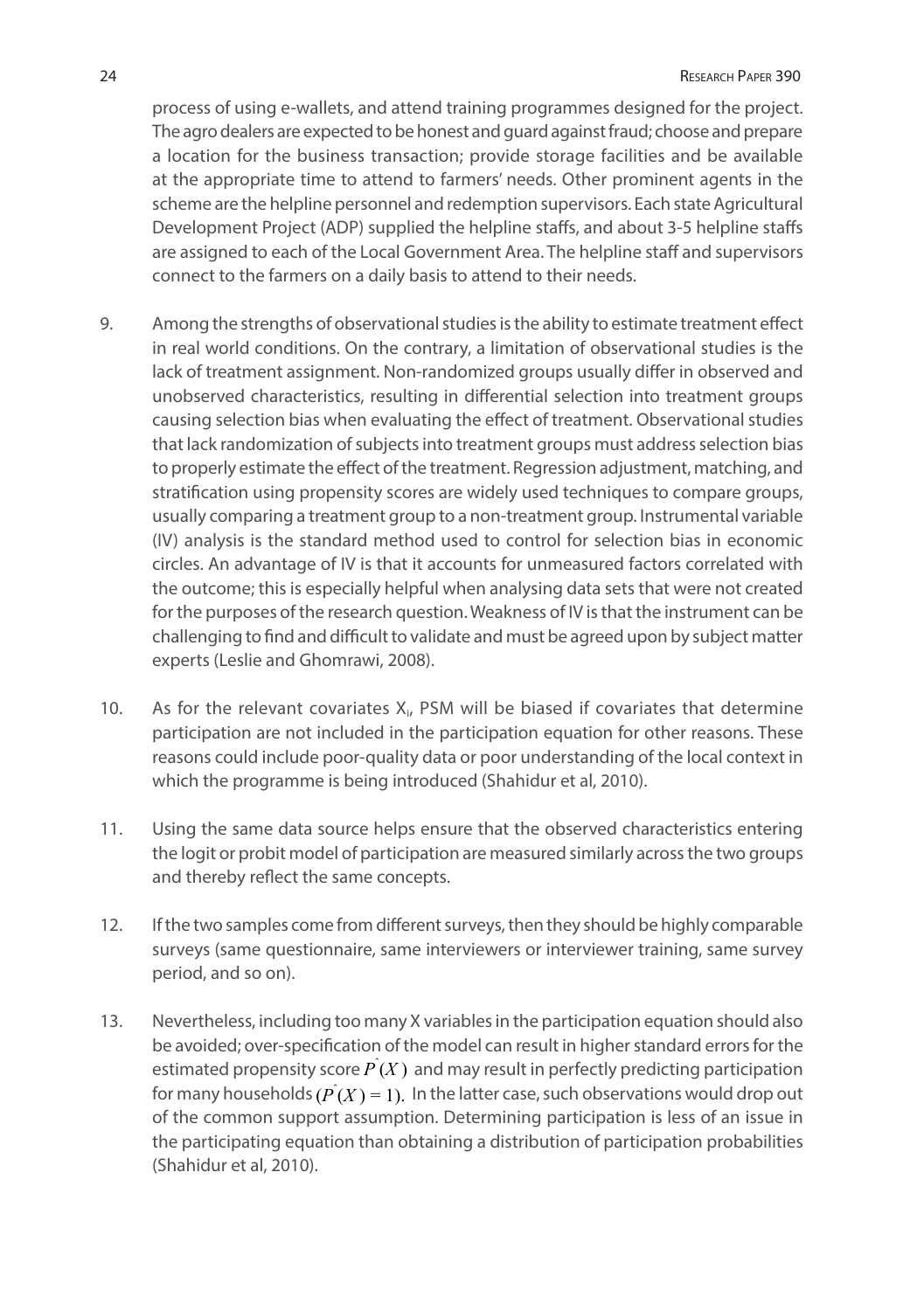- 14. The aim of matching is to find the closest comparison group from a sample of nonparticipants to the sample of programme participants. "Closest" is measured in terms of observable characteristics not affected by programme participation.
- 15. Different matching methods reach different points on the frontier of the trade-off between quality and quantity of the matches, and none of them is a priori superior to the others. Their joint consideration, however, offers a way to assess the robustness of the estimate (Becker and Ichino, 2002).
- 16. One major advantage of this approach is the lower variance which is achieved because more information is used. Therefore, the absolute difference between the estimated propensity scores for the control and treatment groups is minimized.
- 17. Conditional independence states that, given a set of observable covariates X that are not affected by treatment, potential outcomes (Y) are independent of treatment assignment T. If  $Y_i^I$  represent outcomes for participants and  $Y_i^0$  outcomes for nonparticipants, conditional independence implies  $(Y_i^I, Y_i^0) \perp T_i | X_i$ . This assumption is also called unconfoundedness (Rosenbaum and Rubin, 1983), and it implies that uptake of the programme is based entirely on observed characteristics.
- 18. Common support or overlap condition ensures that treatment observations have comparison observations "nearby" in the propensity score distribution (Heckman et al, 1999). That is  $0 < P(T_i = 1 | X_i) < 1$ . Specifically, the effectiveness of PSM also depends on having a large and roughly equal number of participant and non-participant observations so that a substantial region of common support can be found. Treatment units will therefore have to be similar to non-treatment units in terms of observed characteristics unaffected by participation; thus, some non-treatment units may have to be dropped to ensure comparability. Heckman et al (1997) encouraged dropping treatment observations with weak common support. Only in the area of common support can inferences be made about causality.
- 19. In addition to FSFC and NAFCON, a handful of bulk-blending plants with varying production/processing capacities were established across the country in different states (FMARD, 2008). Ownership of these blending plants ranged from state governments to private ownership or mixed capital investments. Out of more than 30 established blending plants, only a few reached active production after installation. Even at the peak of production, the combined output of all plants operating in Nigeria was less than one million metric tonnes of products, accounting for about one-third of the country's installed capacity.
- 20. Nigeria imports the bulk of its fertilizer and is a price taker in the international market. Thus, the increased price fluctuation in the international market may explain the high price farmers pay for fertilizer in the Nigerian market (FAOSTAT, 2011). Additionally, there is ample evidence suggesting that in Nigeria, there are market constraints throughout the domestic supply chain that contribute to about 42% of the total fertilizer domestic cost, almost doubling the price farmers ultimately pay relative to the international/ border price (Banful and Olayide, 2010).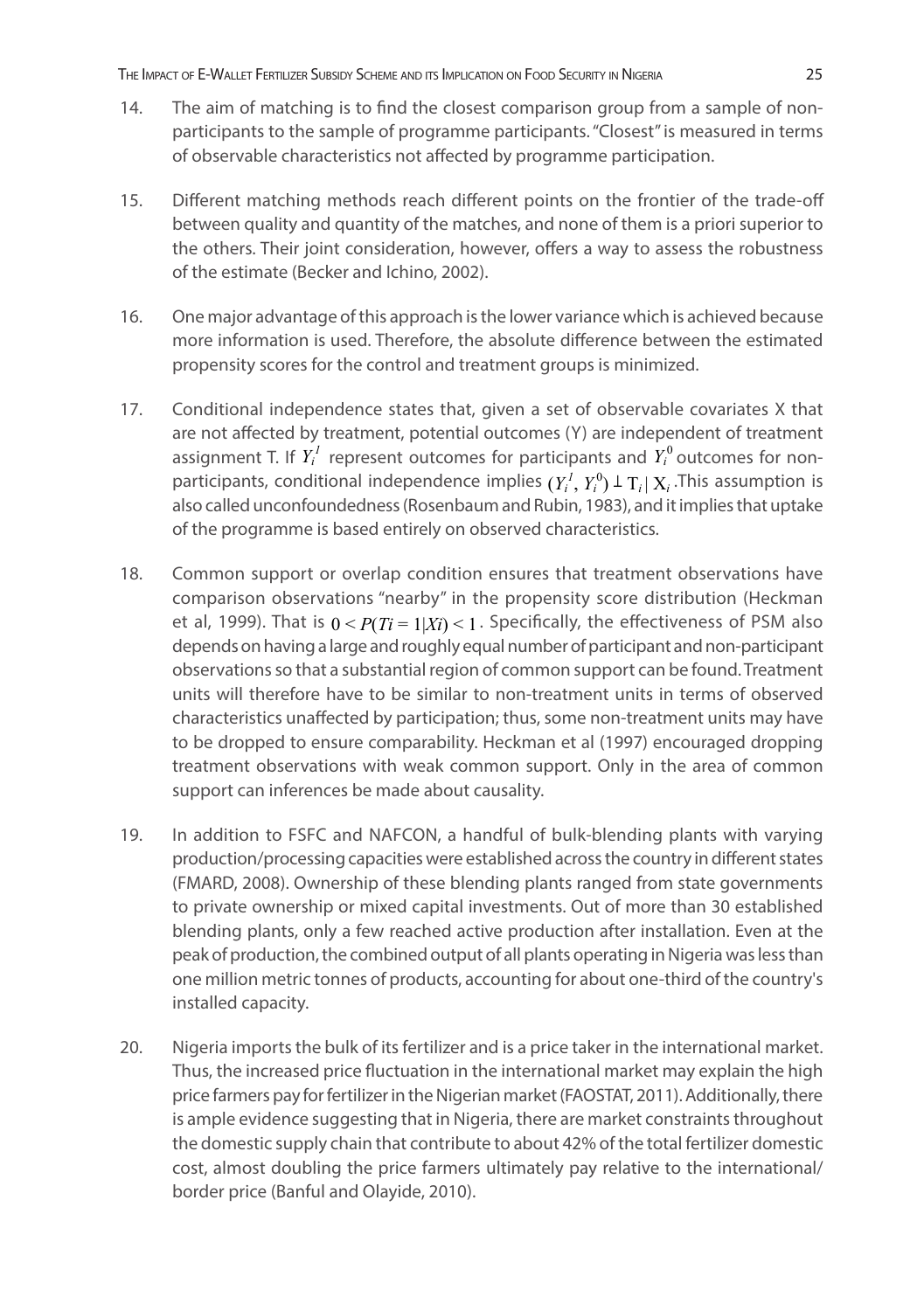- 21. Fertilizer imports declined sharply between 1993 and 1997 following the disengagement of the FGN from fertilizer production and importation as a result of market liberalization policy and the elimination of subsidies (Olomola et al, 2014). This disengagement caused problems with the supply of fertilizer since the private sector was not able to take over the responsibility of imports and distribution. Consequently, during the 1997/98 farming season, the fertilizer market suffered shortages resulting in low agricultural production.
- 22. Nigeria population available on the internet at http://www.tradingeconomics.com/ nigeria/population
- 23. The Nigeria (GHS)-Panel) was supported by the Living Standards Measurement Study Integrated Surveys on Agriculture (LSMS-ISA) project undertaken by the Development Research Group at the World Bank. The LSMS-ISA project aims to support governments in seven sub-Saharan African countries to generate nationally representative household panel data with a strong focus on agriculture and rural development. The surveys under the LSMS-ISA project are modelled on the multi-topic integrated household survey design of the LSMS; Household, Agriculture, and Community questionnaires are an integral part of every survey effort.
- 24. http://econ.worldbank.org/WBSITE/EXTERNAL/EXTDEC/EXTRESEARCH/EXTLSMS/0,,c ontentMDK:22949589~menuPK:4196952~pagePK:64168445~piPK:64168309~theSiteP K:3358997~isCURL:Y~isCURL:Y~isCURL:Y,00.html
- 25. It is obvious that the impact of the scheme on the yield, crop output and fertilizer used by the farmers is lower when we net out the effects of precipitation, temperature, application of pesticide, use of storage facilities, seed purchase and literacy level of the farmers on the outcomes we investigated in this study.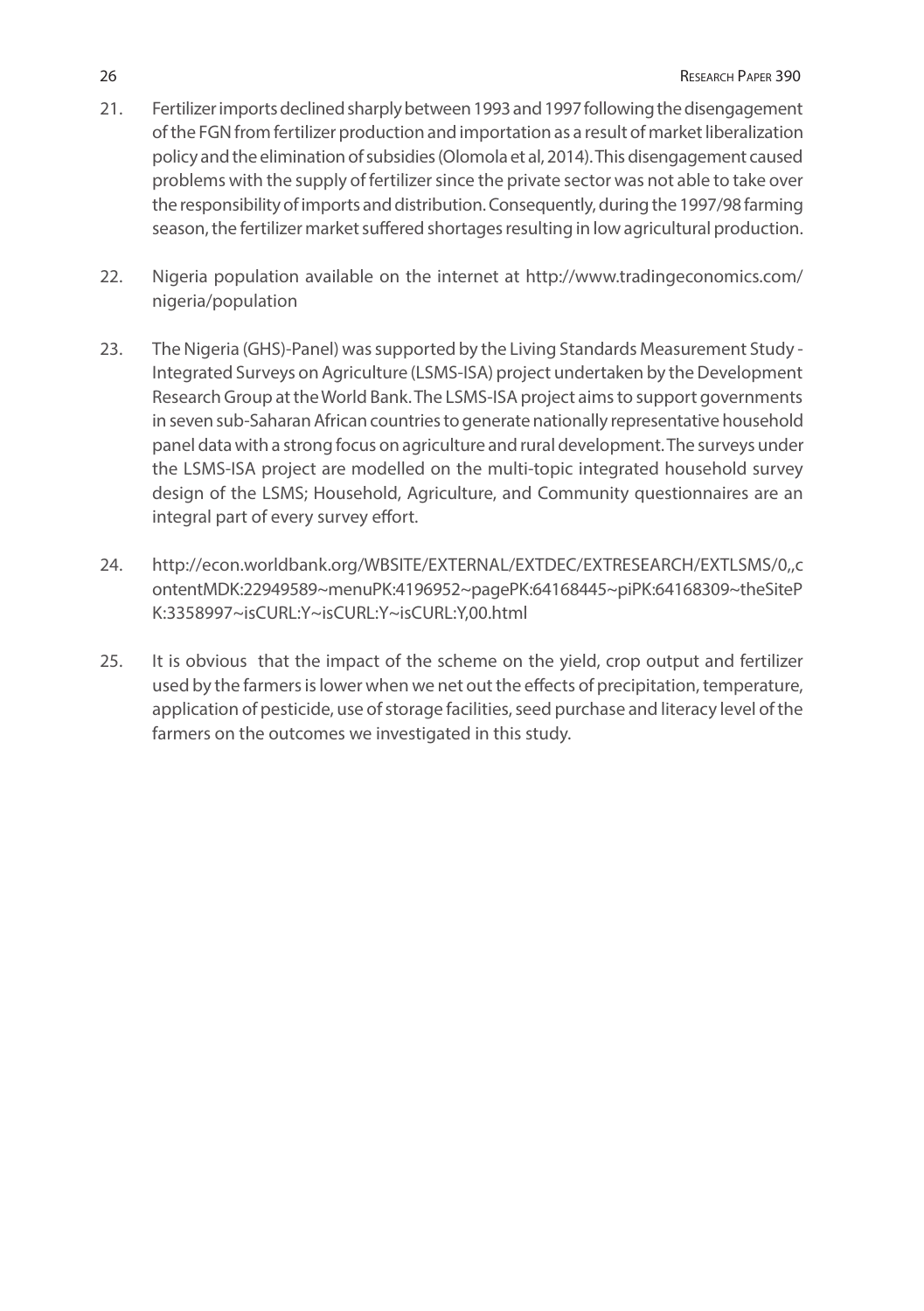## References

- Adebayo, O. and K. Olagunju. 2015. "Impact of agricultural innovation on improved livelihood and productivity outcomes among smallholder farmers in rural Nigeria". The Maastricht School of Management Working Paper No. 2015/07.
- Adebo, G.M. 2014. "Effectiveness of e-wallet practice in grassroots agricultural services delivery in Nigeria - A case study of Kwara State growth enhancement support scheme". Journal of Experimental Biology and Agricultural Sciences, 2: 4‒12.
- Adesina, A. 2013. "Agricultural Transformation Agenda: Mid-Term Report". Federal Ministry of Agriculture and Rural Development, Abuja, Nigeria.
- Ahmed, F.F., A.B. Yusuf and J. Dunnah. 2016. "Effect of growth enhancement support on food security status of rural farming households in Adamawa State, Nigeria". International Journal of Economic and Business Review, 4(5):14‒24.
- Amurtiya, M., A.K. Tashikalma and D.C. Maurice. 2018. "Agricultural inputs subsidy in Nigeria: An overview of the growth enhancement support scheme (GESS)". Acta Universitatis Agriculturae et Silviculturae Mendelianae Brunensis, 66(3): 781-89.
- Atofarati, Y. 2014. "Growth enhancement support scheme: Towards the transformation of Nigeria agricultural sector". At http://www.ciuci.us/wp content/uploads/2013/03/Growth-Enhancement-Support-Scheme.pdf.
- Banful, A.B. 2010. "Old problems in the new solution? Politically motivated allocation of programme benefits and the 'new' fertilizer subsidies". International Food Policy Research Institute (IFPRI). At http://www.ifpri.org/publication/old-problems-new-solutions.
- Banful, A.B. and O. Olayide. 2010. "Perspectives of varied stakeholders in Nigeria on the federal and state fertilizer subsidy programmes". Nigeria Strategy Support Programme Working Paper Number 08. International Food Policy Research Institute, Washington, D.C.
- Becerril, J. and A. Abdulai. 2010. "The impact of improved maize varieties on poverty in Mexico: The propensity matching approach". World Development, 38(7): 1024‒35.
- Becker, S.O. and A. Ichino. 2002. "Estimation of the average treatment effects based on propensity score matching". The Stata Journal, 2(4): 358-77.
- Bertrand, M., E. Duflo and S. Mullainathan. 2004. "How much should we trust differences-indifferences estimates?" Quarterly Journal of Economics, 119(1): 249-75.
- Blundell, R. and M. Costa-Dias. 2000. "Evaluation methods for non-experimental data". Fiscal Studies, 21: 427-68.
- Caliendo, M. and S. Kopeinig. 2008. "Some practical guidance for the implementation of propensity score matching". Journal of Economic Surveys, 22(1): 31–72.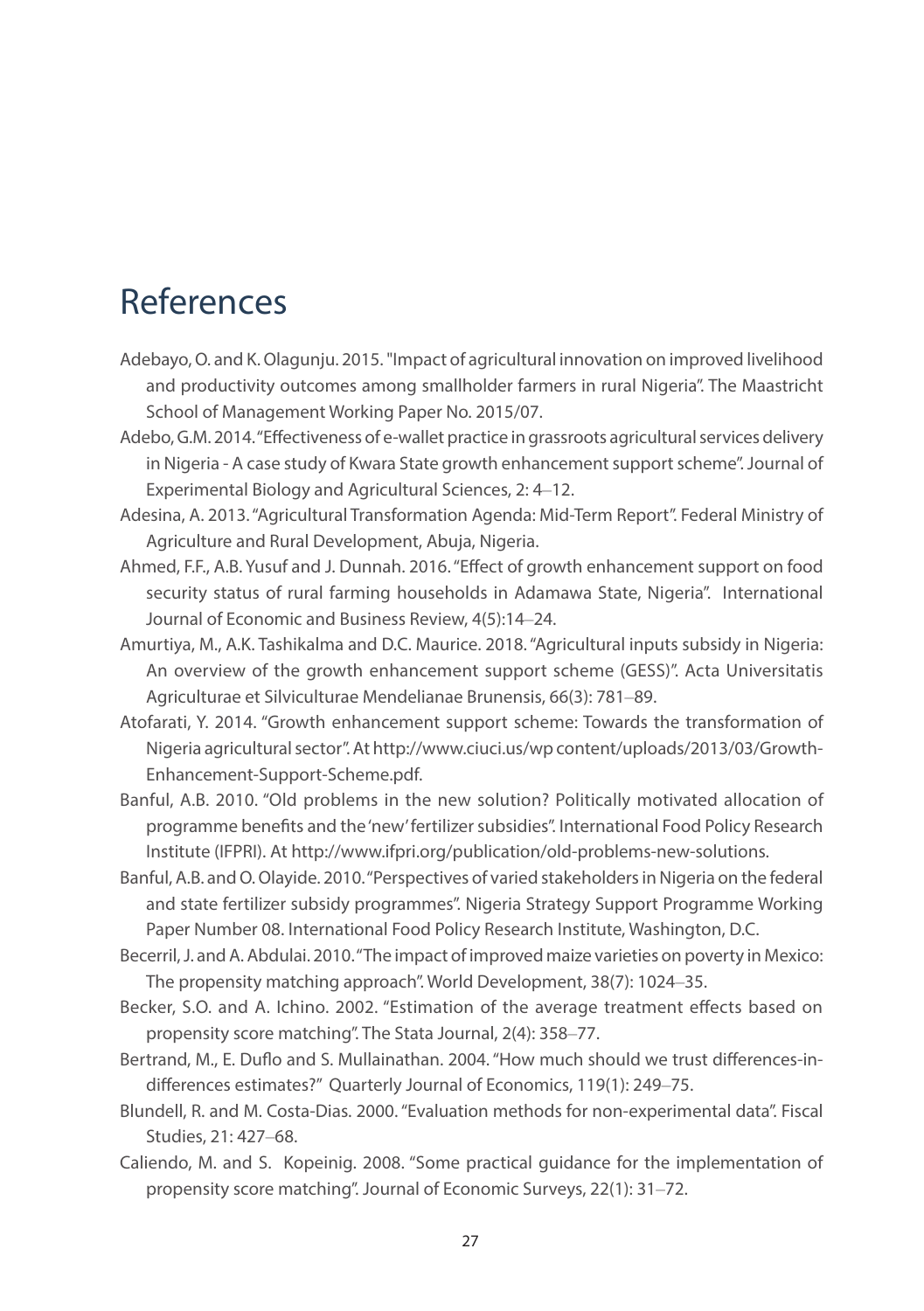- Chirwa, E.W., A. Dorward and M. Matita. 2011. "Conceptualizing graduation from agricultural inputs subsidies in Malawi". Future Agricultures Working Paper No. 029. U.K Department for International Development (DFID). Also available at www.future-agricultures.org.
- DellaVigna, S. 2009. "Psychology and economics: Evidence from the field". Journal of Economic Literature, 47(2): 315‒72.
- Denning, G., P. Kabembe, P. Sanchez, A. Malik, R. Flor, R. Harawa and P. Nkhoma. 2009. "Input subsidies to improve smallholder maize productivity in Malawi: Toward an African green revolution". PLoS Biology, 7(1): 11-18.
- Diaz, J.J. and S. Handa. 2004. "Propensity score matching as a non-experimental impact estimator: Evidence from Mexico's PROGRESA". Mimeo. UNC-CH, Department of Public Policy.
- Dorward, A. and E. Chirwa. 2011. "The Malawi agricultural input subsidy programme: 2005/06 to 2008/09". International Journal of Agricultural Sustainability, 9(1): 232-47.
- Duflo, E., M. Kremer and J. Robinson. 2008. "How high are rates of return to fertilizer? Evidence from field experiments in Kenya". American Economic Review, 98(2): 482-88.
- Duflo, E., M. Kremer and J. Robinson. 2011. "Nudging farmers to use fertilizer: Theory and experimental evidence from Kenya". American Economic Review, 101(6): 2350-90.
- Ejiogu, A.O. 2017. "Growth enhancement support scheme of the Nigerian agricultural transformation agenda: Looking back and thinking ahead". Nigerian Agricultural Policy Research Journal, 3(1): 28-41.
- Enemchukwu, D.C., C.O.A. Ugwumba and U.O. Uche. 2017. "Performance of the growth enhancement support scheme among food crop farmers in Anambra State, Nigeria". International Journal of Multidisciplinary Research and Analysis, 1(1): 13–22.
- Fadairo, O.S., N.S. Olutegbe and A.M. Tijani. 2015. "Attitude of crop farmers towards e-wallet platform of the growth enhancement support scheme for input delivery in Oke-Ogun area of Oyo State". Journal of Agricultural Informatics, 6(2): 62-71.
- FAO. 2012. Statistical Yearbook, 2012. Italy, Rome. Food and Agriculture Organization Statistical Year Book
- FAOSTAT. 2011. "Fertilizer consumption in Nigeria". Italy, Rome. Food and Agriculture Organization Statistical Year Book
- FEWSNET. 2007. "Nigeria food security update". Famine Early Warning Systems Network. Washington, D.C.: U.S. Agency for International Development.
- FMARD. 2016. "The agriculture promotion policy (2016–2020)". Federal Ministry of Agriculture and Rural Development, Abuja, Nigeria.
- FMARD. 2014. "Ten million farmers captured in agric e-wallet scheme". Abuja, Nigeria. Federal Ministry of Agriculture and Rural Development.
- FMARD. 2012. "Growth enhancement support scheme". Abuja, Nigeria. Federal Ministry of Agriculture and Rural Development.
- FMARD. 2008. "National Fertilizer Policy for Nigeria." Abuja, Nigeria. Federal Ministry of Agriculture and Rural Development, Federal Fertilizer Department
- Fuentes, P.A., B. Bumb and M. Johnson. 2012. "Improving fertilizer market in West Africa: The fertilizer supply chain in Nigeria". Washington, D.C. IFDC and IFPRI Report,
- GrowAfrica. 2015. "Accelerating agricultural transformation in Africa". At https://www. growafrica.com/resources/all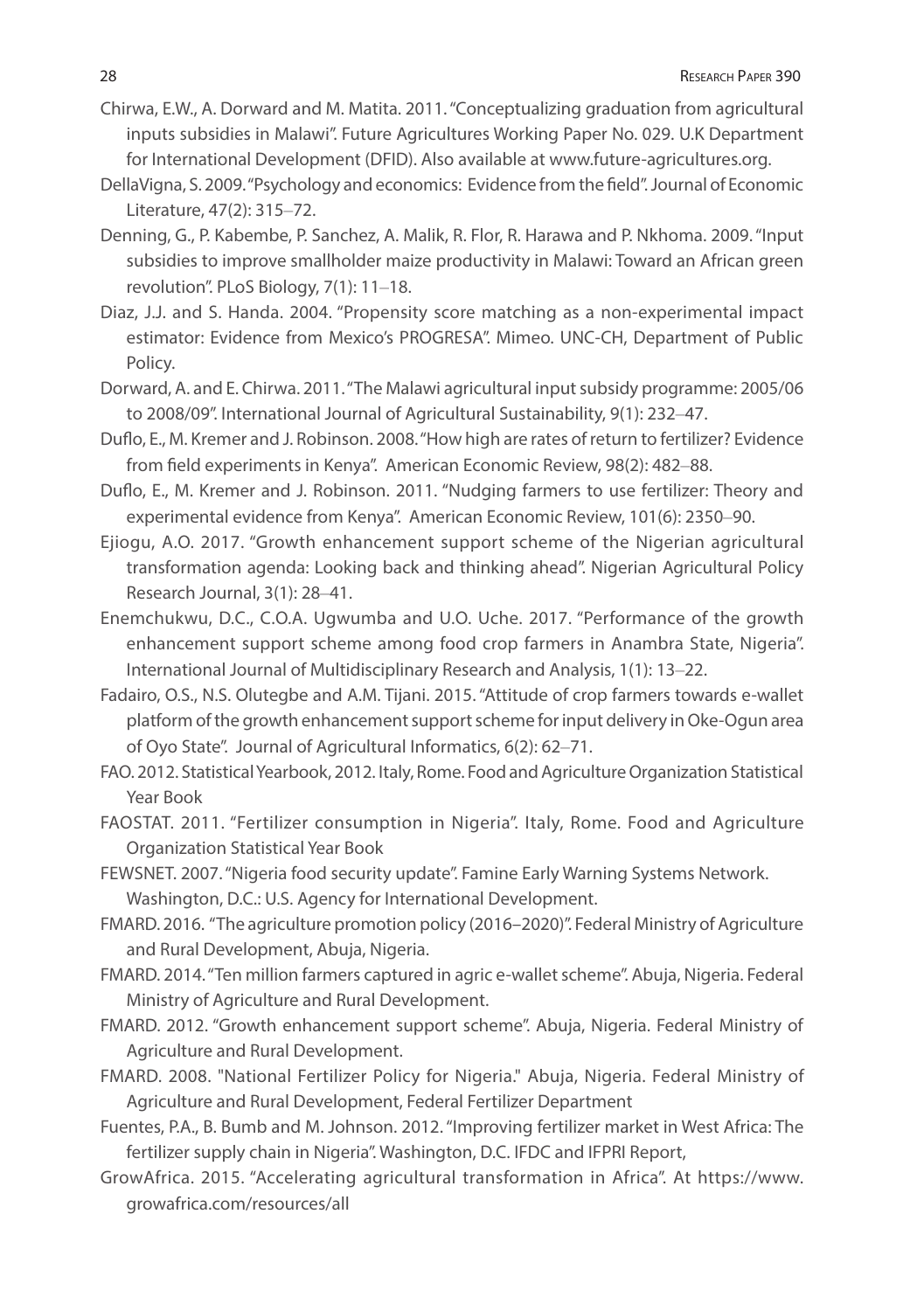- Heckman, J., H. Ichimura and P. Todd. 1997. "Matching as an econometric evaluation estimator". Review of Economic Studies, 65(2): 261-94.
- Heckman, J.J., R. LaLonde and J. Smith. 1999. "The economics and econometrics of active labour market programmes". In O. Ashenfelter and D. Card, eds., Handbook of Labour Economics, vol. 3. Amsterdam: North-Holland.
- Hirano, K., G.W. Imbens and G. Ridder. 2003. "Efficient estimation of average treatment effects using the estimated propensity score". Econometrica, 71(4): 1161-89.
- Holden, S. and R. Lunduka. 2013a. "Who benefit from Malawi's input subsidy programme?" Forum for Development Studies, 40(1): 1-25.
- Holden, S. and R. Lunduka. 2013b. "Input subsidies, cash constraints and timing of inputs supply". American Journal of Agricultural Economics, 1-18.
- Holden, S.T., B. Shiferaw and M. Wik. 1998. "Poverty, market imperfections, and time preferences of relevance for environmental policy". Environment and Development Economics, 3: 105‒130.
- IDEP. 2011. "Towards improved fertilizer subsidy programme in Nigeria. Drawing lessons from promising practices in SSA". At http://www.npc.gov.ng/vault/files/IDEP%20Study%20doc. pdf.
- IFDC/PROMIDIA. 2008. "An Assessment of the Nigeria Seed and Fertilizer Markets." Abuja, Nigeria. IFDC
- Khandker, S.R., Z. Bakht and G.B. Koolwal. 2009. "The poverty impacts of rural roads: Evidence from Bangladesh". Economic Development and Cultural Change, 57(4): 685–722.
- Kwa, A.R. 2002. "Policy initiatives relating to fertilizer production and marketing and fertilizer regulations in Nigeria". Paper presented at the National Workshop for Fertilizer Blending Plants in Nigeria, organized by the IFDC/DAIMINA Project. Abuja, Nigeria, 25-26 June.
- Leslie, R.S and H. Ghomrawi. 2008. "The use of propensity scores and instrumental variable methods to adjust for treatment selection bias". USA, SAS Global Forum.
- Liverpool-Tasie, L.S.O., A.B. Banful and B. Olaniyan. 2010. "An assessment of the 2009 fertilizer voucher programme in Kano and Taraba, Nigeria". Policy Note No.30. International Food Policy Research Institute. At http://www.ifpri.org/sites/default/files/publications/ nssppn30.pdf.
- Minde, I., T.S. Jayne, J. Ariga and E. Crawford. 2008. "Fertilizer subsidies and sustainable agricultural growth in Africa: Current issues and empirical evidence from Malawi, Zambia and Kenya". Food Security Group, Michigan State University. Paper prepared for the Regional Strategic Agricultural Knowledge Support System (Re-SAKSS) for Southern Africa.
- Minot, N. and T. Benson. 2009. "Fertilizer subsidies in Africa: Are vouchers the answer?" International Food Policy Research Institute (IFPRI). Issue Brief 60, July 2009.
- Morris, M., V. Kelly, R.J. Kopicki and D. Byerlee. 2007. Fertilizer Use in African Agriculture: Lessons Learned and Good Practice Guidelines. Washington, D.C.: The World Bank.
- Nagy, J.G. and O. Edun. 2002. "Assessment of Nigerian Government fertilizer policy and suggested alternative market friendly policies". At http://pdf.usaid.gov/pdf\_docs/ PNADB846.pdf
- Nwaobiala, C.U. and V.U. Ubor. 2016. "Effectiveness of electronic wallet system of growth enhancement support scheme distribution among arable crop farmers in Imo State, South Eastern Nigeria". Scientific Papers Series Management, Economic Engineering in Agriculture and Rural Development, 16(1): 355-60.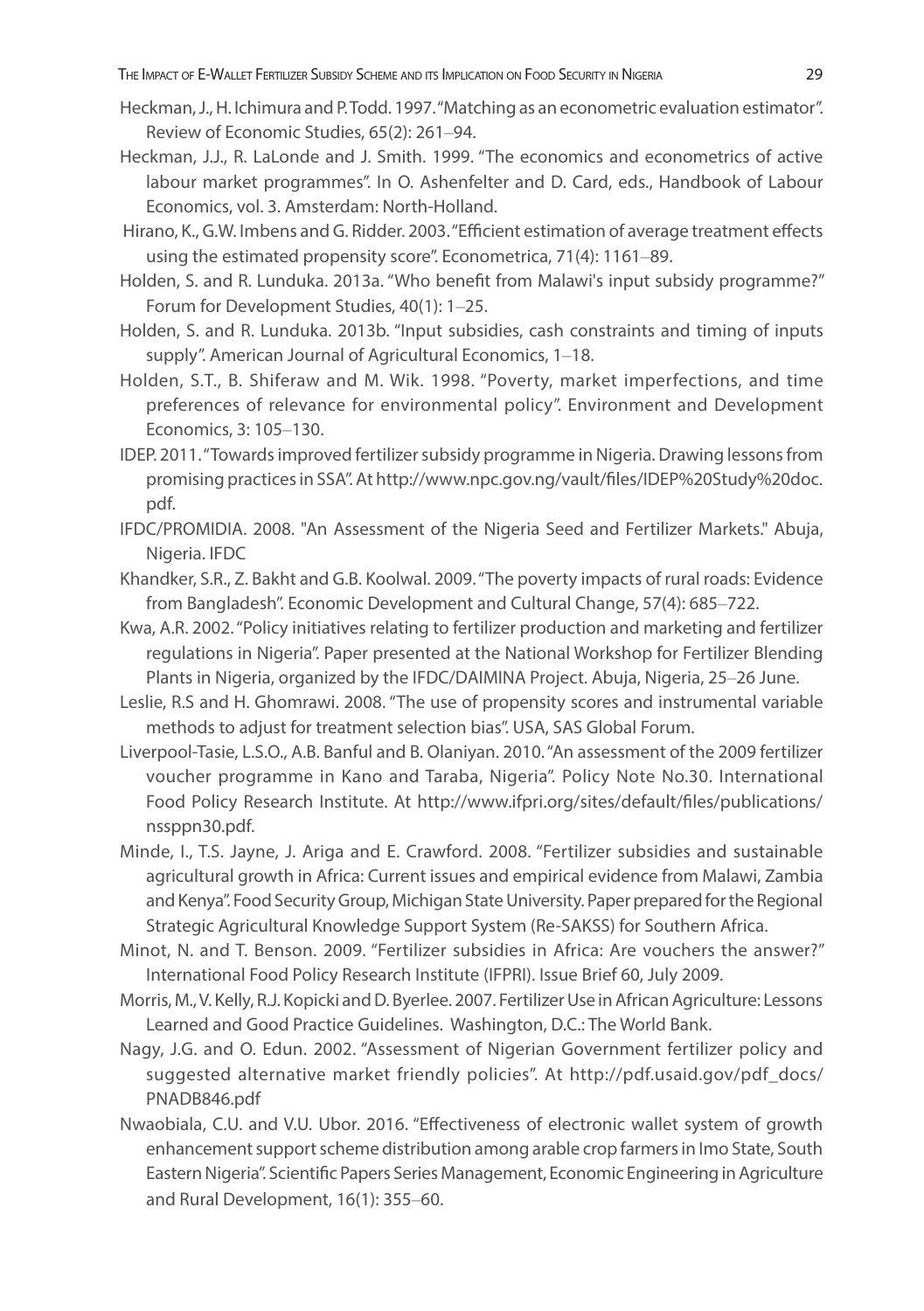- Obayelu, A.E. 2016. "Cross-country comparison of voucher-based input schemes in sub-Sahara Africa agricultural transformation: Lessons learned and policy implications". Agriculturae Conspectus Scientificus, 81(4): 251-67.
- Ogunfowora, O. 2000. "The travails of Nigerian agricultural inputs supply system: Which way forward?" 5th Tai Solarin Memorial Lecture, Mayflower School, Ikenne, Nigeria. ACS ABISE Consulting System (NIG) Ltd.
- Ogunfowora, O. and B. Odubola. 1994. "A conceptual framework for a phased subsidy withdrawal programme under a liberalized fertilizer sector". Draft, Lomé. IFDC/Africa.
- Olomola, A.S. 2015. "Understanding the framework for intergovernmental interactions in the implementation of Nigeria's agricultural transformation agenda". IFPRI Working Paper No. 27. International Food Policy Research Institute, Washington, D.C.
- Olomola, A., T. Mogues, T. Olofinbiyi, C. Nwoko, E. Udoh, R. Alabi and J. Onu. 2014. Analysis of Agricultural Public Expenditures in Nigeria. Examination at the Federal, State and Local Government Levels. IFPRI Discussion Paper No. 01395. International Food Policy Research Institute, Washington, D.C.
- Ravallion, M. 2008. "Evaluating anti-poverty programmes". In T.P. Schultz and J. Strauss, eds., Handbook of Development Economics, vol. 4. Amsterdam: North-Holland.
- Rosenbaum, P.R. and D.B. Rubin. 1983. "The central role of the propensity score in observational studies for causal effects". Biometrika, 70(1): 41-55.
- Salman. K.K. 2014. "Political economy of fertilizer subsidy process in Nigeria". A Final Research Report Submitted to African Economic Research Consortium, Nairobi, Kenya.
- Shahidur, R.K., G.B. Koolwal and H.A. Samad. 2010. Handbook on Impact Evaluation: Quantitative Methods and Practices. Washington, D.C.: The World Bank.
- Yoko, K. 2016. "Can electronic agricultural input voucher enhance fertilizer demand? Evidence from rice growing households in North Central Nigeria". Mimeo. University of Tsukuba, Japan.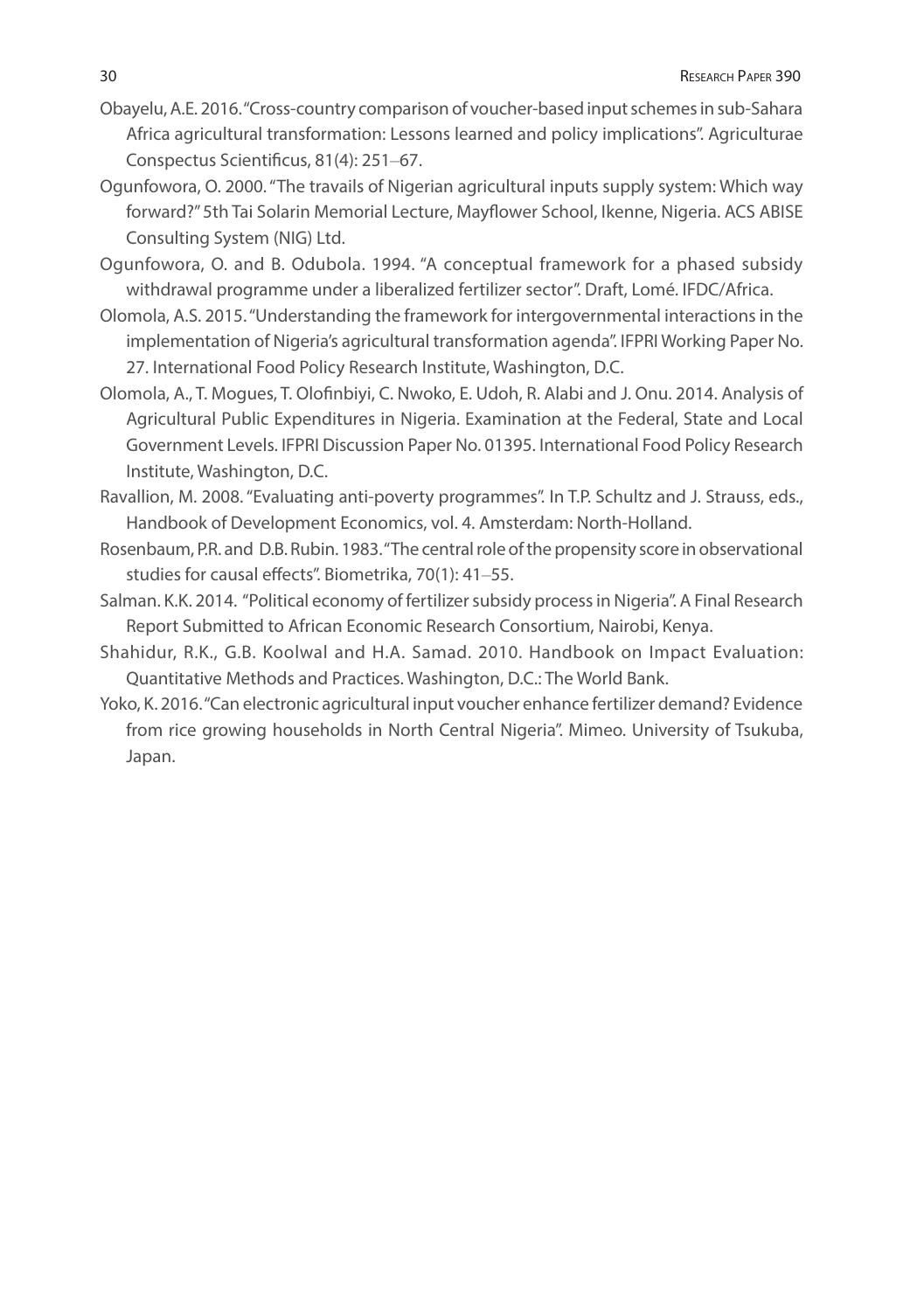## Appendixes

Appendix A: Probit regression for estimating the propensity score

| Independent Variables                | Coefficient | P >  Z     |
|--------------------------------------|-------------|------------|
| <b>Application of Pesticides</b>     | $-0.1671$   | 0.468      |
| <b>Application of Herbicides</b>     | 0.0750      | 0.741      |
| <b>Animal Traction</b>               | 0.8103      | $0.001***$ |
| Irrigation                           | $-0.8380$   | $0.0327**$ |
| Distance to the Nearest Major Road   | 0.0255      | 0.128      |
| Distance to the Nearest Market       | 0.0019      | 0.499      |
| Agro-ecological Zone                 | $-1.0083$   | $0.001***$ |
| Numbers of Wife                      | $-0.1481$   | 0.473      |
| Numbers of Days of Reported Sickness | $-0.1032$   | 0.798      |
| Constant                             | 314.9008    | $0.001***$ |
| Pseudo R <sub>2</sub>                | 0.1069      |            |
| Chi <sub>2</sub>                     | $25.10***$  |            |
| Prob > Chi2                          | 0.0029      |            |
| Log-likelihood                       | $-105.07$   |            |

The region of common support is [0.07611171…… 0.90730645]. Source: Computed by the Authors. \*\*\* Significant at 1%.

#### **Appendix B: Estimated propensity score**

| <b>Statistics</b>         | Value  |
|---------------------------|--------|
| Mean                      | 0.3026 |
| <b>Standard Deviation</b> | 0.1658 |
| Variance                  | 0.0275 |
| Skewness                  | 0.6747 |
| Kurtosis                  | 2.7065 |

Source: Computed by the Authors.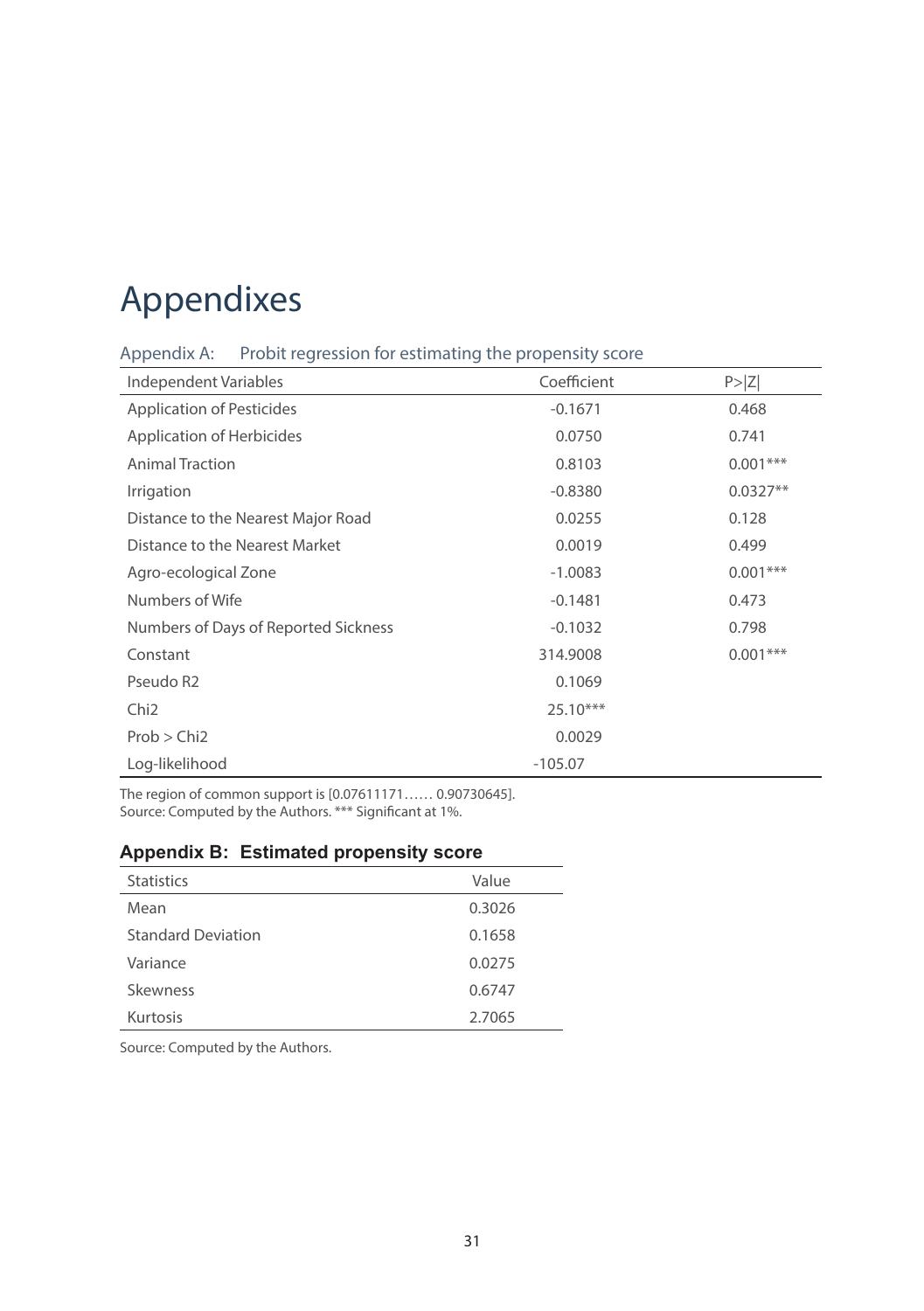| Log of Yield    |          |            | Log of Quantity of Harvest |          |            | Log of Quantity of Fertilizer<br>Purchased |       |            |
|-----------------|----------|------------|----------------------------|----------|------------|--------------------------------------------|-------|------------|
| <b>Baseline</b> |          | P >  Z     | <b>Baseline</b>            |          | P >  Z     | <b>Baseline</b>                            |       | P >  Z     |
| Control(C)      |          |            |                            |          |            |                                            |       |            |
|                 | 1.609    |            | Control(C)                 |          |            |                                            |       |            |
|                 | 4.525    |            | Control                    |          |            |                                            |       |            |
|                 | 4.563    |            |                            |          |            |                                            |       |            |
| Treated (T)     | 1.487    |            | Treated<br>(T)             | 4.197    |            | Treated                                    | 4.676 |            |
| $(T-C)$         | $-0.121$ | $0.031**$  | $(T-C)$                    | $-0.327$ | $0.000***$ | $(T-C)$                                    | 0.114 | $0.000***$ |
| Follow Up       |          |            | Follow Up                  |          |            | Follow Up                                  |       |            |
| Control(C)      |          |            |                            |          |            |                                            |       |            |
|                 | 1.189    |            | Control(C)                 |          |            |                                            |       |            |
|                 | 4.103    |            | Control(C)                 |          |            |                                            |       |            |
|                 | 4.586    |            |                            |          |            |                                            |       |            |
| Treated (T)     | 1.546    |            | Treated<br>(T)             | 4.453    |            | Treated<br>(T)                             | 4.881 |            |
| $(T-C)$         | 0.357    | $0.000***$ | $(T-C)$                    | 0.350    | $0.000***$ | $(T-C)$                                    | 0.295 | $0.000***$ |
| DD              | 0.479    | $0.000***$ | DD                         | 0.678    | $0.000***$ | DD                                         | 0.181 | $0.000***$ |

Appendix C: DD estimates based on common support

Source: Computed by the Authors. \*\*\* Significant at 1%, \*\*Significant at 5%, \* Significant at 10%.

|                                     | Log of Yield  |        | Log of Quantity<br>of Harvest |        | <b>Quantity of Fertilizer</b><br>Purchased |       |
|-------------------------------------|---------------|--------|-------------------------------|--------|--------------------------------------------|-------|
|                                     | Coefficient   | P >  t | Coefficient                   | P >  t | Coefficient                                | P> t  |
| Subsidy                             | 0.0267        | 0.697  | $-0.2779***$                  | 0.000  | $0.1125***$                                | 0.004 |
| Year                                | $0.2124$ ***  | 0.000  | $-0.4738***$                  | 0.000  | $0.0265***$                                | 0.270 |
| <b>DD</b>                           | $0.2298$ ***  | 0.009  | $0.8060***$                   | 0.000  | $0.1804***$                                | 0.000 |
| Age                                 | 0.0005        | 0.581  | 0.0016                        | 0.128  | $-0.0025***$                               | 0.000 |
| Precipitation                       | $0.0005$ ***  | 0.000  | $-0.0007***$                  | 0.000  | $-0.0005$ ***                              | 0.000 |
| Temperature                         | $-0.0057$ *** | 0.000  | $-0.0265***$                  | 0.000  | $-0.0042***$                               | 0.000 |
| Application of<br>Pesticide         | $0.1477$ ***  | 0.000  | $0.0738***$                   | 0.096  | $-0.2159***$                               | 0.000 |
| Use of Storage<br><b>Facilities</b> | $0.3103$ ***  | 0.000  | $0.1643***$                   | 0.003  | $-0.0498*$                                 | 0.075 |
| Purchase of<br>Seed                 | $0.2918$ ***  | 0.025  | $0.3831***$                   | 0.009  | $-0.3156***$                               | 0.000 |
| Literacy                            | $0.5720***$   | 0.000  | $0.6157***$                   | 0.000  | $-0.4677***$                               | 0.000 |
| Constant                            | $1.5000**$    | 0.002  | 11.2648**                     | 0.000  | 7.0048***                                  | 0.000 |
| $Prob$ > F                          | $0.0000$ ***  |        | $0.0000$ ***                  |        | $0.0000$ ***                               |       |
| R-squared                           | 0.0281        |        | 0.0422                        |        | 0.0708                                     |       |

#### Appendix D: DD Estimates using regression approach for all the farmers (OLS)

Source: Computed by the Authors. \*\*\* Significant at 1%, \*\*Significant at 5%, \* Significant at 10%.